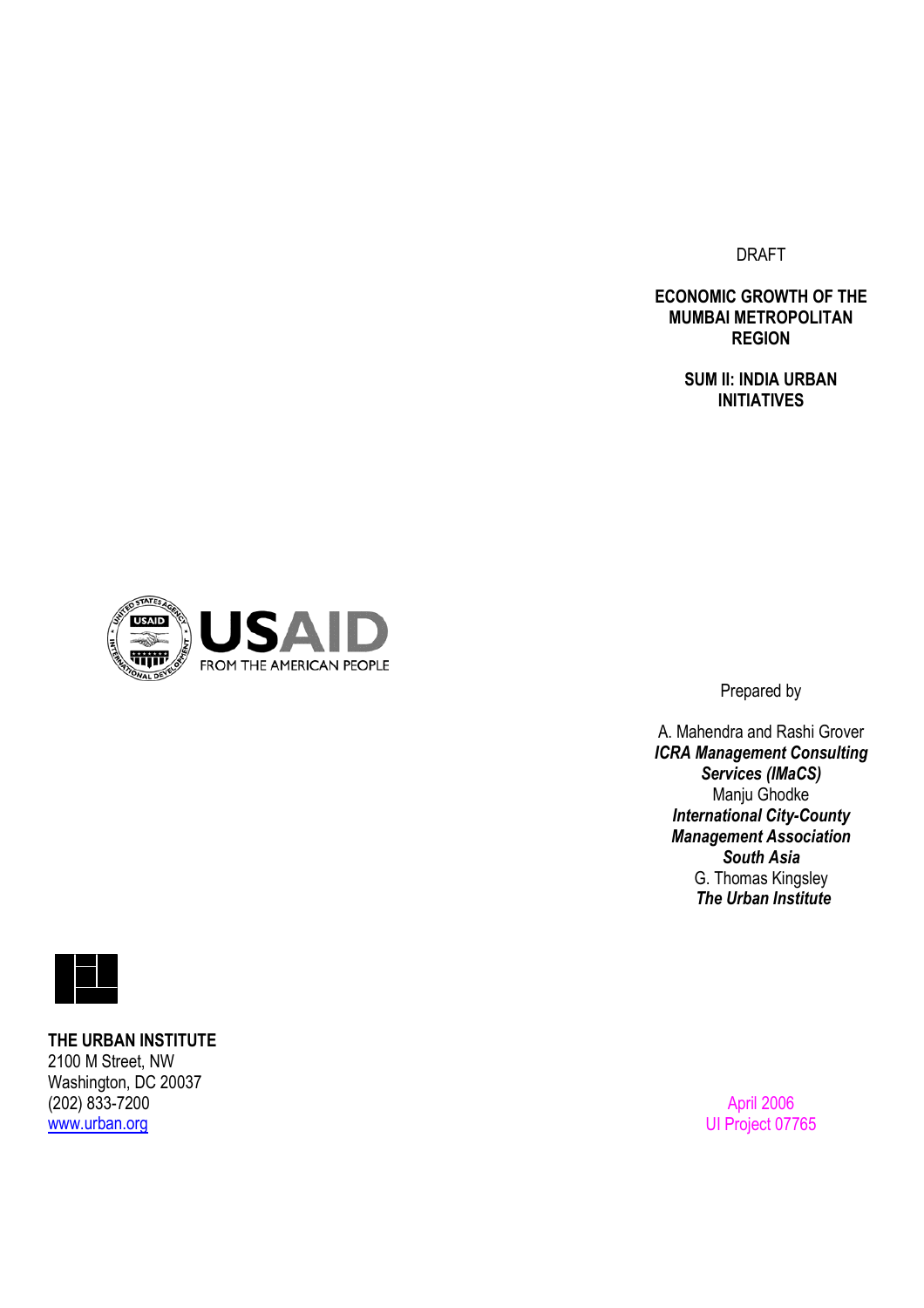

# **TABLE OF CONTENTS**

| 1.                        |  |
|---------------------------|--|
| 1.1                       |  |
| 1.2                       |  |
| 1.3                       |  |
| 1.4                       |  |
| 1.5                       |  |
| 1.6                       |  |
| Ш.                        |  |
| 2.1                       |  |
| 2.2                       |  |
| III.                      |  |
| 3.1                       |  |
| 3.2                       |  |
| 3.3                       |  |
| 3.4                       |  |
|                           |  |
| 3.5                       |  |
| 3.6                       |  |
|                           |  |
|                           |  |
|                           |  |
|                           |  |
| 3.7                       |  |
|                           |  |
|                           |  |
|                           |  |
|                           |  |
| 3.8                       |  |
|                           |  |
|                           |  |
|                           |  |
|                           |  |
|                           |  |
| 3.9                       |  |
|                           |  |
|                           |  |
|                           |  |
|                           |  |
|                           |  |
| 3.10                      |  |
|                           |  |
|                           |  |
|                           |  |
| 3.11                      |  |
|                           |  |
|                           |  |
|                           |  |
|                           |  |
| Suggested interventions56 |  |
|                           |  |
|                           |  |
|                           |  |
|                           |  |

 $\overline{2}$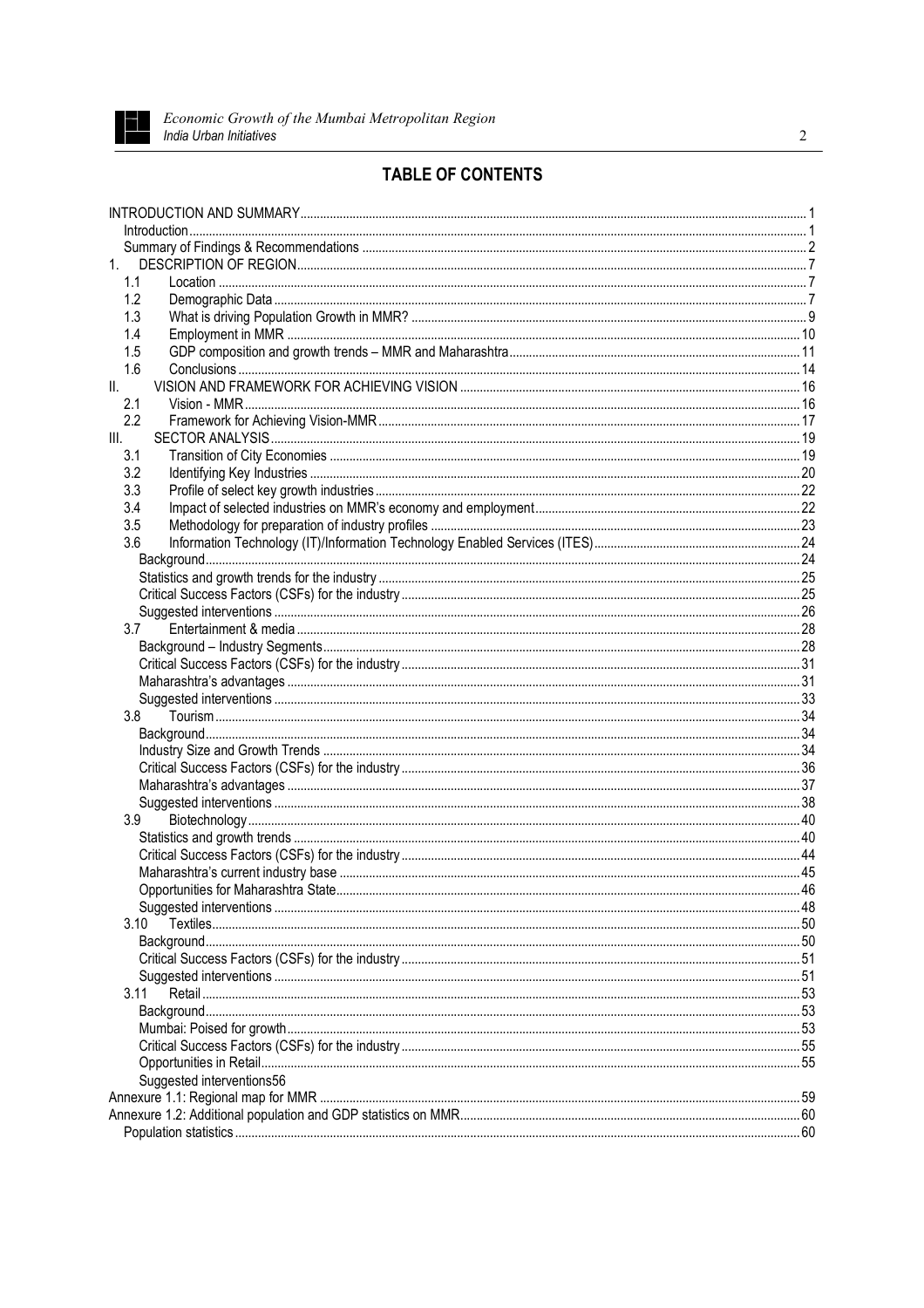

| <i>Economic</i> Growth definition<br>Economic Growth of the Bulliout Blett opothum Region |  |
|-------------------------------------------------------------------------------------------|--|
|                                                                                           |  |
|                                                                                           |  |
|                                                                                           |  |
|                                                                                           |  |
|                                                                                           |  |
|                                                                                           |  |
|                                                                                           |  |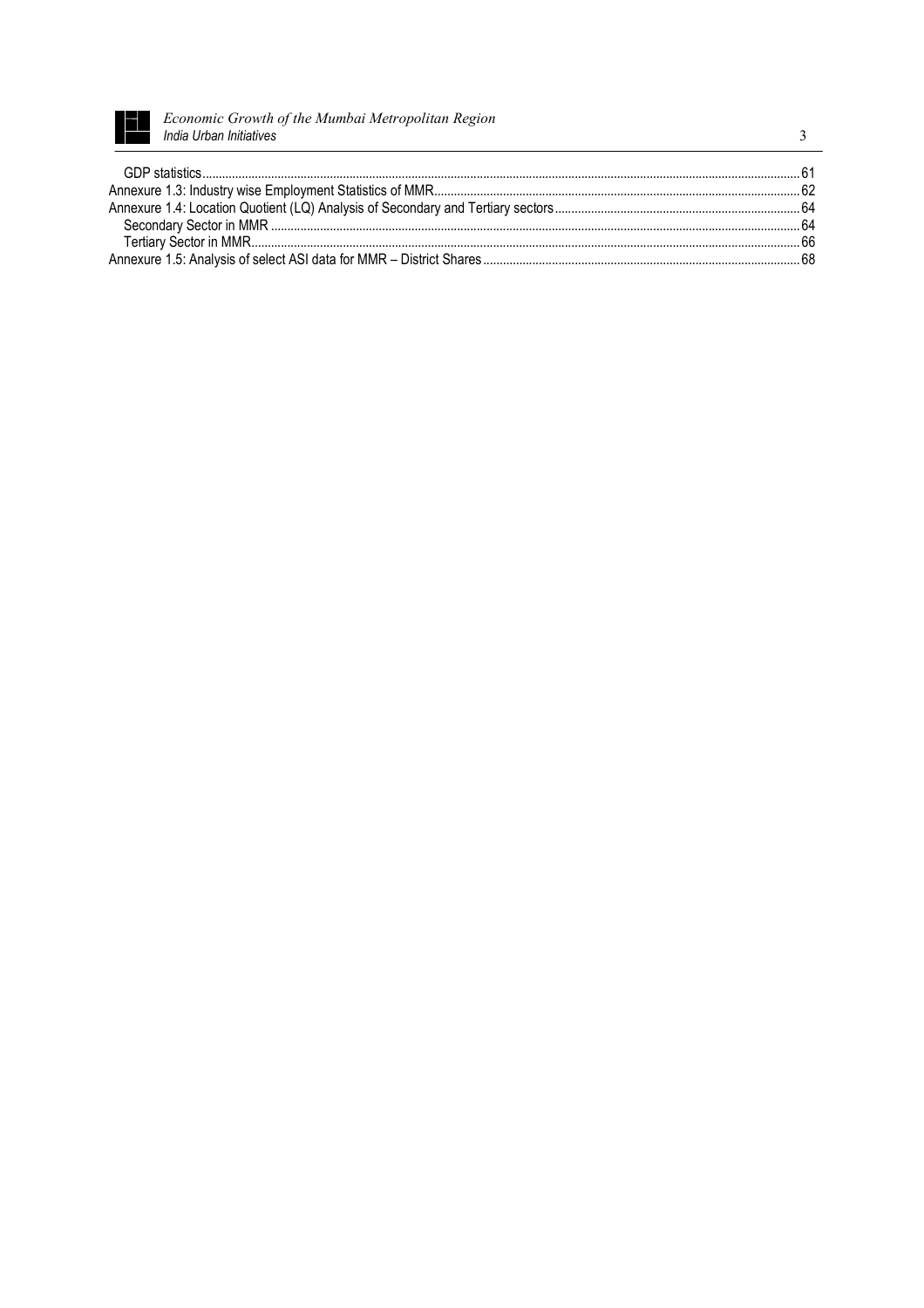# **LIST OF FIGURES**

| Figure 1.7: Trends in GDP for Maharashtra (1993-94 to 2003-04) and Figure 1.8: Trends in GDP for MMR |  |
|------------------------------------------------------------------------------------------------------|--|
| (1993-94 to 2003)                                                                                    |  |
| Figure 1.9: Year-on-year trends in GDP for MMR & Maharashtra (1993-94 to 2003-04) 12                 |  |
| Figure 1.10: Year-on-year trends in secondary & tertiary sector GDP for MMR (1993-94 to 2003-04) 12  |  |
|                                                                                                      |  |
|                                                                                                      |  |
|                                                                                                      |  |
|                                                                                                      |  |
|                                                                                                      |  |
| Figure 3.4: Indian entertainment industry: 2004 (actual) and 2009 (projected) (In Rs. Crore)  28     |  |
|                                                                                                      |  |
|                                                                                                      |  |
| Figure 3.7: International tourist arrivals to Mumbai and break-up by geographic origin34             |  |
|                                                                                                      |  |
|                                                                                                      |  |
|                                                                                                      |  |
|                                                                                                      |  |
|                                                                                                      |  |
|                                                                                                      |  |
|                                                                                                      |  |
|                                                                                                      |  |
|                                                                                                      |  |
| Figure 3.17: The Organized Retailing Pie - 2004 56                                                   |  |
|                                                                                                      |  |
|                                                                                                      |  |
|                                                                                                      |  |
|                                                                                                      |  |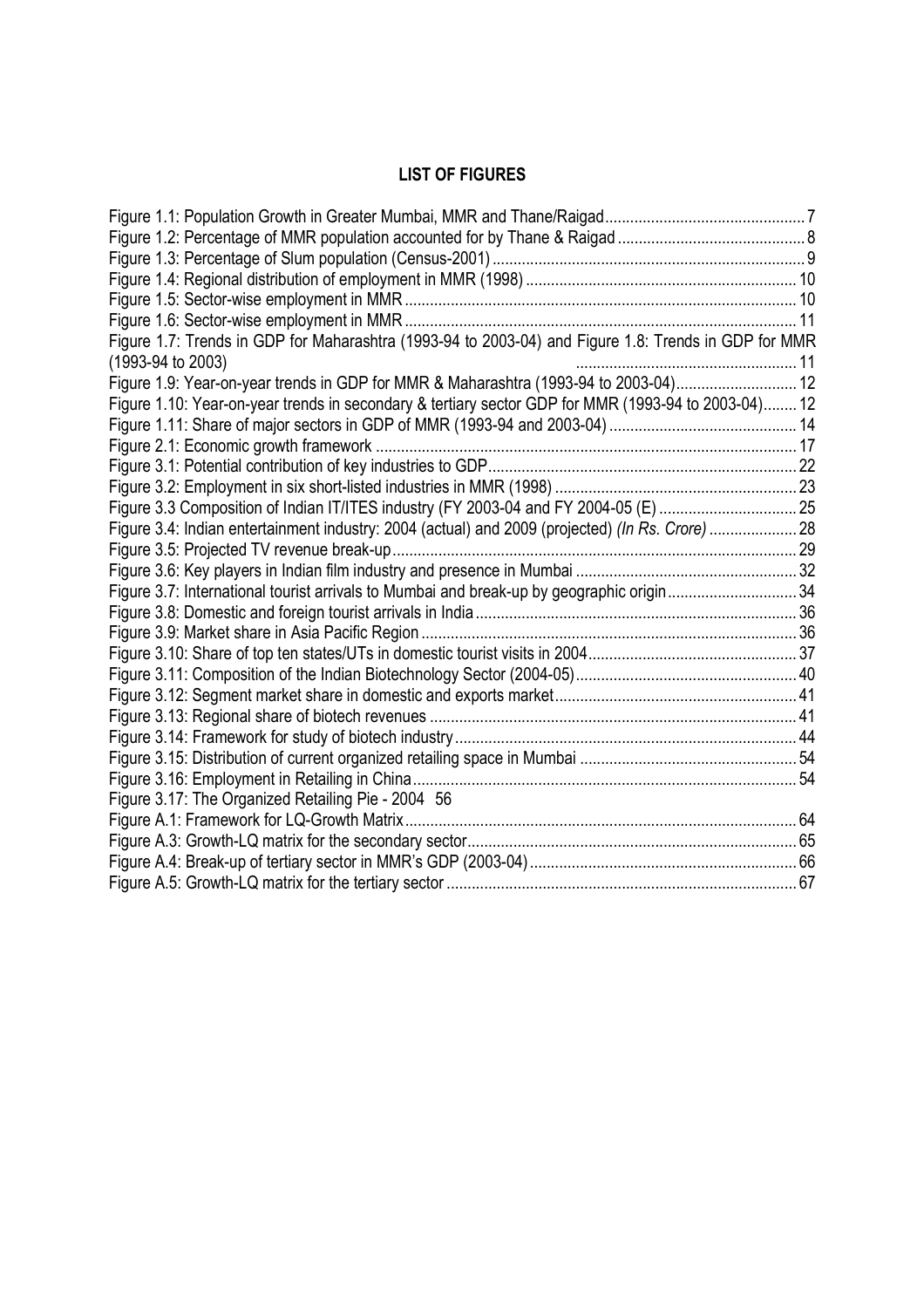

# **LIST OF TABLES**

| Table 3.1: Examples of Biotechnology Park and Medicinal Plant Park initiatives by developing countries 42 |  |
|-----------------------------------------------------------------------------------------------------------|--|
|                                                                                                           |  |
|                                                                                                           |  |
|                                                                                                           |  |
|                                                                                                           |  |
|                                                                                                           |  |
|                                                                                                           |  |
|                                                                                                           |  |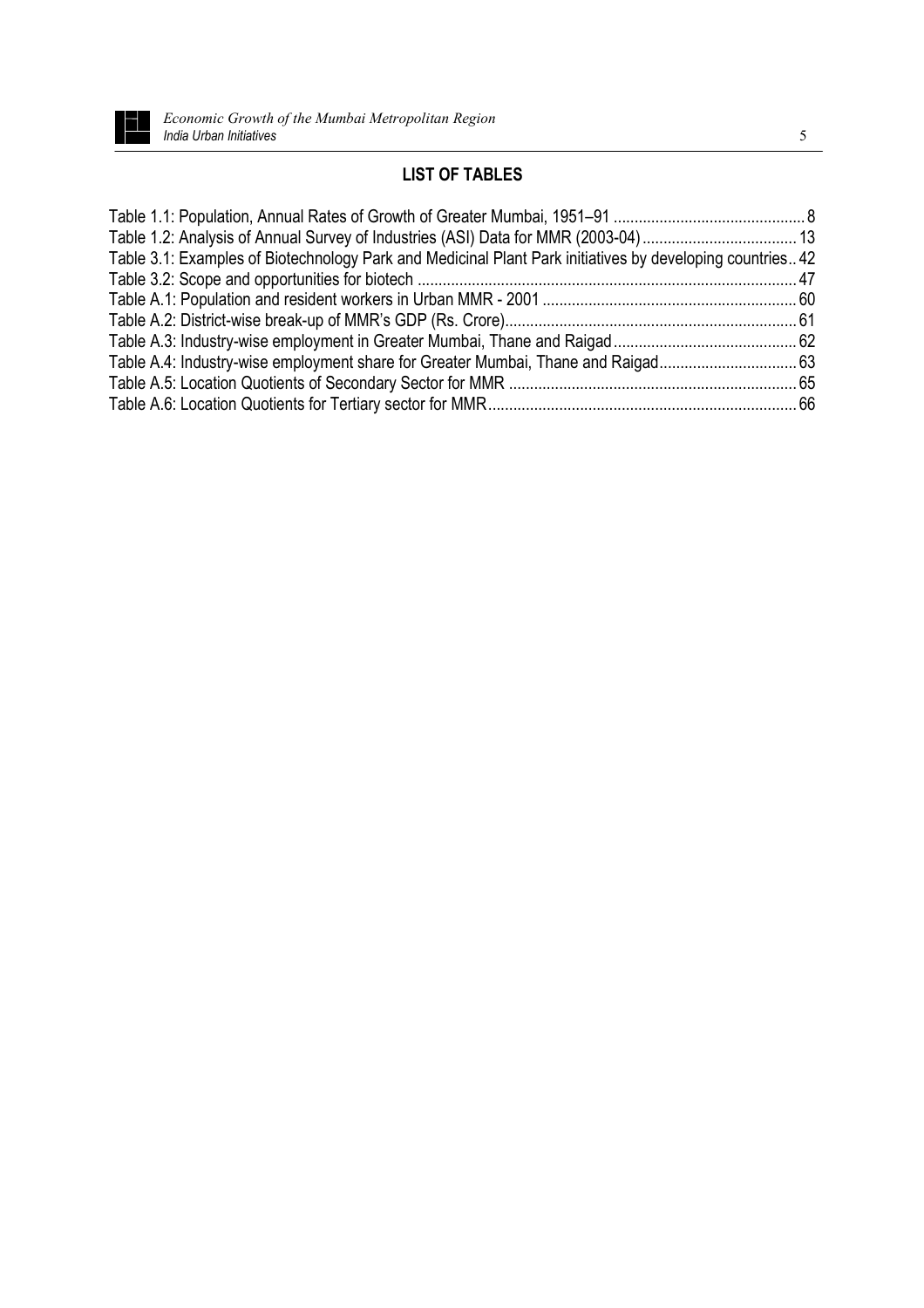# **ECONOMIC GROWTH OF THE MUMBAI METROPOLITAN REGION**

# **INTRODUCTION AND SUMMARY**

# **Introduction**

In 2003, Bombay First and McKinsey & Company published a report offering a vision for transforming Mumbai into a world class city, developed through a collaborative process with Mumbai's business leadership.

The Government of Maharashtra then established an interagency Task Force, with a strong Citizens Advisory Group, to design and implement a strategy that would elaborate the vision and translate it into reality. The task force operates through five subgroups: strategic planning, housing, economic growth, physical infrastructure, social infrastructure and governance. This report was prepared for the subgroup on economic growth. It offers an analysis of conditions and trends in the economy of the Mumbai Metropolitan Region (MMR) and offers recommendations for actions to remove barriers and stimulate growth in key economic sectors.

In 2005, USAID commissioned Urban Institute and International City/County Management Association (ICMA) to conduct a study on rejuvenating economic growth of Mumbai Metropolitan Region (MMR) under the Sustainable Urban Management – II (SUM-II) Contract. Subsequently, ICMA commissioned ICRA Management Consulting Services (IMaCS) as a sub-consultant on this project.

Staff of ICRA Management Consulting Services were the primary authors of this report (A. Mahendra and Rashi Grover). However, G. Thomas Kingsley, of the Urban Institute, and Manju Ghodke, on assignment with the International City/County Management Association (ICMA) are co-authors; contributing substantive work in some sections and overall guidance. Ms. Ghodke spent six months full time working as an advisor to the Task Force while on sabbatical from Larsen & Toubro Ltd.

The consultants recognize that an effective strategy to promote economic growth involves two themes:

- a) Improving the local investment climate; i.e. reducing the general costs of doing business in the city
- b) Providing specialized support to key growth sectors

However, this report focuses on the second topic: supporting key growth sectors. This is to avoid duplication of work with that of other subgroups in the Task Force, which are working on broader programs needed to improve the investment climate (e.g., physical infrastructure, housing, and social infrastructure).

In this work, we take an "economic cluster" approach rather than one that focuses on traditional sectors. A traditional sectoral approach would look at the process of manufacturing a particular product individually. In contrast, the cluster approach recognizes that the manufacturing activities are themselves supported by a host of activities that occur in other sectors as conventionally defined.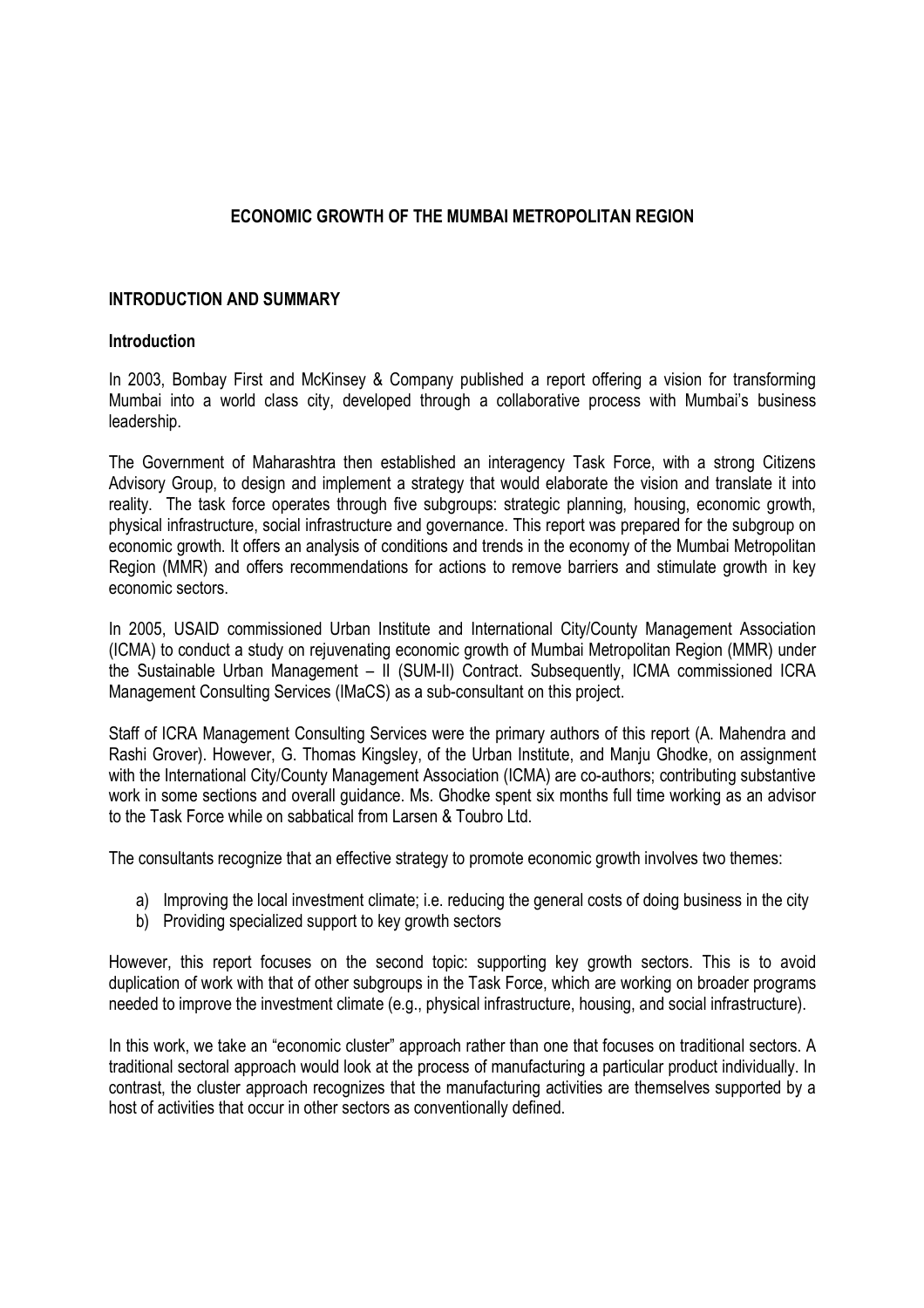

As to its recommendations, this report focuses on opportunities related to key economic sectors and, as such does not attempt to cover all actions needed to spur economic growth in the region (many of which fall under the aegis of other subgroups). Particularly important in this regard are proposed programs in land reform and infrastructure provision (developed with World Bank support) and in workforce development. The workforce development report, being prepared as a companion to this one, is also supported by USAID (the Urban Institute is the lead author, with contributions from ICRA and ICMA).

This report was developed by:

- 1. Assembling and analyzing secondary data on the MMR and its economy from a variety of economic surveys and databases.
- 2. Reviewing a number of relevant reports and publications on economic change and development approaches (international, national, and Mumbai specific – see list of references in Annexure A)
- 3. Consulting national experts on economic development and, especially, on the key sectors selected as the focus of the work in Mumbai.
- 4. Interviewing professionals and industry experts (in both the private and public sectors) about the workings of the local economy and possible strategies and actions to promote growth.

# **Summary of Findings & Recommendations**

1. Our analysis of GDP composition and growth trends for MMR's economy brings out the following:

# Sector growth & share trends:

- a) In recent years, the mainstay of MMR's economy has been the tertiary sector, which is also seen as the key driver of growth in most large metropolitan economies. The tertiary sector in MMR grew at a compound annual growth rate (CAGR) of 7.6% over the period 1993-94 to 2003-04 and its share increased from about 52.5% of total GDP in 1993-94 to 63.5% in 2003-04
- b) The share of the secondary sector has been declining in the last 10 years (from about 44% of GDP in 1993-94 to 34% in 2003-04, though there are signs of revival in 2002-03 to 2003-04)
- c) Despite this, the size of the secondary sector is still substantial and cannot be neglected in the overall economic context of MMR. MMR still contributes to 50% of Maharashtra's manufacturing GSDP and over 8% of India's manufacturing GDP and within MMR, Greater Mumbai accounts for about 60% of MMR's manufacturing GDDP

# Trends in volatility of GDP:

- d) An interesting feature of the economy of MMR and Maharashtra during the period FY94-FY04 is the volatility in year-on-year growth rates of GDP. MMR's GDP growth rate was negative in the years FY2000 and FY01 and even the growth rate of Maharashtra's GDP was negative in FY01
- e) The secondary sector is one of the major contributors to the volatility and witnessed negative growth for three consecutive years (FY 2000 to FY02). Within the secondary sector, the following sub-sectors were the major under-performers during this period (figures in parenthesis give the negative growth rate vis-à-vis the preceding year):
	- Manufacturing (-17%), Construction (-6%) and Utilities (-13%) in FY 2000
	- Manufacturing (-9%) and Utilities (-12%) in FY02
- f) "Manufacturing" grew at a CAGR of 3% (between FY94 to FY04) but there are signs of revival in the last two years (growth of about 15% per annum in FY04)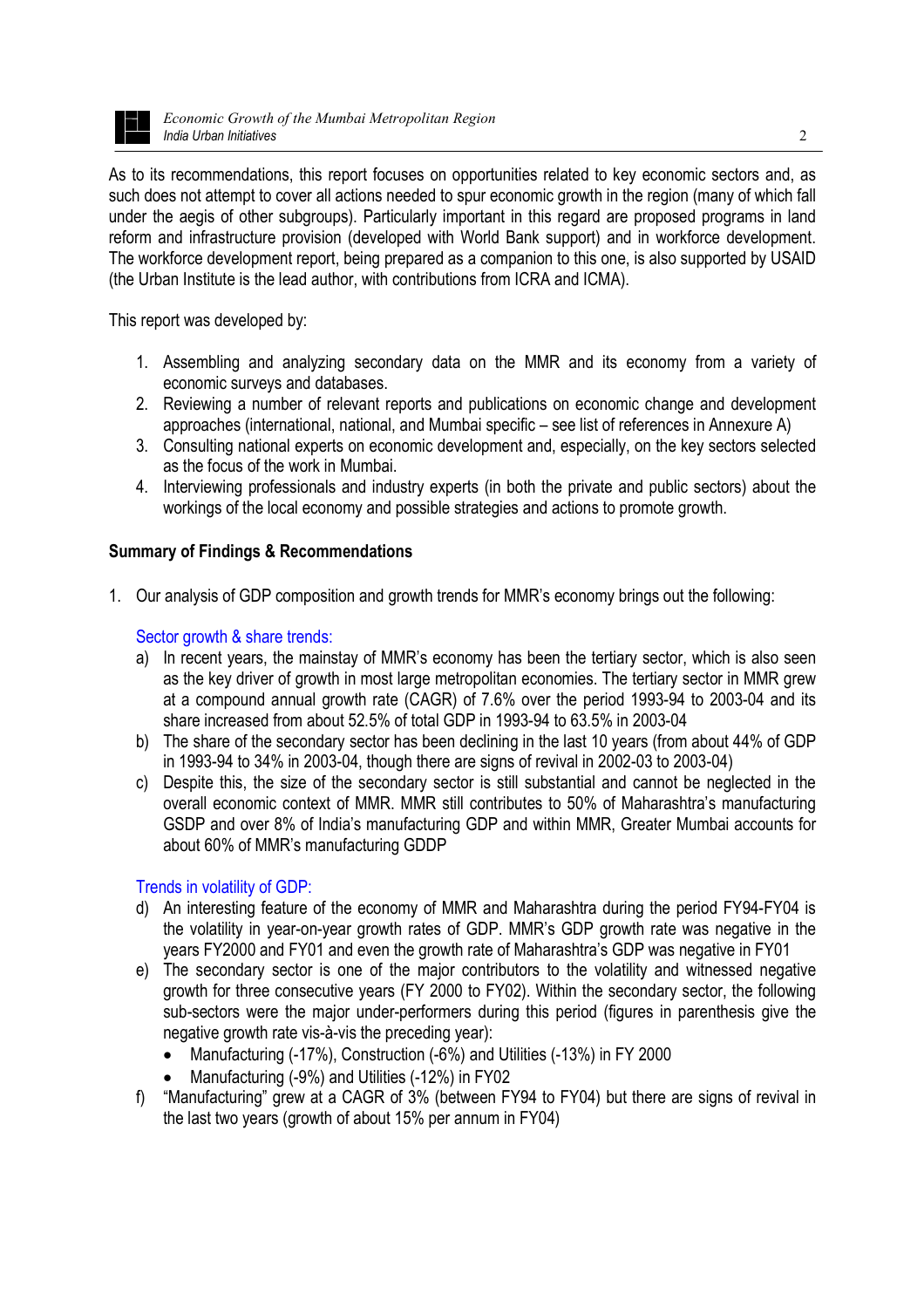

*Economic Growth of the Mumbai Metropolitan Region India Urban Initiatives* 3

g) The tertiary sector's growth (CAGR of 7.6%) is relatively more consistent and is the reason for MMR's economic growth during these ten years period

# Primary sector:

h) The primary sector contributes to a very small share to GDP (2.6% in 2003-04, reduced further from its already low share of 3.3% in 1993-94). The CAGR for this sector was about 3.4% over the period 1993-94 to 2003-04. The sector's share has been declining, especially from 2001-02 onwards

# Implications:

- i) Both the secondary and tertiary sectors will have to be given impetus to achieve 12-15% growth of MMR's economy on a sustainable basis
- j) Within these broad sectors, there are clearly some sub-sectors that hold greater promise in terms of higher growth or greater employment generation potential and therefore these sectors should be focused on
- k) While catalyzing economic growth, there is also the need for spreading out economic activities evenly throughout MMR and not just restrict it to Mumbai City
- 2. Going forward, a suggested overall vision for MMR is as follows:
	- a) Enable economic growth of 12-15% per annum while ensuring even growth throughout MMR;
	- b) Supplement this economic growth by facilitating superior quality of 'life' factors to the citizens of MMR; and
	- c) Ensure equitable participation in economic growth by all segments of society.
- 3. It is worth emphasizing again that the recommended strategy to achieve this targeted rate of economic growth recognizes two central themes:
	- Improving the local investment climate; i.e. reducing the general costs of doing business in the metropolis.
	- Providing specialized support to key growth sectors

Improving the local investment climate may be most important. As noted earlier, recommendations are offered in reports of other subgroups in the Task Force and others. The following topics are critical.

- Providing adequate physical and social infrastructure
- Creating an efficient land/property market,
- Strengthening the system for workforce development (USAID is supporting a companion report on this topic)
- Creating an effective regulatory environment (and reducing corruption),
- Rationalizing the system of taxation
- Improving access to market financial resources
- 4. This report concentrates on the second theme: providing specialized support to key growth sectors. It identifies two main groups of economic sectors to be targeted for achieving the above vision. The first includes the export-oriented sectors most likely to draw in resources from outside of the region and, therefore, contribute to overall growth. The second includes sectors that have the highest capacity to absorb labor.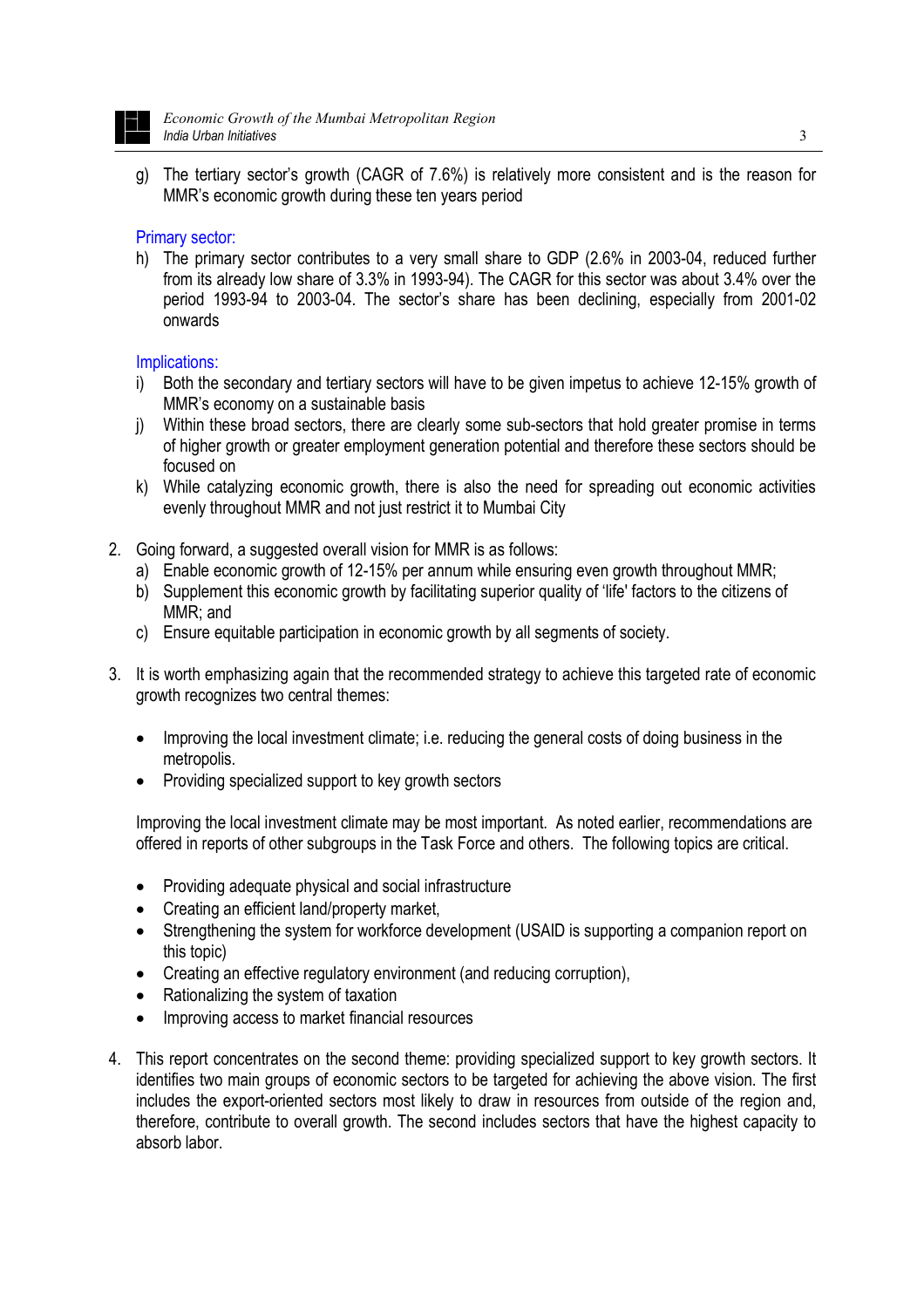

- 5. To identify key growth sectors, we examined data on all economic activities in the region (presented in the individual sections that follow). Two factors were emphasized:
	- a) Evidence of a high potential for future growth nationally
	- b) Evidence of a strong competitive advantage for the sectors in the MMR

National studies and experts were consulted to obtain evidence of growth potential. To rate local competitive advantage, we interviewed local industry experts and reviewed data on location quotients which show the comparative concentration of various industries locally. As a result of this research the following local sectors were identified in the key growth category:

- a) Information Technology (IT) and Information Technology Enabled Services (ITES)
- b) Media and Entertainment
- c) Biotechnology
- d) Financial Services
- e) Hospitality and Tourism
- f) High-end Manufacturing

Key growth sectors provide jobs directly but, often more important they provide jobs indirectly through multiplier effects. Our analysis shows that two sectors deserve special attention because of their labor absorptive capacity (hospitality and tourism would also fit into this category, but it has already been selected as a key growth sector):

- g) Retail Trade
- h) Construction

This report includes profiles (analysis and recommendations) for most of these sectors: IT/ITES, Media and Entertainment, Hospitality and Tourism, Biotechnology, Textiles (example approach to manufacturing) and Retail Trade. (As noted above, financial services is certainly a promising key growth sector for Mumbai. We do not profile it here only because a thorough analysis has already been done – see Bombay First, 2000). Each of the profiles covers:

- Industry size & growth trends,
- Critical Success Factors for the industry,
- Maharashtra's current industry base,
- Why Maharashtra/MMR and the impact of the industry on economic growth and employment opportunities, and
- Interventions required to promote the industry.
- 6. The recommended overall approach to providing specialized support to these sectors entails the following types of interventions
	- Making special efforts to market and promote them nationally
	- Giving higher priority to specific land and infrastructure projects they need
	- Giving higher priority to reducing regulatory barriers most important to them
	- Working with Universities to provide special research and training programs that will bolster their competitive positons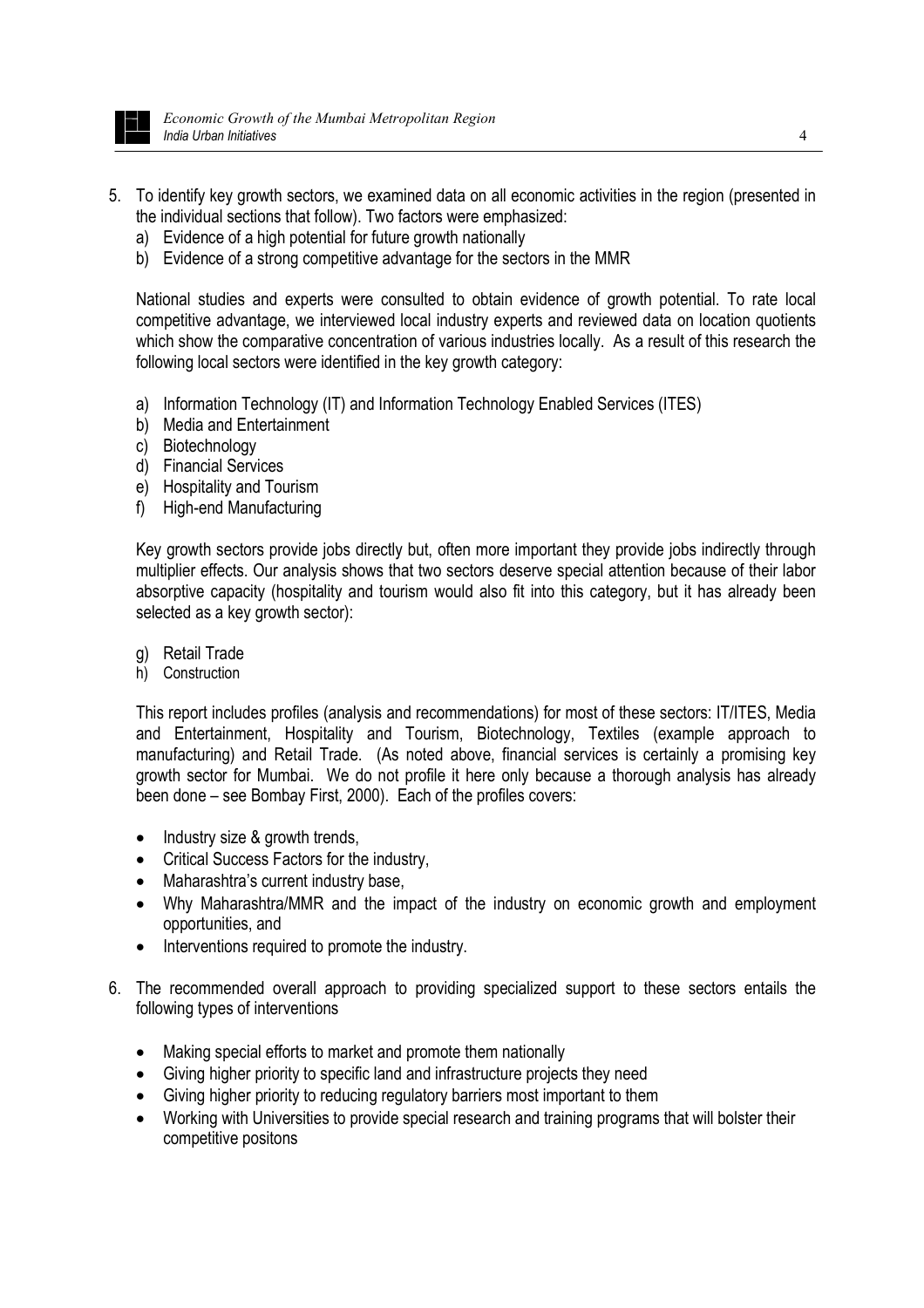

• Providing subsidies where high payoffs are likely to be gained

Highlighted recommendations across sectors are as follows (more detailed recommendations are provided in the profiles later on in the report).

- 7. New, higher profile initiatives to market and promote Mumbai's advantages and potentials are needed in particular for IT/ITES, media and entertainment, tourism, biotech and high-end manufacturing. One way to increase the forcefulness and visibility of these efforts will be to engage private sector leaders in each of these fields and encourage them to play leading roles. For example, well-known figures in entertainment from Mumbai could have a powerful influence in securing greater market shares for the MMR in tourism as well as in their own sector. High-level officials in state and local governments, however, will of course also have to be involved.
- 8. The provision of land and infrastructure to support these sectors is already endorsed in Maharashtra policy documents. What is needed now is a more forceful effort to implement projects with the highest payoffs – a fast-tracking mode is called for. In the profile sections later in this report, priority is identified for: the provision of sizeable high quality facilities for IT/ITES, particularly in Navi Mumbai and Thane; upgrading studio space and facilities for the entertainment sector; key locations for biotech that emphasize the Mumbai-Pune corridor; new tourist destinations (including a Bollywood City, similary to Universal Studios, recreation centers, like Sentosa Island, a world class amusement park, like Disneyland) and an international convention center. Also, it must be remembered that physical infrastructure improvements throughout the region generally will be vital to creating attractive residential environments as needed to attract and retain a skilled work force in leading sectors. This means not only a significant improvement in the ease of commutation but also the development of efficiently planned integrated townships in the MMR outside of Greater Mumbai.
- 9. Recommendations for several of these sectors recognize the importance of notable further simplification and speed in the processes of gaining government approvals to set up new businesses and develop related land and infrastructure. Special windows with one-stop orientations warrant priority. (See sections on IT/ITES, biotech, textiles, and retail trade).
- 10. Our research has also identified the increasing importance given to *security* by entrepreneurs in many of these sectors. This means effective local police work, but even more important today, it means security with respect to intellectual property rights (IPR). MMR officials cannot assure the latter only by their own actions but they could assemble a cross-sector leadership team to press the case for more effective safeguards at the national level. (See more detailed discussion in the sections on IT/ITES, media/entertainment, and biotech). However, MMR leaders can do more within the region as well; for example, constituting a regional anti-piracy task force to carry out investigations, creating public awareness, promoting new digital technologies make it more difficult to break the rules.
- 11. Compared to other urban centers, the MMR is not enlisting its universities in support of economic development as well as it might. There needs to be an entrepreneurial effort to identify key needs and opportunities in individual key sectors and, then, to develop customized approaches to helping universities that are the best fit develop the new courses and research programs that are called for. Examples discussed later in this report include: a range of trainining courses needed to develop a high quality workforce in the media/entertainment industry; new research institutes and training to support biotech; creativity centers to stimulate new product designs in textiles.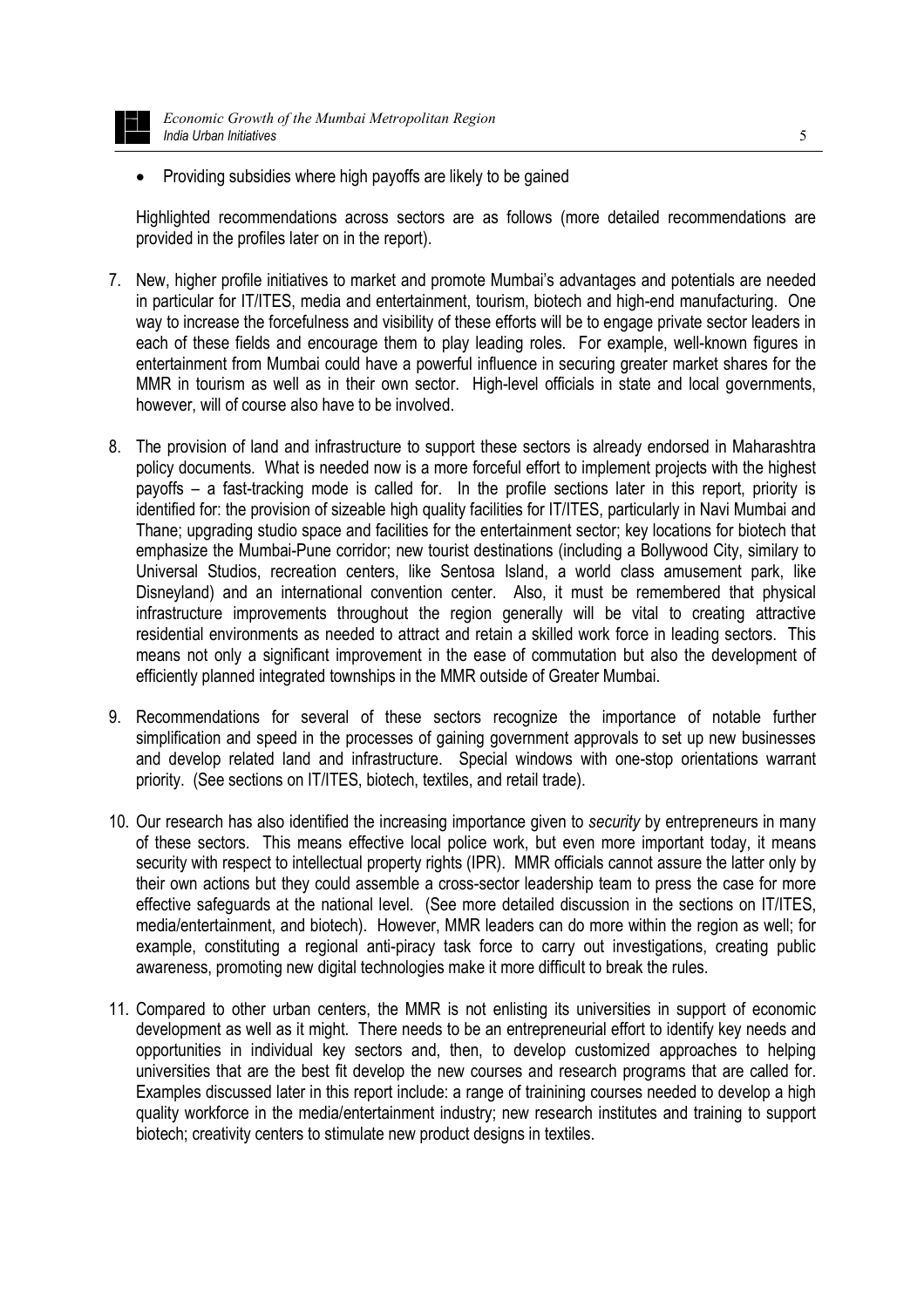

*Economic Growth of the Mumbai Metropolitan Region*  **India Urban Initiatives** 6 *India India India India Urban Initiatives* 6 *6* 

12. Last but not least, the state government needs to build strong capabilities within the pertinent departments in collating accurate data and statistics at disaggregated industry level within the primary, secondary and tertiary sectors. Only then can meaningful analysis of the economy be undertaken and help the government in taking suitable policy decisions.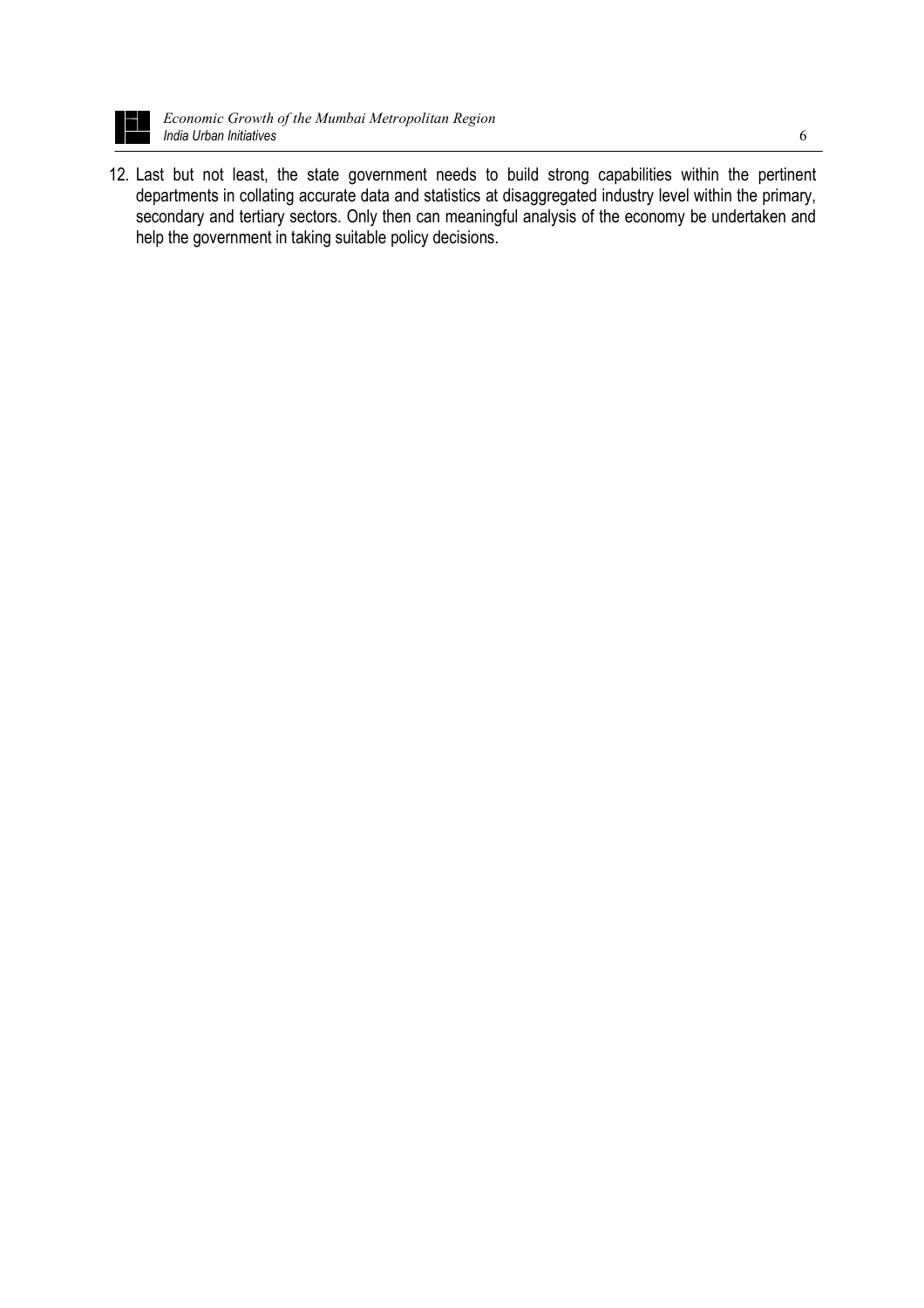

# **1. DESCRIPTION OF THE REGION**

# **1.1 Location**

The Mumbai Metropolitan Region (MMR) encompasses a total area of 4,355 sq. km and consists of the following administrative units:

- Mumbai city district:
- Mumbai suburban district:
- Part of Thane district comprising:
	- a) Thane, Kalyan, Bhiwandi and Ulhanagar tehsils; and
	- b) Part of Vasai tehsil.
- Part of Raigad district comprising:
	- a) Uran tehsil; and
	- b) Part of Panvel, Karjat, Khalapur, Pen and Alibag tehsils.

The region consists of seven municipal corporations (Greater Mumbai, Thane, Kalyan-Dombivali, Navi Mumbai, Mira Bhayander, Bhiwandi-Nizampur and Ulhasnagar) and 13 municipal councils (six in Thane district and seven in Raigad district). **Out of these, Greater Mumbai constitutes about 10% of the total geographic area, but accounts for 63% of the population of MMR region**. Annexure 1.1 presents the map of MMR indicating the physical boundaries and proposed land use pattern for the region.

The population of MMR increased from 7.8 million in 1971 to 18.9 million in 2001, recording an average compound annual growth rate (CAGR) of 3% over the 30-year period1. The population build-up during this period throws some interesting facts about the overall development of MMR region (figure 1.1):

The MMR's population growth slowed down during the nineties (2.7% during 1991-2001) as compared to the seventies (3.6%)

1





*Source: Population and Employment Profile of Mumbai Metropolitan Region, MMRDA*

- The overall CAGR of population of MMR (3%) was higher than that of Greater Mumbai (2.3%) and also of Maharashtra (2.2%) over the 30-year period (figure 1.1). As a result of which,
	- $\circ$  MMR's share of Maharashtra's population increased from 15% in 1971 to 20% in 2001;

<sup>1</sup> The growth is essentially due to growth in urban MMR (which grew at a CAGR of 3.31% over the 30-year period); on the other hand, the rural MMR population actually declined slightly.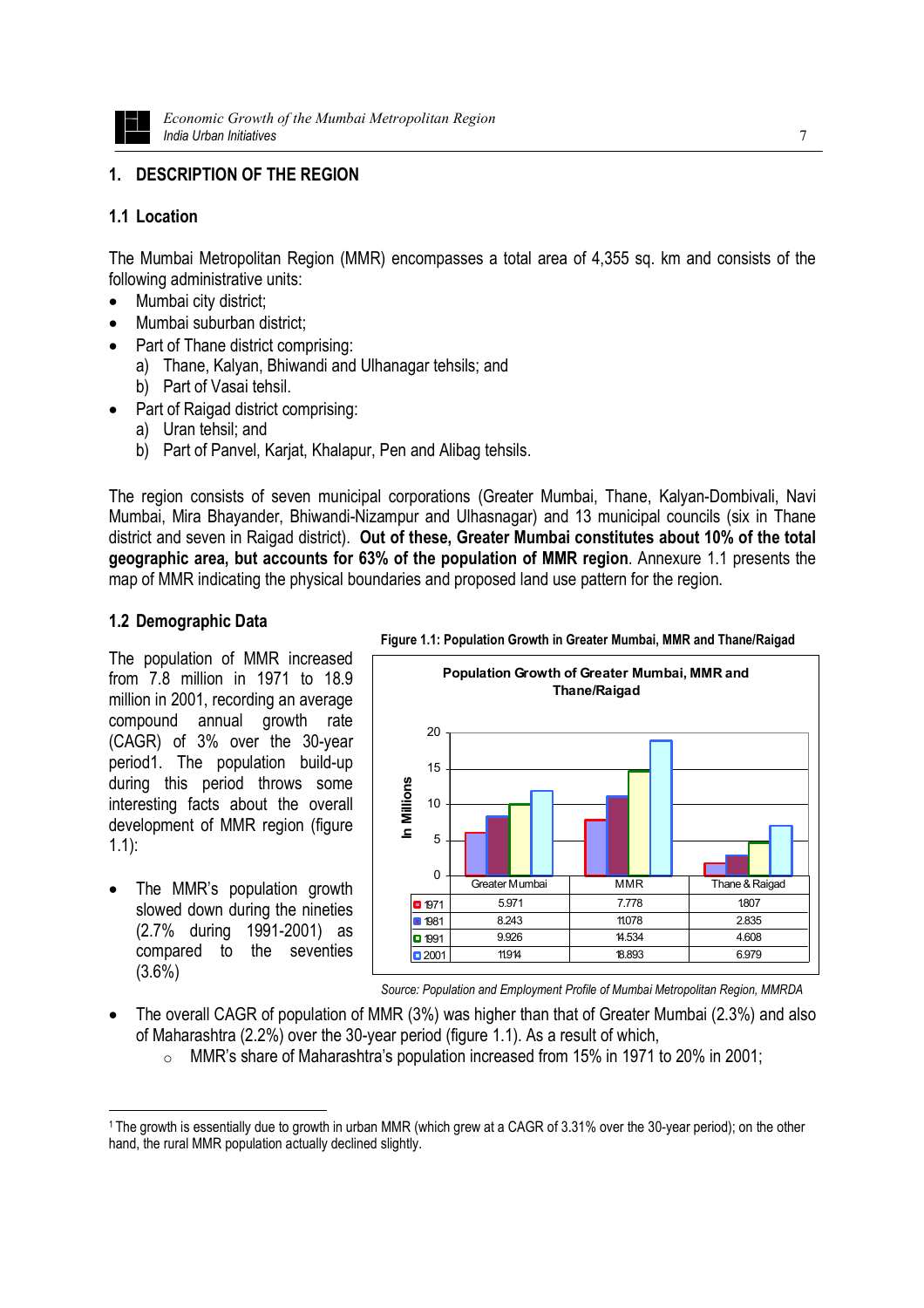

- $\circ$  The share of Greater Mumbai's population in that of MMR declined from 77% in 1971 to 63% in 2001, which indicates that population has grown at a faster pace in the outer areas of the MMR compared to Greater Mumbai.
- While the CAGR of population of Greater Mumbai declined from 3.3% in 1971-81 to 1.8% in 1991- 2001, **Thane & Raigad Districts registered substantial growth in population (4.2% over 1991- 2001 and 4.6% over 1981-2001). These two districts accounted for only 31% of the growth in population of MMR over 1971-81 but for 54% in 1991-2001.** This is also a reflection of the direction of spatial growth in the region and the flow of population within MMR.
- As a result, the share of Thane & Raigad in the total population of MMR increased from 23% in 1971 to 37% in 2001 (figure 1.2) and therefore the trend is already in the direction of wider distribution of population throughout MMR.





*Source: Population and Employment Profile of Mumbai Metropolitan Region, MMRDA*

| Year  | Population in<br>'000s | Rate<br>οf<br>Growth<br>(per<br>cent $p.a.$ ) | <b>Decade</b><br><b>Increase</b><br>('000s) | <b>Natural</b><br><b>Increase</b><br>('000s) | <b>Net</b><br><b>Migration</b><br>('000s) | <b>Share</b><br>οf<br><b>Migration</b><br>(per cent) |
|-------|------------------------|-----------------------------------------------|---------------------------------------------|----------------------------------------------|-------------------------------------------|------------------------------------------------------|
| 1951  | 2994                   | 5.1                                           | 1193                                        | 243                                          | 950                                       | 79.6                                                 |
| 1961  | 4152                   | 3.3                                           | 1158                                        | 558                                          | 600                                       | 51.8                                                 |
| 1971  | 5971                   | 3.6                                           | 1819                                        | 934                                          | 885                                       | 48.7                                                 |
| 1981  | 8243                   | 3.2                                           | 2272                                        | 1204                                         | 1068                                      | 47.0                                                 |
| 1991  | 9926                   | 1.9                                           | 1683                                        | 1387                                         | 296                                       | 17.6                                                 |
| 2001* | 11914                  | 1.8                                           | 1989                                        | 1257                                         | 732                                       | 36.8                                                 |

Table 1.1: Population, Annual Rates of Growth of Greater Mumbai, 1951–91

\* As estimated by Sudha Deshpande

Notes:

*Though the above data shows sharp decline in the growth rate and percentage share of net migration in*  1991, it was primarily the result of under-enumeration of Mumbai's population. She estimates that if *counted correctly in 1991, Mumbai's population would be 10.5 to 10.7 million, net migration 0.88 million to*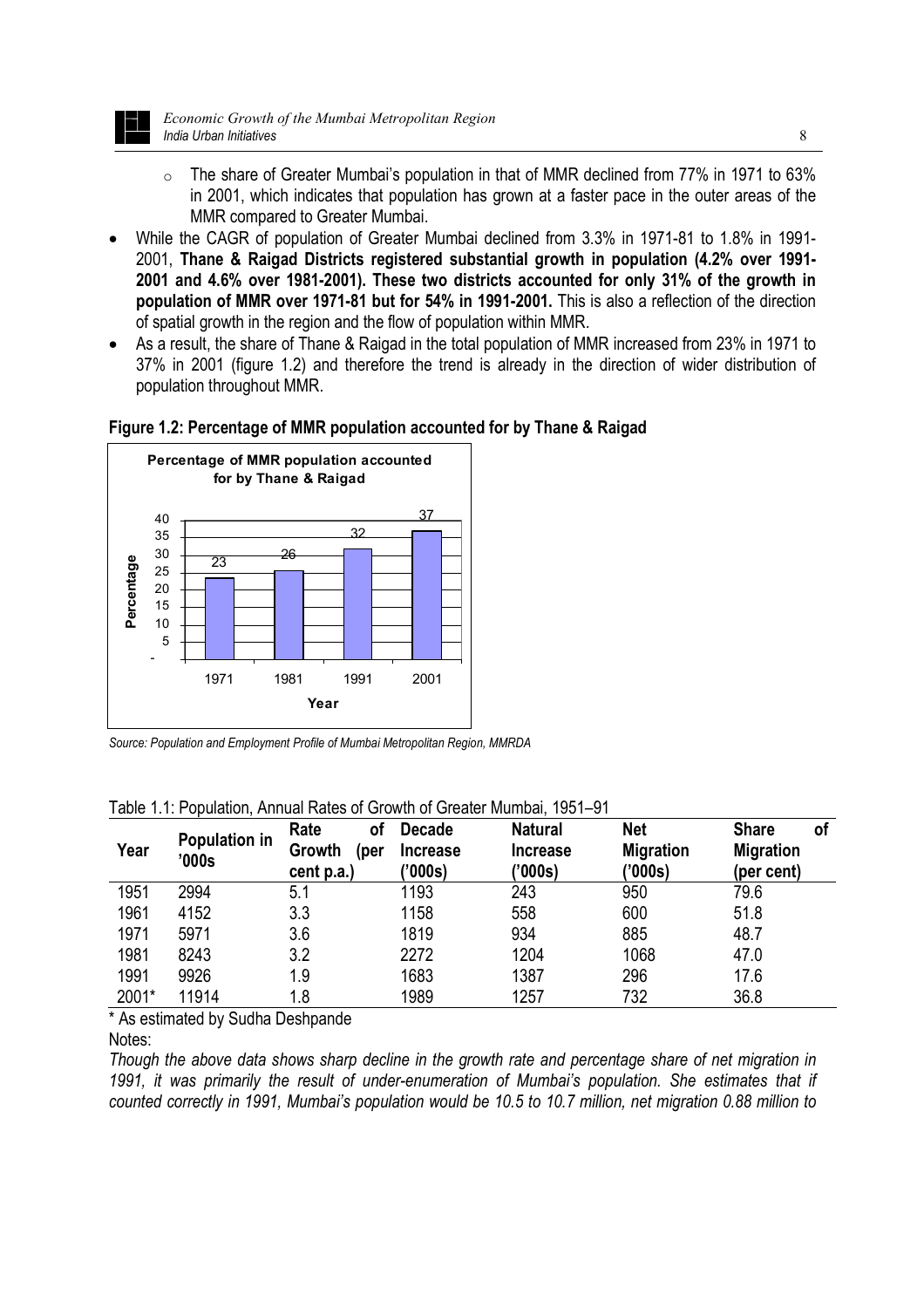

*1.13 million and its share in the 39 to 45 per cent and not 17.6 per cent. (Source: Maharashtra Human Development Report, 2002)* 

# **1.3 What is driving Population Growth in MMR?**

The population increase in Greater Mumbai from about 3 million in 1951 to 11.9 million in 2001 is partly a result of natural increase in population and partly due to migration (table 1.1 shows the share of migration in the total increase in population). The share of migration in the total increase in population was 36.8% in 1991-2001, lower than in earlier decades, except for 1991-2001, which is being debated as an underestimate\*.

Such a sharp increase in population definitely puts pressure on the civic infrastructure of the region, especially the housing stock. As a result, unauthorized habitations get developed in the form of slums due to the region's inability in this period to provide affordable housing to the burgeoning population.

**As per the 2001 Census, about 38% of the population of urban MMR lived in slums at an aggregate level.** The situation is more alarming in Greater Mumbai where about half of the population lives in slums. The situation is also serious in Thane Municipal Corporation area, where about 28% of the population lives in slums.

Such a large proportion of slum population is alarming. and is a challenge for any city administration to control creation of new slums in the region and regularize the existing slums by providing requisite infrastructure facilities. As a premier employment center of the country, it would





be difficult to markedly curtail migration to the region. Answers to the slum problem lie in more evenly spreading out the economic activities throughout the MMR and reforming the land and housing markets to enable increased supply of decent housing at lower costs.

At present, Greater Mumbai accounts for about 67% of MMR's GDP and 76% of total employment in Urban MMR2. The following sub-section presents the employment statistics for MMR and the sector wise distribution of employment that outlines the nature of economic activities in the region. Further statistics on GDP and population in MMR are presented at Annexure 1.2.

1

<sup>2</sup> Rural MMR accounts for only about 3% of total employment in MMR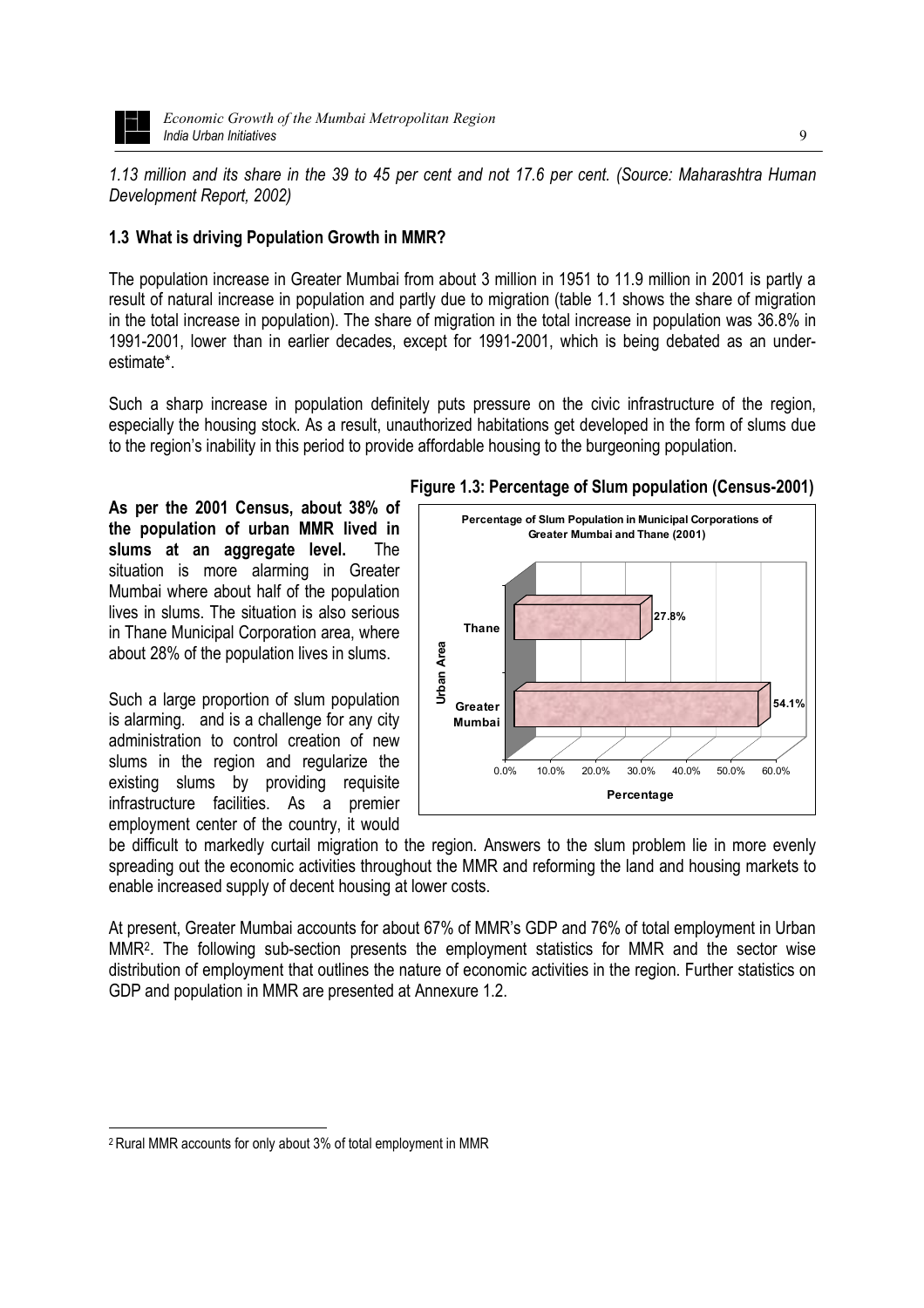

# **1.4 Employment in MMR**

As per the 1998 Economic Census (2004 are still being analyzed and are expected to be published in the second half of 2006), the total employment in MMR was about 3.77 million, out of which the share of Greater Mumbai was about 2.63 million. This shows the prominence of Greater Mumbai as an employment center in MMR. Apart from Greater Mumbai, which accounts for 69% of employment in MMR; Thane and Raigad account for 25% and 6% respectively (figure 1.4).



#### **Figure 1.4: Regional distribution of employment in MMR (1998)**

The sector-wise distribution of employment

in MMR in 1998 as per the NIC classification is shown in figure 1.5. The **biggest employers, were the manufacturing sector (24.5%) followed by retail (21.9%) and public administration (16.1%).** 



### **Figure 1.5: Sector-wise employment in MMR**

*Source: Economic Census 1998*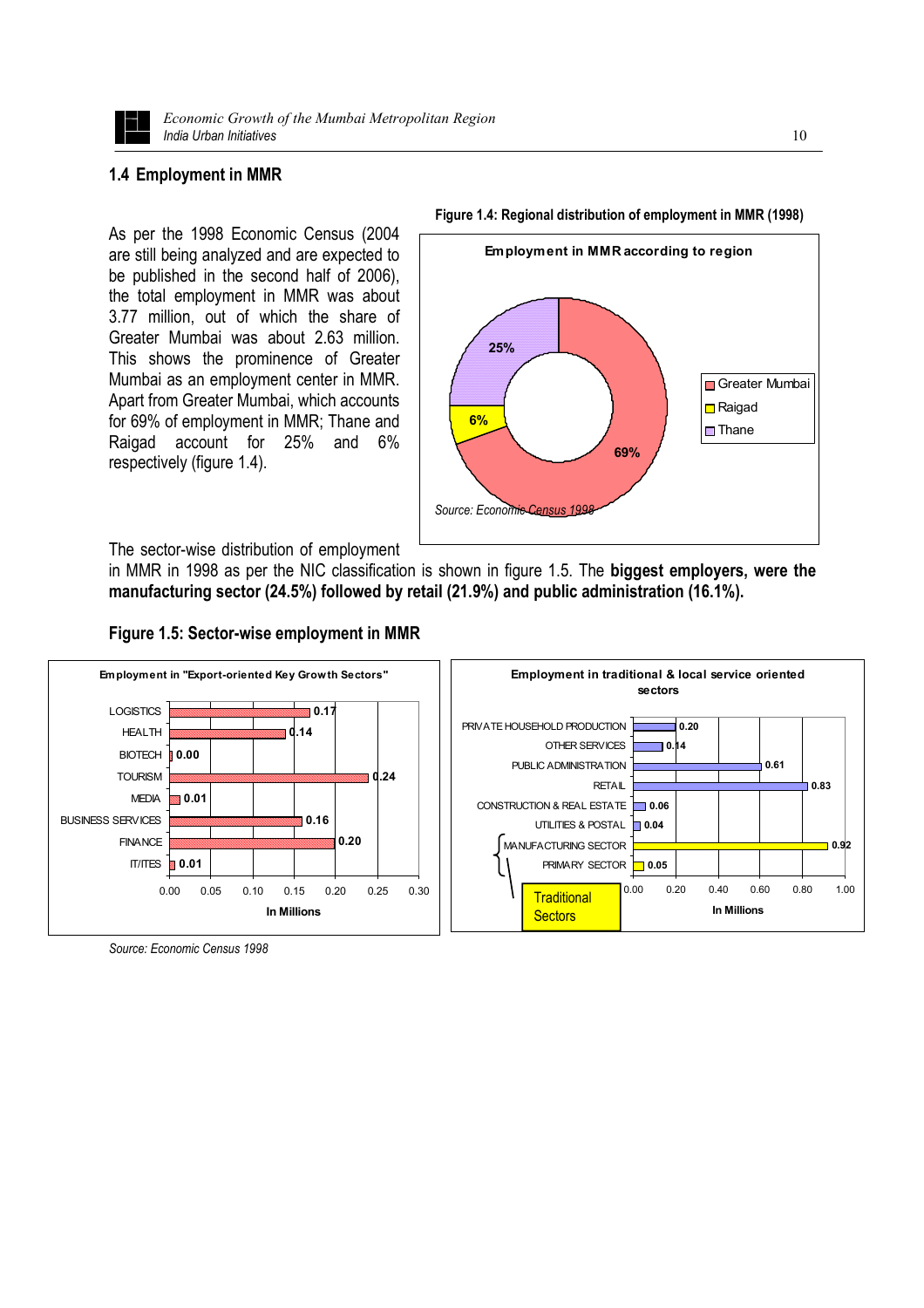

Further analysis of the employment data shows that the "local service oriented sectors" accounted for 49.6% of employment; "traditional sectors" accounted for 25.8% and "export-oriented key growth sectors" accounted for 24.6% of total employment in MMR in 1998. (see figure 1.6).

More detailed sector-wise employment statistics are presented in **Annexure 1.3** to this report.



# **Figure 1.6: Sector-wise employment in MMR**

# **1.5 GDP composition and growth trends – MMR and Maharashtra**

The following sub-sections present the salient characteristics of the economy of MMR and compare them with that of Maharashtra with respect to the following parameters:

- GDP composition and growth trends;
- Contribution of specific sub-sectors within primary, secondary and tertiary sectors;
- Location Quotient (LQ) analysis for identification of sub-sectors that have relatively high concentration in MMR as compared to Maharashtra and India (presented in **Annexure 1.4**).

The analysis of trends in economic growth shows overall unimpressive growth in GDP in MMR3 as well as Maharashtra over FY94 to FY04. The CAGR of GDP was 5.3% for Maharashtra and slightly higher (5.6%) for MMR over the period 1993-94 to 2003-04 (figures 1.7 and 1.8). However, there has been an upturn in the (MMR) economy with **over 10% growth in each of the last two years**.





*Source: Department of Economics and Statistics, Government of Maharashtra*

 $\overline{a}$ 

<sup>3</sup> The Domestic Product of MMR is calculated as the sum of the district domestic products of Mumbai, Thane and Raigad districts. Because the physical boundaries of MMR cut through the districts of Thane and Raigad and do not include them completely, this is a slight over estimation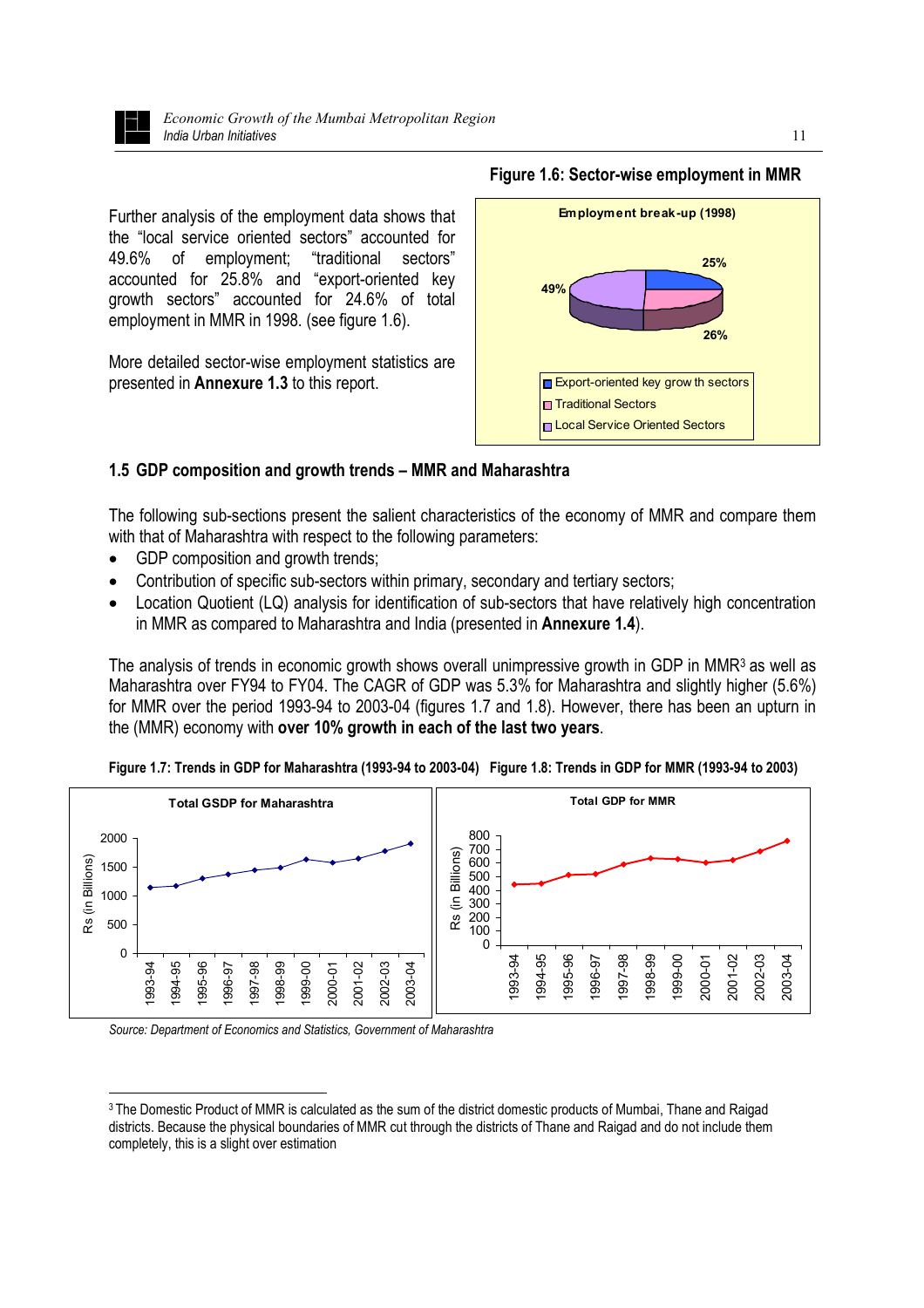

An interesting feature of the economy of MMR and Maharashtra during the period FY94-FY04 is the volatility in year-on-year growth rates of GDP. MMR's GDP growth rate was negative in the years FY2000 and FY01 and even the growth rate of Maharashtra's GDP was negative in FY01.



**Figure 1.9: Year-on-year trends in GDP for MMR & Maharashtra (1993-94 to 2003-04)** 

Further analysis of the sector-wise growth trends (figure 1.10) for MMR shows that:

- The secondary sector is one of the major contributors to the volatility and witnessed negative growth for three consecutive years (FY 2000 to FY02). Within the secondary sector, the following sub-sectors were the major under-performers during this period (figures in parenthesis give the negative growth rate vis-à-vis the preceding year):
	- Manufacturing (-17%), Construction (-6%) and Utilities (-13%) in FY 2000
	- Manufacturing (-9%) and Utilities (-12%) in FY02
- "Manufacturing" grew at a CAGR of 3% (between FY94 to FY04) but there are signs of revival in the last two years (growth of about 15% per annum in FY04)

# **Figure 1.10: Year-on-year trends in secondary & tertiary sector GDP for MMR (1993-94 to 2003-04)**



*Source: Department of Economics and Statistics, Government of Maharashtra*

*Source: Department of Economics and Statistics, Government of Maharashtra*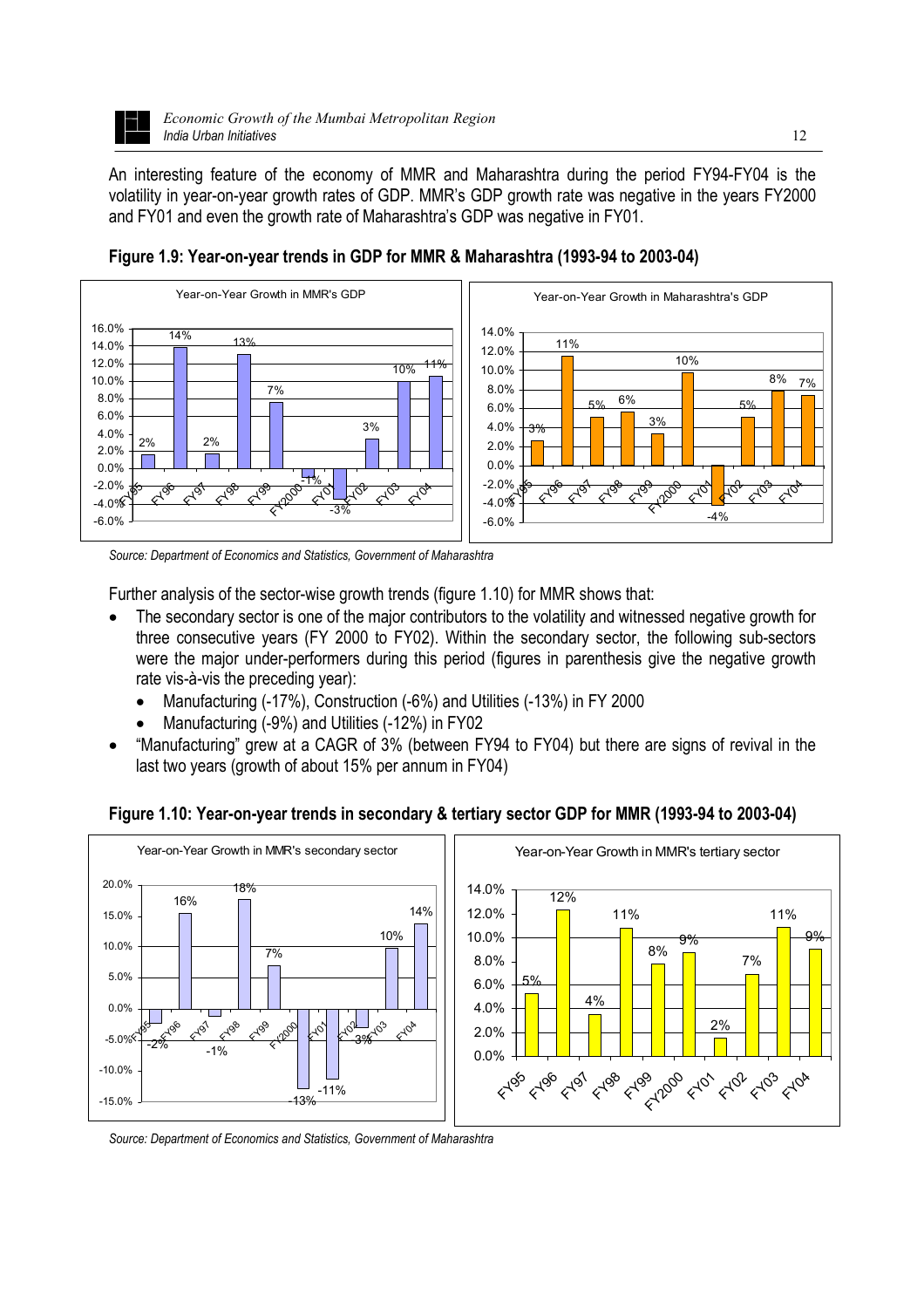

-

- As per ASI data, sub-sectors such as, manufacture of coke, refined petroleum products and nuclear fuel; manufacture of chemicals and chemical products, manufacture of basic metals and fabricated metal products, manufacture of machinery & equipment including electrical machinery are important constituents of MMR's secondary sector4 (refer table 1.2)
- The tertiary sector's growth (CAGR of 7.6%) is relatively more consistent and is the reason for MMR's economic growth during this ten year period

| <b>NIC</b><br>Code    | Sub-sector                                                                                 | Gross Value Added (Rs.<br><b>Billion)</b> | <b>Highest district shares</b><br>within MMR                                       |  |  |
|-----------------------|--------------------------------------------------------------------------------------------|-------------------------------------------|------------------------------------------------------------------------------------|--|--|
| 23                    | Manufacture<br>coke.<br>refined<br>οf<br>petroleum products and nuclear fuel               | Rs. 102 billion                           | 79% - Raigad<br>$\bullet$<br>20% - Mumbai<br>$\bullet$                             |  |  |
| 24                    | Manufacture<br>chemicals<br>οf<br>and<br>chemical products                                 | Rs. 56 billion                            | 43% - Raigad<br>$\bullet$<br>37% - Thane<br>$\bullet$<br>20% - Mumbai<br>$\bullet$ |  |  |
| 27<br>&<br>28         | Manufacture of basic metals<br>and<br>fabricated metal products                            | Rs. 26 billion                            | 64% - Raigad<br>$\bullet$<br>27% - Thane<br>$\bullet$                              |  |  |
| 29                    | οf<br>Manufacture<br>machinery<br>and<br>including<br>electrical<br>equipment<br>machinery | Rs. 21 billion                            | 65% - Mumbai<br>24% - Thane<br>$\bullet$                                           |  |  |
| 36                    | Manufacture of furniture                                                                   | Rs. 13.4 billion                          | 98% - Mumbai                                                                       |  |  |
| 17 <sub>8</sub><br>18 | Manufacture of Textiles and apparels                                                       | Rs. 11.3 billion                          | 50% - Thane<br>$\bullet$<br>44% - Mumbai<br>$\bullet$                              |  |  |
| Source:               |                                                                                            |                                           |                                                                                    |  |  |

|  |  |  |  |  | Table 1.2: Analysis of Annual Survey of Industries (ASI) Data for MMR (2003-04) |  |  |  |  |  |
|--|--|--|--|--|---------------------------------------------------------------------------------|--|--|--|--|--|
|--|--|--|--|--|---------------------------------------------------------------------------------|--|--|--|--|--|

Directorate of Economics & Statistics, Govt. of Maharashtra

(Annexure 1.5 presents the detailed regional shares within MMR for select categories of industries).

As a result of the aforementioned growth rates of secondary and tertiary sectors, there have been significant changes in the structure of MMR's economy during the period 1993-94 to 2003-04 (figure 1.11 provides the shares of the various sectors in the Gross Domestic Product of MMR at constant prices):

- The tertiary sector grew at a CAGR of 7.6% over the period 1993-94 to 2003-04 and its share increased from about 52.5% in 1993-94 to 63.5% in 2003-04
- Apart from contributing to economic growth, the tertiary sector's share in GDP is also the highest (63.5% in 2003-04). This is followed by the secondary sector, which formed about 34% of GDP in 2003-04.
- On the other hand, the contribution of the secondary sector to MMR's GDP declined from about 44% in 1993-94 to 34% in 2003-04 (the decline was quite marked during the period FY2000 to FY 2002, though there are signs of revival in 2002-03 to 2003-04).
- The primary sector contributes a very smalll share of GDP (2.6% in 2003-04, reduced further from its already low share of 3.3% in 1993-94). The CAGR for this sector was about 3.4% over the period 1993-94 to 2003-04. The sector's share has been declining, especially from 2001-02 onwards.

<sup>&</sup>lt;sup>4</sup> The Gross Value Added (GVA) data based on ASI statistics does not correspond directly with the GDP data for MMR and therefore no attempt has been made to compare GVA with the GDP figures.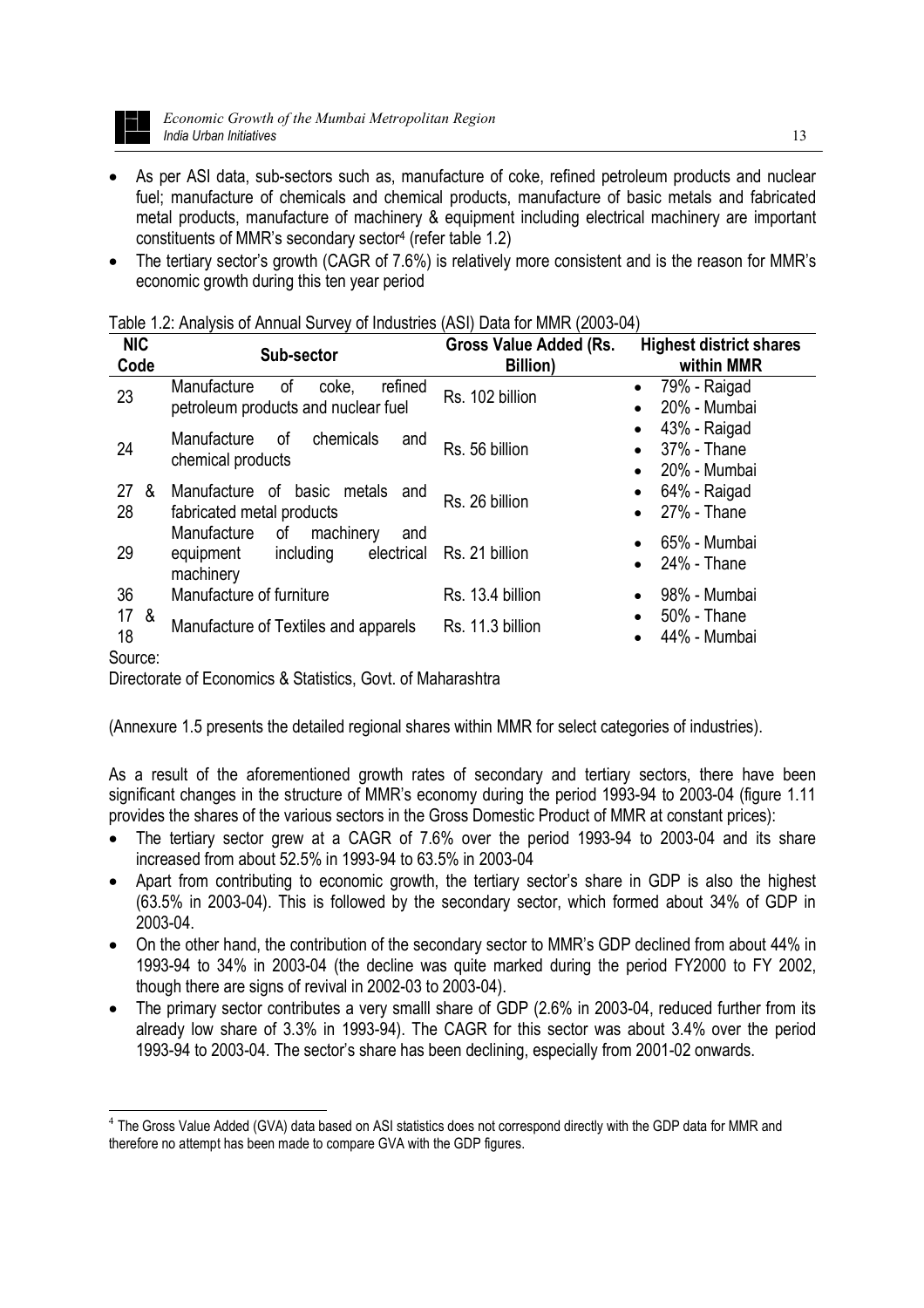





*Source: Department of Economics and Statistics, Government of Maharashtra* 

# **1.6 Conclusions**

From the above sections, the following conclusions may be drawn:

The Mumbai Metropolitan Region's share in the state's GDP in 2003-04 was as high as 40%. Within MMR, a large proportion of the population and economic activities is accounted for by Greater Mumbai, which alone contributes to 63% of the population of MMR (2001), 67% of GDP (2003-04) and 76% of employment (1998). Although there has been some population shift towards the outer regions of MMR in the recent times, Greater Mumbai still claims the largest share. This shows the importance of Greater Mumbai in the context of MMR and the state.

Within MMR's economy:

- The mainstay of MMR's economy over the past decade has been the tertiary sector, which is now typical of major metropolitan economies, both nationally and globally.
- The share of the secondary sector, although declining in the last 10 years, is still substantial and cannot be neglected in the overall economic context of MMR. MMR still contributes to 50% of Maharashtra's manufacturing GSDP and over 8% of India's manufacturing GDP. Greater Mumbai accounts for about 60% of MMR's manufacturing GDDP.
- Both the secondary and tertiary sectors will have to be given impetus to achieve 12-15% growth of MMR's economy on a sustainable basis. Within these broad sectors, there are clearly some subsectors that hold greater promise in terms of higher growth or greater employment generation potential and therefore these sectors should be focused on. These are covered in greater detail in section 3 on sector analysis.
- The contribution of the primary sector will continue to be insignificant to MMR's GDP (hence, primary sector is not analyzed further in this report).

In order to further catalyze economic growth, there are a few critical areas that need immediate attention of state government and policy makers: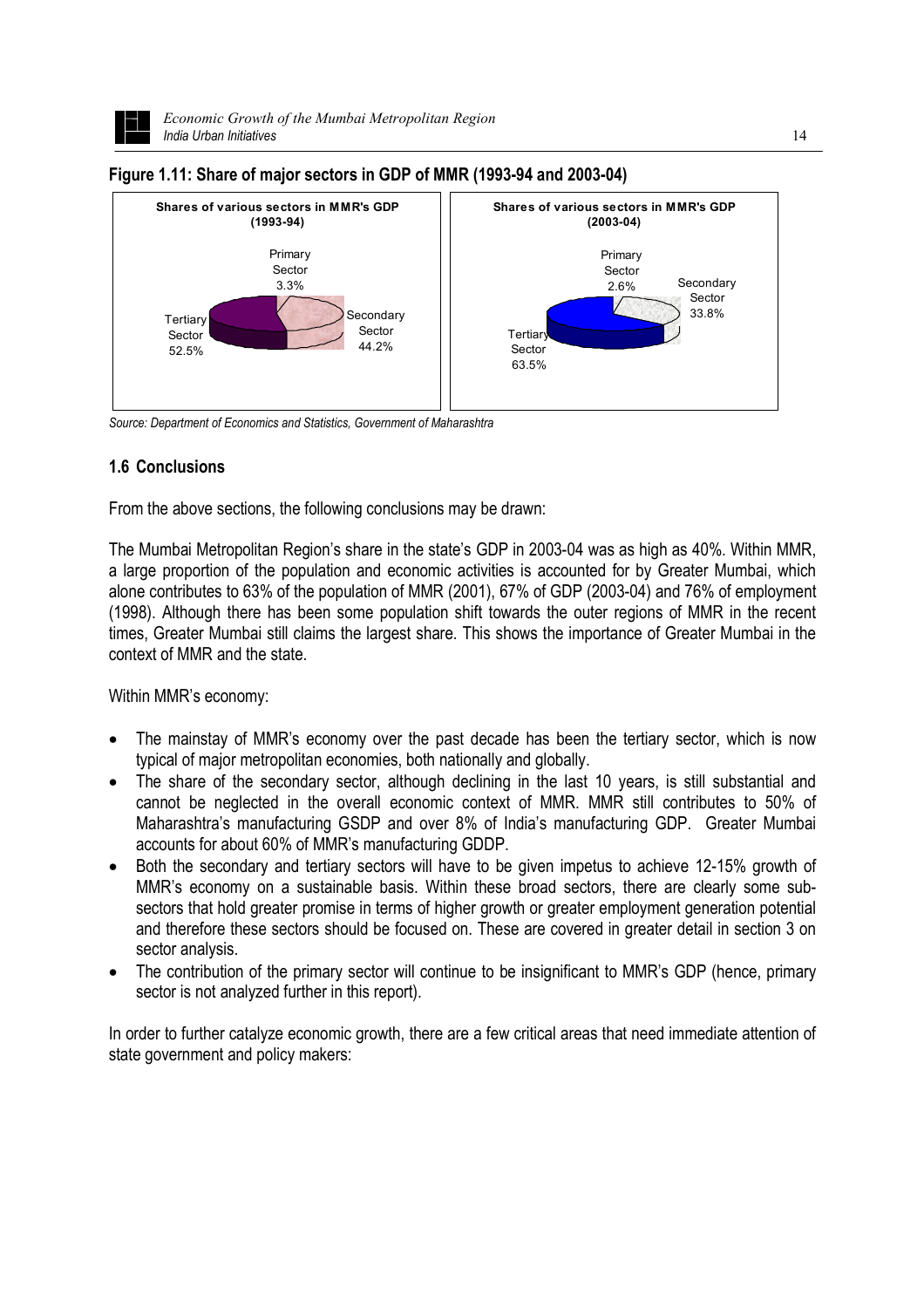

- Migration has contributed in a significant manner to population growth in Greater Mumbai: To some extent, this is inevitable given Mumbai's position as a major economic center. However, the increase in population has put severe pressure on the city's civic infrastructure, especially housing stock;
- There has also been a large increase in slum population, with about 38% of the population of urban MMR, and approximately half of Greater Mumbai's, population living in slums in 2001 – areas of unregulated, poor quality structures with little or no sanitation;
- This points to the necessity of catalyzing economic growth and spreading it more evenly throughout MMR, so as to enable outer areas to develop and also reduce pressure on Greater Mumbai;
- The tertiary sector has emerged as the largest contributor to MMR's economy, with a 64% share in GDP which is in the range typical in developed countries (60-75%). On the other hand, the secondary sector (especially manufacturing) has been in a decline phase;
- This calls for proactive steps from the state government to rejuvenate the manufacturing sector and intervene in order to boost tertiary sectors such as banking & insurance, communications and trade, hotels & restaurants.

The following chapter builds on the findings of this chapter and sets out our vision for the Mumbai Metropolitan region.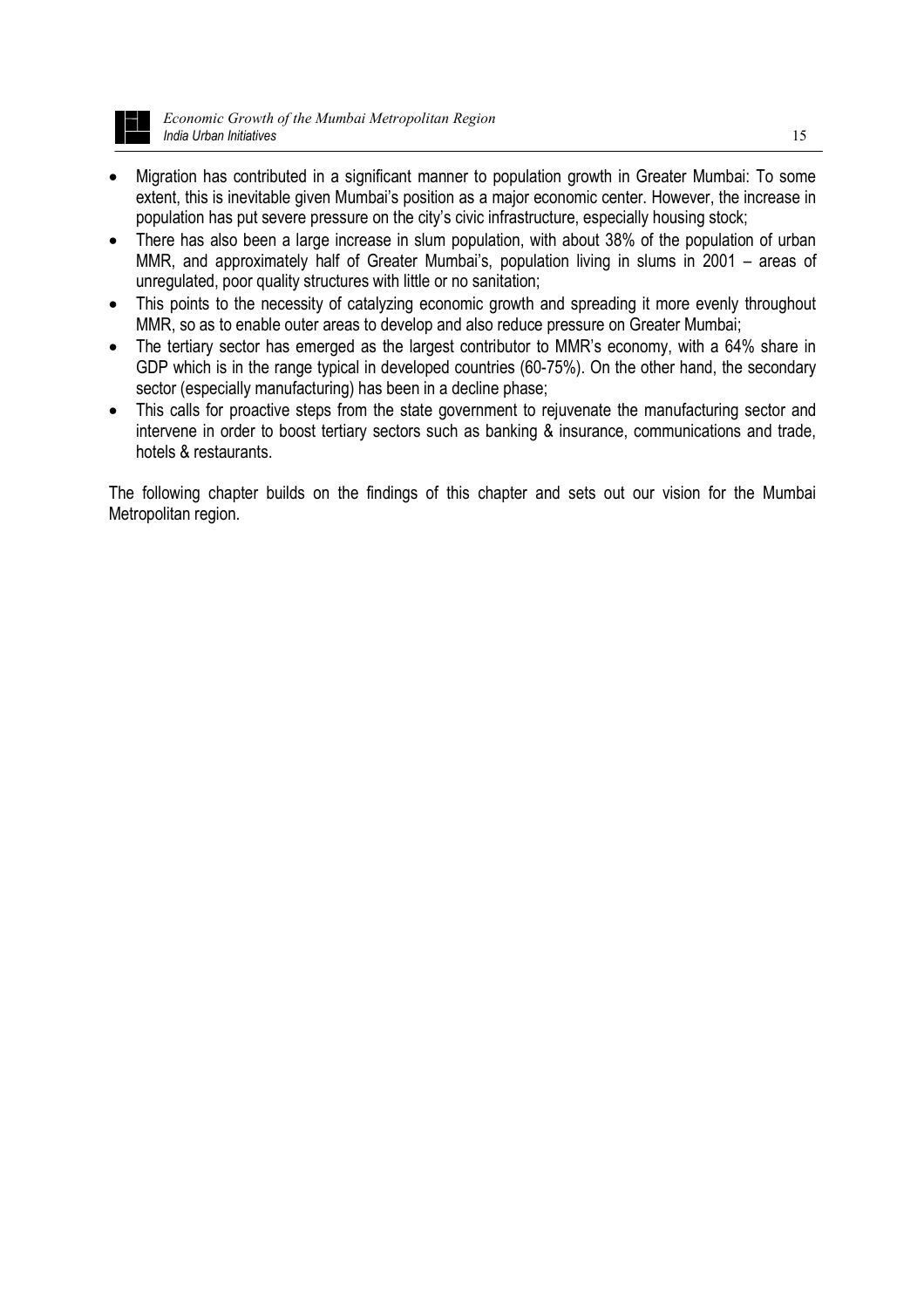

# **II. VISION AND FRAMEWORK FOR ACHIEVING VISION**

# **2.1 Vision - MMR**

With a population base of about 22 million in 2006, the Mumbai Metropolitan Region (MMR) is the largest urban conurbation in India, one of the largest in the world. Traditionally it has also been India's strongest and most diverse metropolitan economy, but over the past decade two issues motivated its leaders to call for the "transformation" noted earlier. First, its economic growth rate had declined in relation to the national average and, in particular, in relation to booming hi-tech centers like Bangalore and Hyderabad. Second, its quality of life was deteriorating (as evidenced by serious infrastructure deficits and the fact that 49 percent of its population lives in slums).

**Our overall vision for MMR is therefore:** 

- **1. To enable economic growth of 12-15% per annum while ensuring more even growth throughout MMR;**
- **2. Supplement this economic growth by facilitating superior quality of 'life' factors to the citizens of MMR; and**
- **3. To ensure equitable participation in economic growth by all segments of society.**

If this vision of a 12% economic growth rate can be achieved for the MMR, GDP will grow to Rs. 4,65,186 crore in FY 2020 – a six-fold increase over its FY 2004 level of Rs. 75,882 crore. We have considered two scenarios to estimate the share of various sectors and the requisite growth rates of these sectors to achieve 12% GDP growth per annum.

Scenario 1: Structure of the economy remaining almost constant

The first scenario assumes that the structure of the economy remains almost similar to what it is today; i.e. that the major sectors continue to maintain the same share in MMR's economy in FY 2020 as in FY 2004.

- The primary sector's share is assumed to remain constant (share of 2.5% in FY 2020) and the sector would therefore need to grow at a CAGR of 11.6%
- The secondary sector is assumed to have a share of 30% in MMR's GDP in FY 2020. Accordingly this sector will need to grow at a CAGR of 11.2%
- If the primary and secondary sectors grow at the rates mentioned above and maintain their respective shares, the tertiary sector's output would need to grow at a CAGR of 12.4% and, in the process, its share of total GDP would reach 67.5% in FY 2020

# Scenario 2: Structure of the economy changes depending on the growth rates of the three sectors

In this scenario, we have assumed that the shares of the three sectors in FY 2020 will be dependent on their respective growth rates. Hence, this scenario entails varying assumptions based expectations about performance.

- The primary sector is assumed to follow a linear trend (CAGR of 2.2% the primary sector grew at CAGR of 3.4% during the period FY94 and FY04)
- The secondary sector is assumed to grow at a CAGR of 7%-8% (the secondary sector grew at a CAGR of 2.8% during the period FY94 and FY04)
- Consequently the tertiary sector would need to grow at 13.9% (13.7% in case the secondary sector grows at 8%) in order to obtain an overall 12% growth rate of GDP of MMR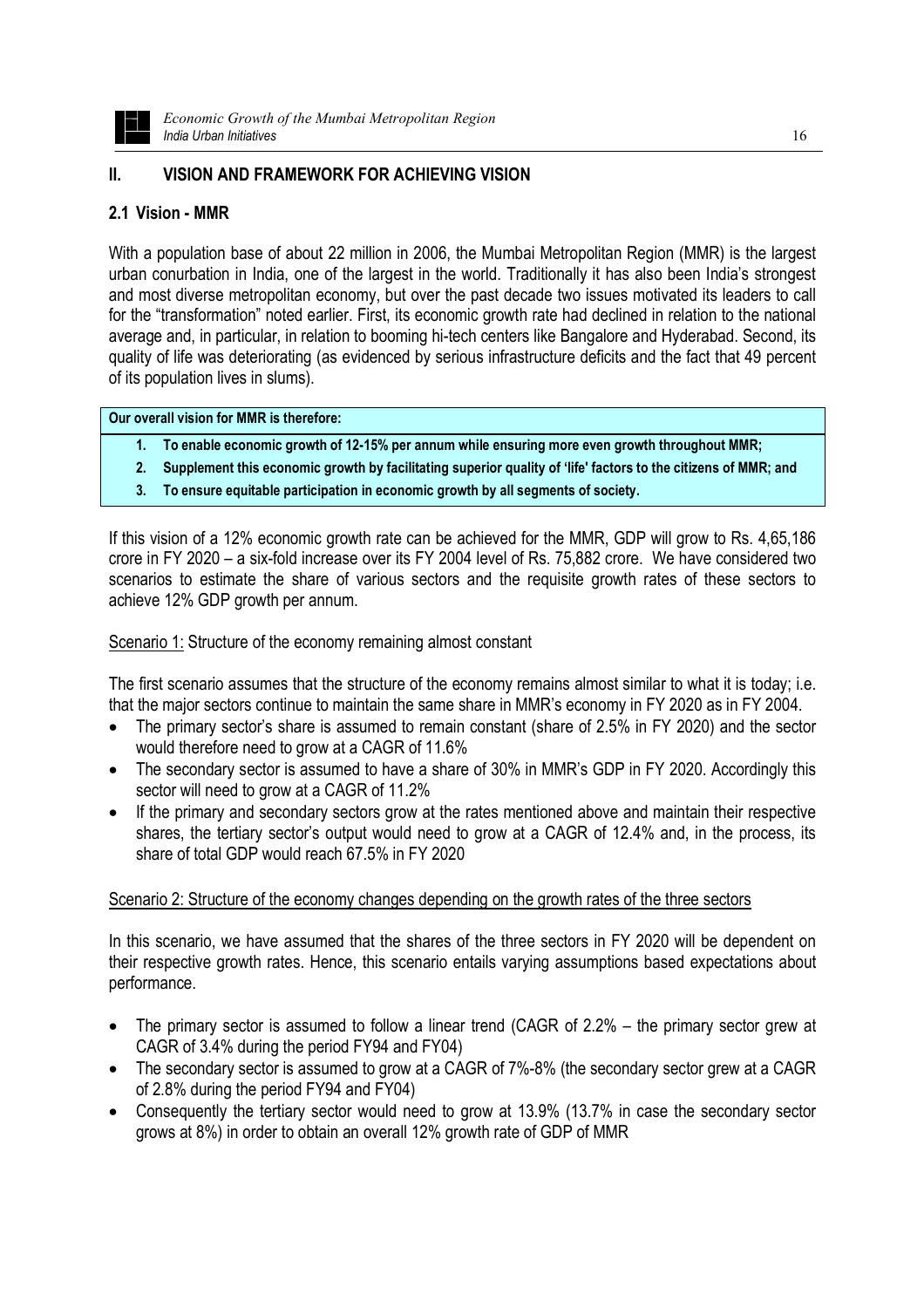

*Economic Growth of the Mumbai Metropolitan Region India Urban Initiatives* 17

- Consequently, the shares of the primary, secondary & tertiary sectors in 2020, respectively, would be 0.6%, 16.3% (18.9% if the secondary sector grows at 8%) and 83.1%% (80.5% if the secondary sector grows at 8%).
- In this scenario the structure of the economy changes significantly with the shares of the primary and secondary sectors decreasing and the share of the tertiary sector increasing to over 80% which is more in the range typical in developed city economies.

# **2.2 Framework for Achieving Vision-MMR**

The economic growth must result in improving the 'quality of life' of the citizens. How then is economic growth to be promoted? A decade ago, the concept of local economic development often focused on the provision of subsidies in an attempt to 'steal' industries away from competitive regions. Today, it is recognized that a much more effective strategy for economic growth involves two themes:

- **1. Improving the local investment climate; i.e. reducing the general costs of doing business in the city.**
- **2. Providing specialized support to key growth industries**

*1. Improving the local investment climate*. This entails a variety of activities that facilitate, and reduce the costs of, doing business in general in Mumbai. It includes (see figure 2.1):





- Providing adequate physical and social infrastructure
- Creating an efficient land/property market,
- Strengthening the system for workforce development
- Creating an effective regulatory environment (and reducing corruption)
- Rationalizing the system of taxation
- Improving access to market financial resources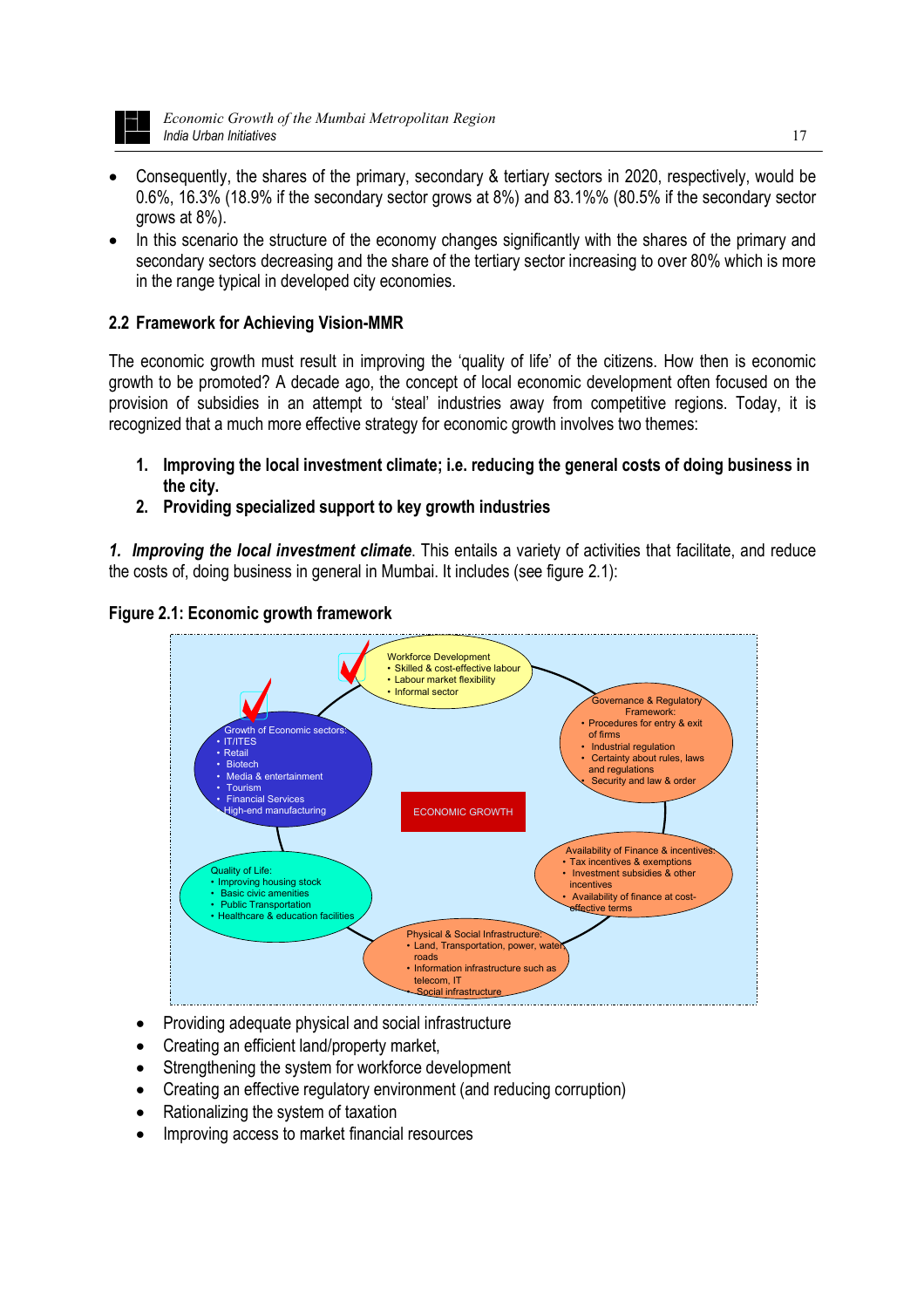

1

*2. Support key growth industries*. Some economic industries are more important to the economy than others. While history has proved that it is inefficient to try to plan industrial development in detail, it is possible for local leaders to find special ways to support industries that have the highest potential. This can mean, for example:

- Making special efforts to market and promote them nationally
- Giving higher priority to specific land and infrastructure projects they need
- Giving higher priority to reducing regulatory barriers most important to them
- Working with Universities to provide special research and training programs that will bolster their competitive positions
- Providing subsidies where high payoffs are likely to be gained

# **Other subgroups in the Task Force are considering the broader programs needed to improve the investment climate: for example, in physical infrastructure, housing, and social infrastructure. This report focuses on the second topic: supporting key growth industries.**

In this work, we take an "economic cluster" approach rather than one that focuses on traditional industries. A traditional approach would look at the process of manufacturing a particular product individually. In contrast, the cluster approach recognizes that the manufacturing activities are themselves supported by a host of activities that occur in other sectors as conventionally defined. These might include, for example, specialized legal and accountancy firms, specialized university institutes, particular shipping and transport facilities, etc, that support (are often vital to) the ultimate delivery of that particular product. In other words, the approach explicitly attempts to identify backward and forward linkages.

To this end, we short-listed specific industries in MMR's economy, where MMR has comparative advantages, and which we believe will create opportunities for employment as well as enable the economy to grow at the targeted rate of 12-15% per annum. In order that they fulfill their potential, these industries should be given adequate focus and attention from the state government and other stakeholders. In particular, the manufacturing sector, where low cost environments are increasingly being preferred, needs to be given attention in order that this sector undergoes revival and contribute to economic growth.

The focus of this report from this point onwards<sup>5</sup> is to outline specific interventions required in **order to effectively target a few potentially high-growth industries. Further, the companion report on mainstreaming the informal sector workforce analyzes the labor market of Maharashtra and MMR and makes specific recommendations to build capacity of the labor force with special emphasis on integrating the informal sector labor force with the mainstream economy.** 

<sup>&</sup>lt;sup>5</sup> The other investment climate issues are being addressed by a concurrent study being carried out by World Bank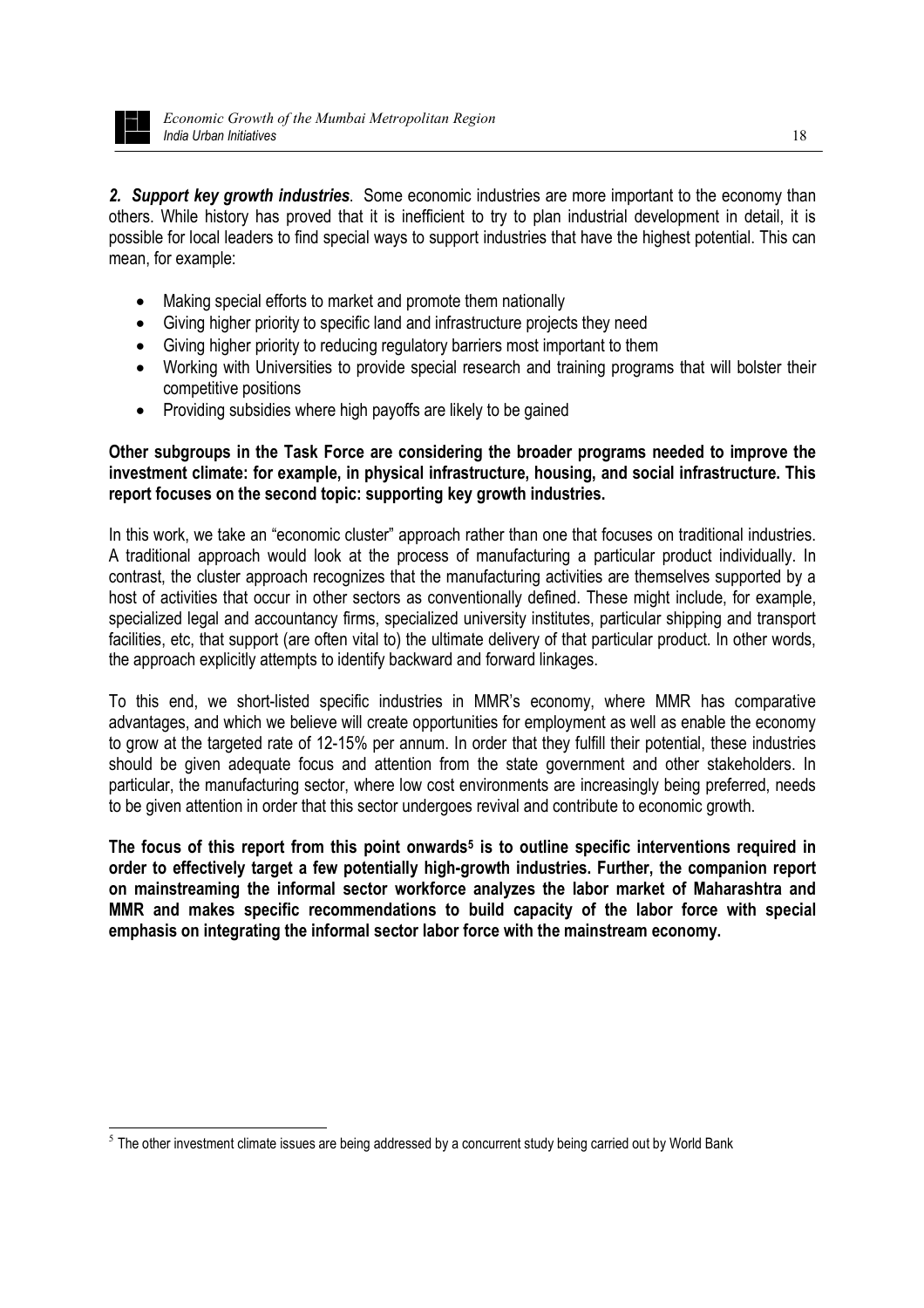

# **III. SECTOR ANALYSIS**

# **3.1 Transition of City Economies**

Supporting selected economic growth industries/clusters is a key element of the proposed strategy for economic growth. It is critical to identify such high growth industries that have the potential to drive the region's economy on a high growth path.

Globally, it has been witnessed that economic transition tends to follow a developmental progression from a heavy reliance on agriculture, toward the development of industry (e.g. automobiles, steel, textiles, etc.) and finally toward a more service based structure. United Kingdom was the first economy to follow this path in the modern era and many more economies have subsequently made this transition.

An appropriate case study for MMR and specifically Mumbai city is the New York City. Historically, the New York City developed because of New York Harbor, widely considered one of the finest natural ports in the world. Since the 1950s, most shipping activity in the area shifted to

#### **What drives New York City's Economy?**

- New York City is the **chief center of finance in the world economy** with Wall Street in Lower Manhattan's Financial District. Financial markets in the city include New York Stock Exchange, NASDAQ, American Stock Exchange, New York Mercantile Exchange, and New York Board of Trade.
- New York is the center of many of the service sector industries in the U.S., with **more Fortune 500 companies headquartered in the city than anywhere else in the country**.
- The city is an important **center for American mass media, journalism and publishing.** Manhattan's Madison Avenue is synonymous with the American advertising industry
- Seventh Avenue is nicknamed "Fashion Avenue" and serves as an important **center for the fashion industry.**
- New York also has the most important scenes for **art, music, and theatres** in the U.S., with an increasingly active artist's community. New York City is the home of the four major television networks, ABC, CBS, the Fox Network, and NBC, and while the local film industry is dwarfed by that of Hollywood, its billions of dollars in revenue make it the second largest in the nation.
- The city also has a **large tourism industry** Empire State Building, Times Square, Radio City Music Hall, Statue of Liberty, Ellis Island, Wall Street, UN Headquarters, American Museum of Natural History, St. Patrick's Cathedral and the Brooklyn Bridge
- Shopping is another attraction for the tourists Fifth Avenue (shopping corridor for luxury items), Macy's (**nation's largest department store)**, and the surrounding area of Herald Square (destination for more moderately-priced goods). In recent years 23rd Street has become a major location for "big-box" retailers. In southern Manhattan, Greenwich Village is **home to hundreds of independent music and bookstores**. The "diamond district" is the city's main location for **jewelry shopping**, and SoHo, formerly the center of the New York art scene, is now famous for **high-priced clothing boutiques**, and the **art galleries** are now concentrated in Chelsea.
- New York is a **city of "great museums"** with the Metropolitan Museum of Art's assemblage of historic art, the Museum of Modern Art and Guggenheim Museum's 's 20th century collection, and the American Museum of Natural History and its Hayden Planetarium focusing on the sciences. Apart from these museums, the city is also **home to a vast array of spaces for opera, symphony, and dance performances.** The Lincoln Center for the Performing Arts houses 12 separate companies, including the New York Philharmonic, the Metropolitan Opera, the New York City Opera, the New York City Ballet, and Jazz at Lincoln Center. Other notable performance halls include Carnegie Hall, Radio City Music Hall, and the Brooklyn Academy of Music.

Port Newark-Elizabeth Marine Terminal in New Jersey. But despite changes in international shipping, trade and the tertiary sector have always remained the real basis of New York's economy (See box: "what drives New York city's economy"). Manufacturing first became a major economic base for New York City in the mid-nineteenth century with the advent of industrialization and the railroad. New York was formerly a national center for clothing manufacture; however, manufacturing gradually declined (like international shipping) in the late-twentieth century with rising land values. This is a phenomenon being witnessed by Mumbai too.

Study of developed metropolitan cities like London, Geneva, Dubai, etc. reveals that tertiary sector is the mainstay of the city's economy. For example,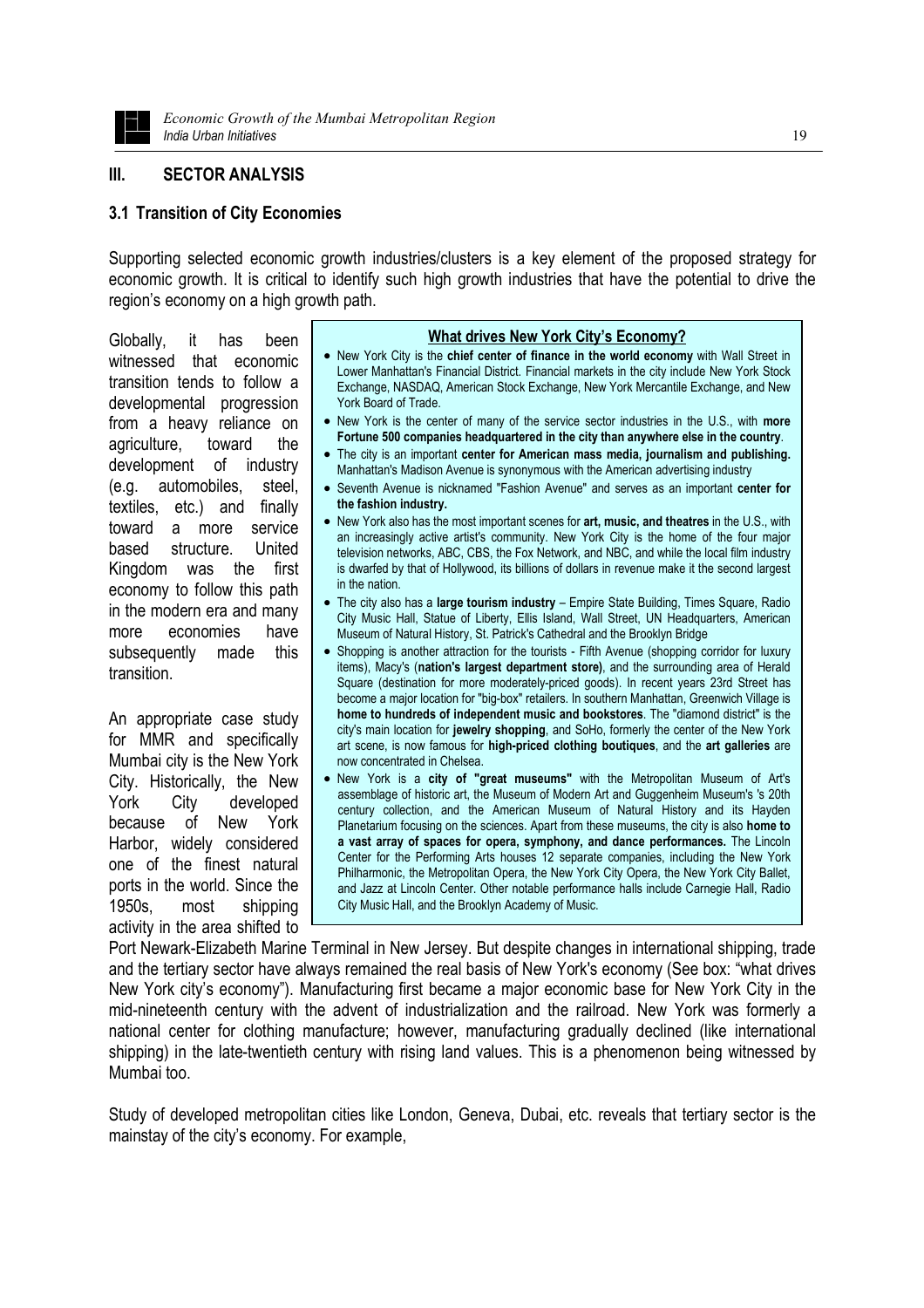

- **London's economy contributes around 17% of the UK's total GDP** and is individually larger than many major cities elsewhere in Europe. In the recent decades, **contribution of manufacturing and production has declined to about 11% of London's GDP and 8% of the UK's manufacturing output.** The tertiary sector is driving the city's economy with the **financial and business services employing about one-third the total Greater London workforce**. With more overseas company listings than any other exchange, the London Stock Exchange is the largest in the world, accounting for more than 32% of global turnover - more than the combined contribution of New York and Tokyo. The sector is concentrated in the City of London, which with around 500 foreign banks and numerous insurance and other business service companies, is rightly recognized as a dominant force on the international financial stage. London is also a **major center for European e-commerce** and several other thriving industries including **arts and fashion, film, media, design, law and computing.** Around 85% of UK fashion designers and 70 percent of the UK film and television companies are based in London. **Tourism is another important industry for London** with typical yearly expenditure by tourists being in the region of £7-10bn (\$11.7 - \$16.8 billion).
- **In Geneva, the tertiary sector employs 84% of Geneva's working population while the primary and secondary sectors employ 1% and 15% respectively**. Within the tertiary sector, public administration, healthcare and business services are all-important segments but the city is known for its banking and financial services. The concentration of banking and financial institutions in Geneva is much higher than the national average and accounts for approximately 40% of the total volume of assets under management in Switzerland and 14% of worldwide cross border assets under management are directly or indirectly controlled from the city.
- Dubai's GDP is divided into oil and non-oil GDP, with the latter representing the overwhelming part of Dubai GDP. The **share of non-oil GDP in total GDP increased from about 90% in 2000 to about 93% in 2003**. This trend is on the rise due to the increasing importance of the non-oil production in Dubai economy. During the period 1999-2003, the **average share of the primary sector in Dubai total GDP was 9%, the secondary sector was 16% and the tertiary sector was 75%. Among the tertiary activities, four segments**, viz., Wholesale, retail trade and repairing services; Transports, storage and communication; financial services (banks, insurance, and finance) and Real estate and business services **contributed more than 50% of the tertiary sector's share of the total GDP.**

**Mumbai City and MMR are quite similar to the cities illustrated in this section. The need for multiple 'hooks' as part of the city's economy is quite well demonstrated by the New York City case study. In the last fifty years, New York has managed to achieve high economic growth by positioning itself as a centre for financial services, tourism/leisure and entertainment, media, fashion, retail, sports, etc.** 

**Similarly, the Mumbai Metropolitan Region (MMR) too needs to make a transition to the services**  sector and high-end manufacturing industries<sup>6</sup> for achieving the requisite economic growth as **stated in the vision.** 

# **3.2 Identifying Key Industries**

1

As mentioned in the previous chapter, economic industries deserve special attention for different reasons. This report identifies two main groups of industries and these are often not the same.

• Export-oriented industries most likely to draw in resources from outside of the region and, therefore, contribute to overall growth.

<sup>6</sup> Industries that have potential for high value addition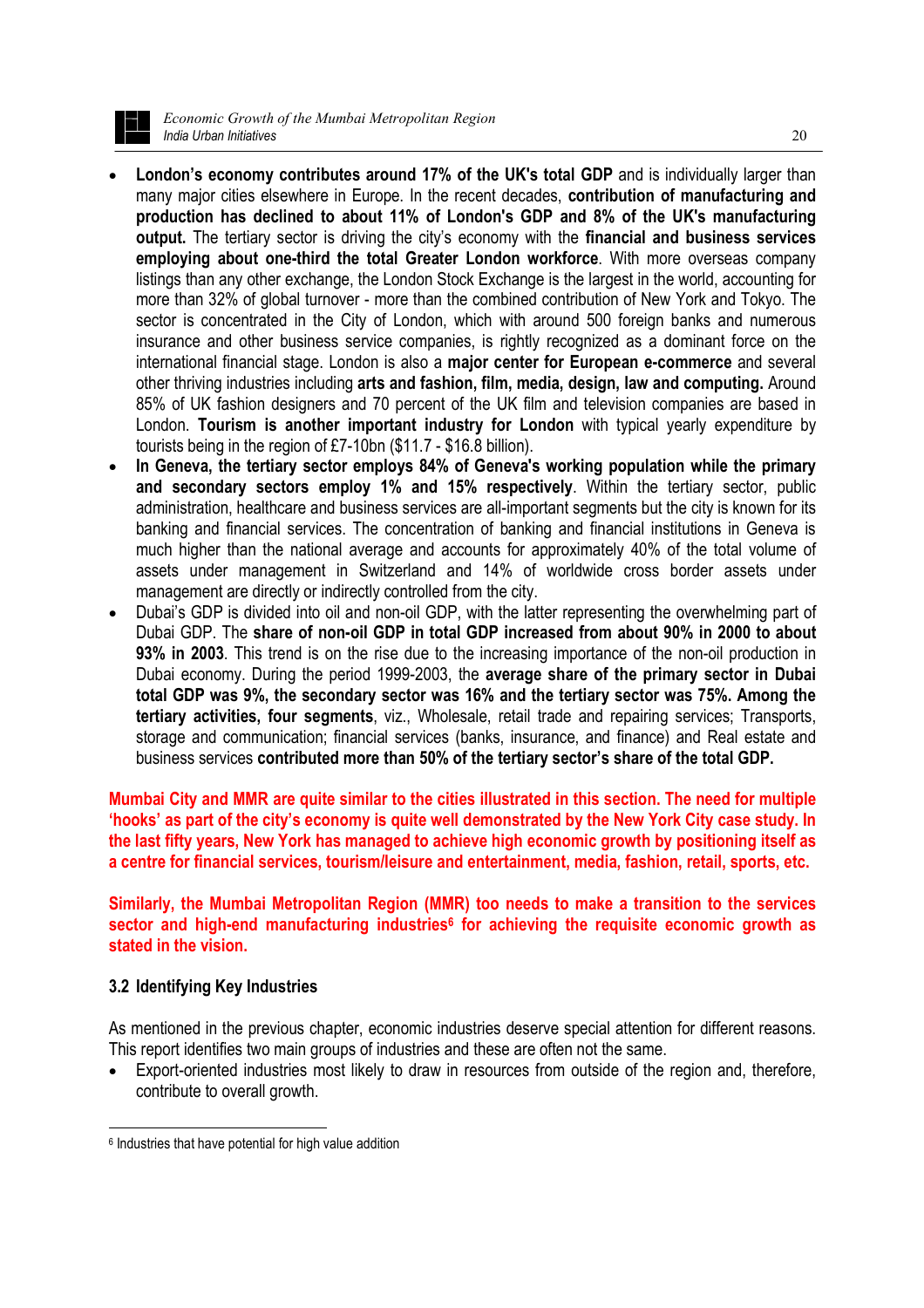

Industries that have the highest capacity to absorb labor.

*Key Growth Industries:* In very large economies, like India as a whole, growth can be generated by internal demand as well as by exports. For a specific metropolitan region, however, GDP growth is more dependent on exports (exports to other parts of the country for the most part – not just international exports). This does not only mean the export of physical goods. In fact, Mumbai will increasingly be dependent on the export of services. Exports occur (and funds are drawn in from outside to contribute the growth) for example, when customers from outside obtain services from specialized Mumbai bankers, attorneys, or hospitals or when tourists from outside visit Mumbai.

To identify key growth industries, we examined data on all economic activities in the region. Two factors were emphasized:

- Evidence of a high potential for future growth nationally
- Evidence of a strong competitive advantage for the sectors in the MMR

National studies and experts were consulted to obtain evidence of growth potential. To rate local competitive advantage, we interviewed local industry experts and reviewed data on location quotients (refer Annexure 1.4) which show the comparative concentration of various industries locally. The location quotient for banking services in Greater Mumbai, for example, was 2.67 in FY 2004, which means that banking services share of total GDP here is 2.67 times its share in India as a whole. High current concentrations are important, but they should not be looked at exclusively. Industries should also be considered that may not yet have achieved high concentration but, for a number of reasons, seem likely to have the potential to reach higher concentration in the future (tourism is a good example in Mumbai).

As a result of this research, the following local sectors were identified in the key growth category:

- Information Technology (IT) and Information Technology Enabled Services (ITES)
- Biotechnology
- Media and Entertainment
- Hospitality and Tourism
- Financial Services
- Manufacturing (Textiles, Chemicals & Petrochemicals, Fabricated Metal Products)

*Key Labor Absorption Industries:* Key growth industries provide jobs directly but, often more important they provide jobs indirectly through multiplier effects. The financial services sector, for example, does not have a high direct ratio of employment to GDP generated. However, the new resources brought in by financial services create more jobs in other sectors; for example, as financial service workers spend their expanded incomes in malls, pharmacies, and personal service establishments. Our analysis shows that two sectors deserve special attention because of their labor absorptive capacity (hospitality and tourism and would also fit into this category, but it has already been selected as a key growth industry):

- Retail trade
- **Construction**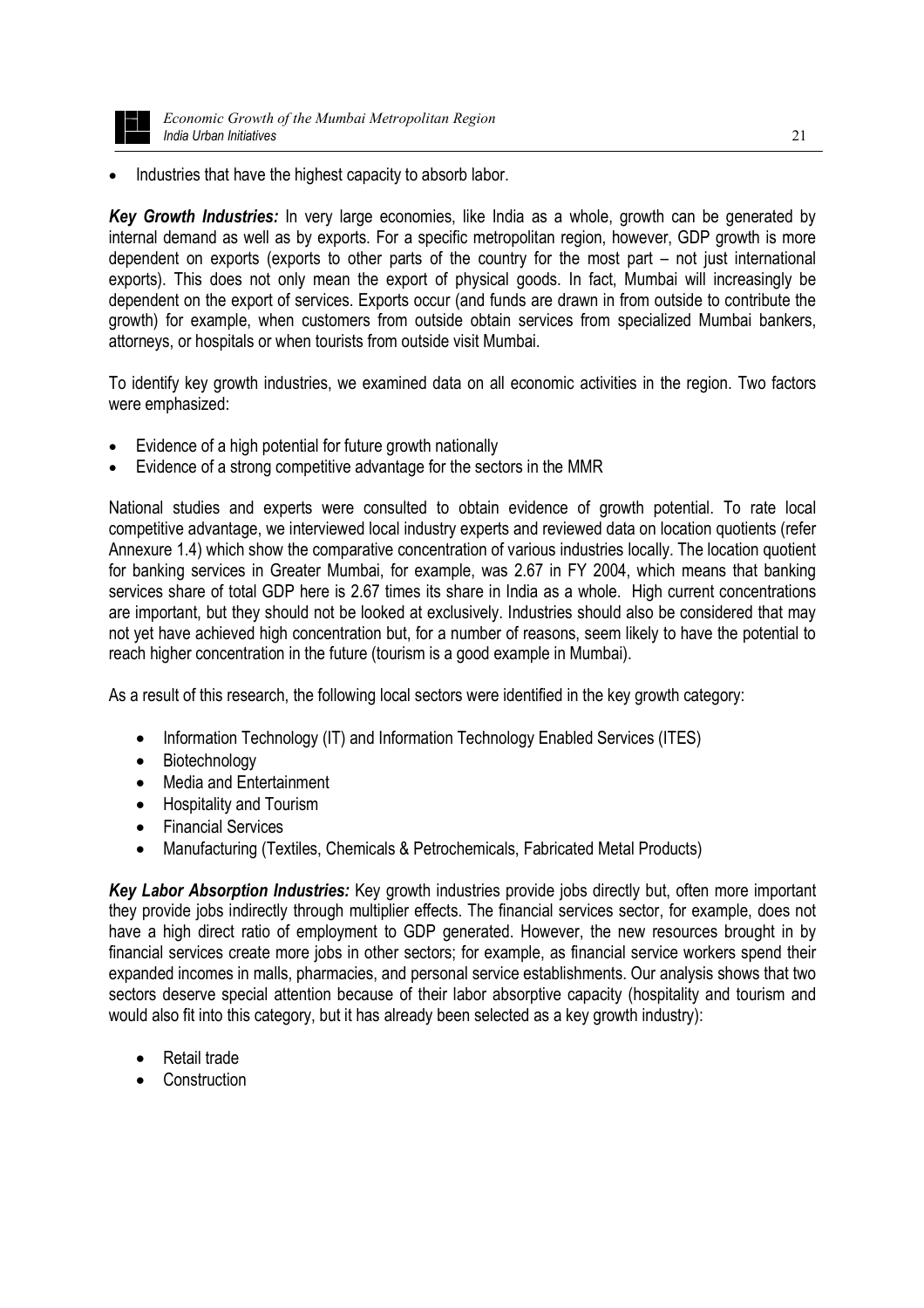

# **3.3 Profile of selected key growth industries**

Out of this short list, the following industries are profiled in the following sections.

|           | Information Technology (IT) and Information<br><b>Technology Enabled Services (ITES)</b> | A few select short listed industries have been<br>profiled covering the following areas: |  |  |
|-----------|------------------------------------------------------------------------------------------|------------------------------------------------------------------------------------------|--|--|
|           | Media and Entertainment                                                                  | Industry size & growth trends,                                                           |  |  |
| $\bullet$ | <b>Hospitality and Tourism</b>                                                           | Critical Success Factors for the industry,<br>Maharashtra's current industry base,       |  |  |
|           | Biotechnology                                                                            | Why Maharashtra/MMR                                                                      |  |  |
|           | Manufacturing (Textiles)                                                                 | Interventions required to promote<br>the                                                 |  |  |
|           | Retail trade                                                                             | industry                                                                                 |  |  |

(Financial services is certainly a promising key growth sector for Mumbai. We do not profile it here only because a thorough analysis has already been done – see Bombay First, 2000).

# **3.4 Impact of selected industries on MMR's economy and employment**

Going forward, the selected industries are expected to contribute significantly to MMR's economy and employment over the medium term. The potential GDP impact of each sector has been estimated for these sectors by way of calculating the required rate of growth in the sector in order to lead to a 1% growth in overall GDP and is summarized below (see figure3.1).

Most of these, especially manufacturing, construction and banking and insurance have contributed to the growth of MMR's economy, especially in the last two years. The six segments mentioned in the figure accounted for 90% of total GDP growth in MMR in 2002-03 over 2001-02 and 85% in 2003-04 over 2002- 03.





*Source: IMaCS analysis* 

**Even in terms of employment potential, the six short listed industries mentioned above accounted for about 53% of total workforce employed in MMR** (Refer Annexure 1.3 for sector wise break-up of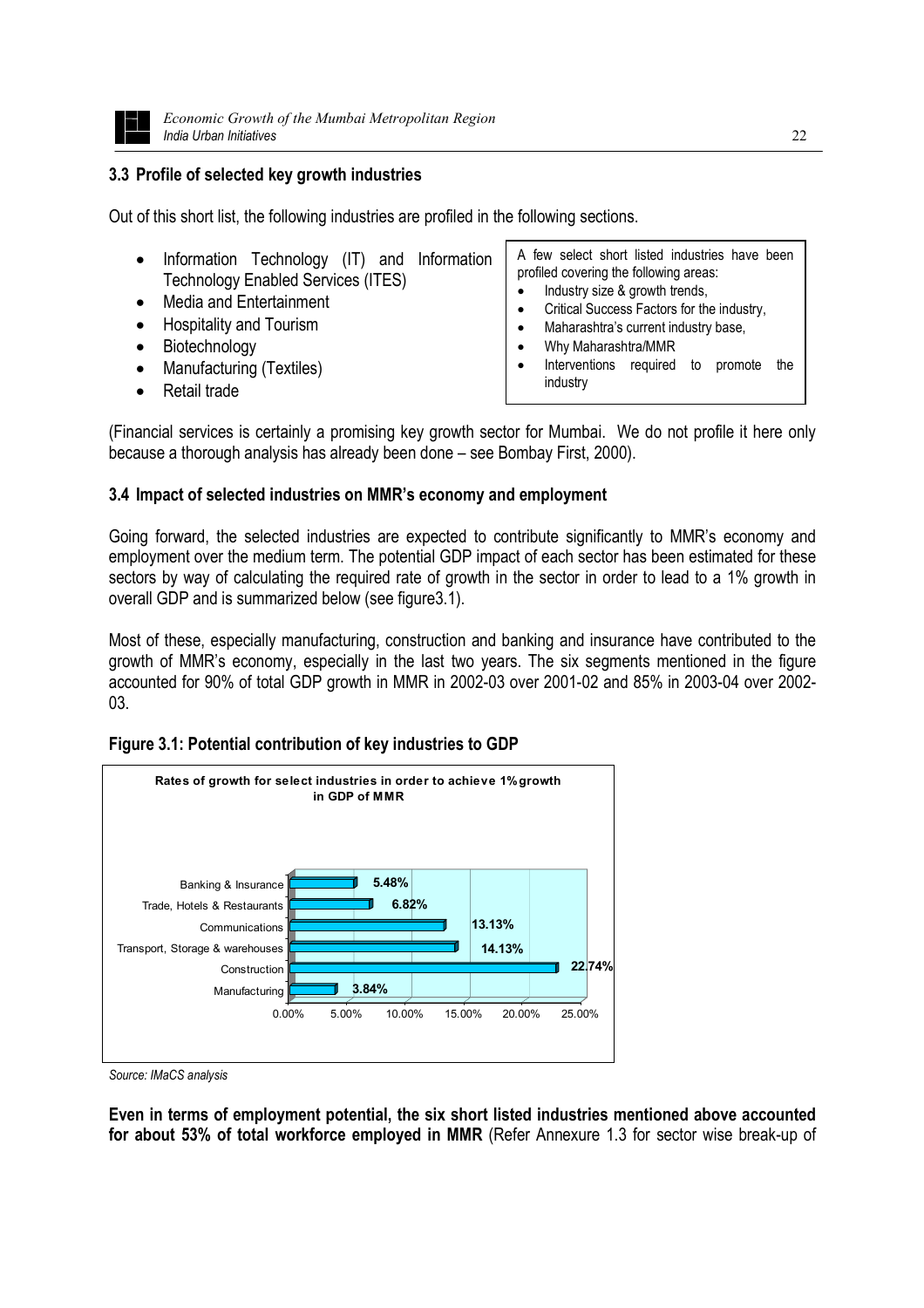

employment pattern as per the economic census–1998)<sup>7</sup>. The estimated employment in MMR in 1998 for these short-listed sub-sectors is shown in figure 3.2.





-

The absolute numbers of employees give a fair idea about the leading employment segments in MMR in 1998. The only significant changes in the last seven years would have happened in case of IT/ITES and Media & Entertainment industries. These two industries saw sharp growth since 1998 and perhaps would have larger numbers in employment census-2004.

# **3.5 Methodology for preparation of industry profiles**

The industry profiles were developed by:

- 1. Assembling and analyzing secondary data on the Indian and global industry (and specifically in MMR/Maharashtra) from a variety of relevant reports and publications including ICRA sector reports on selected sectors.
- 2. Reviewing a number of sector development approaches (international and national case studies, i.e. steps taken by countries and other Indian states– see list of references in Annex A).
- 3. Consulting experts on the development strategy for key sectors selected as the focus of the work in Mumbai.
- 4. Interviewing professionals and industry experts (in both the private and public sectors) about the workings of the local economy and possible strategies and actions to promote growth.
- 5. Past work such as sector/industry competitiveness studies and city vision/cluster development studies in both India and abroad undertaken by The Urban Institute, ICRA Management Consulting Services (IMaCS), and ICRA Ltd.

*Source: Economic Census 1998* 

 $7$  This is the most recent employment census, which was carried out in year 1998. The field study of the next round of employment census – 2004 has been completed and the results are expected to be published by June 2006.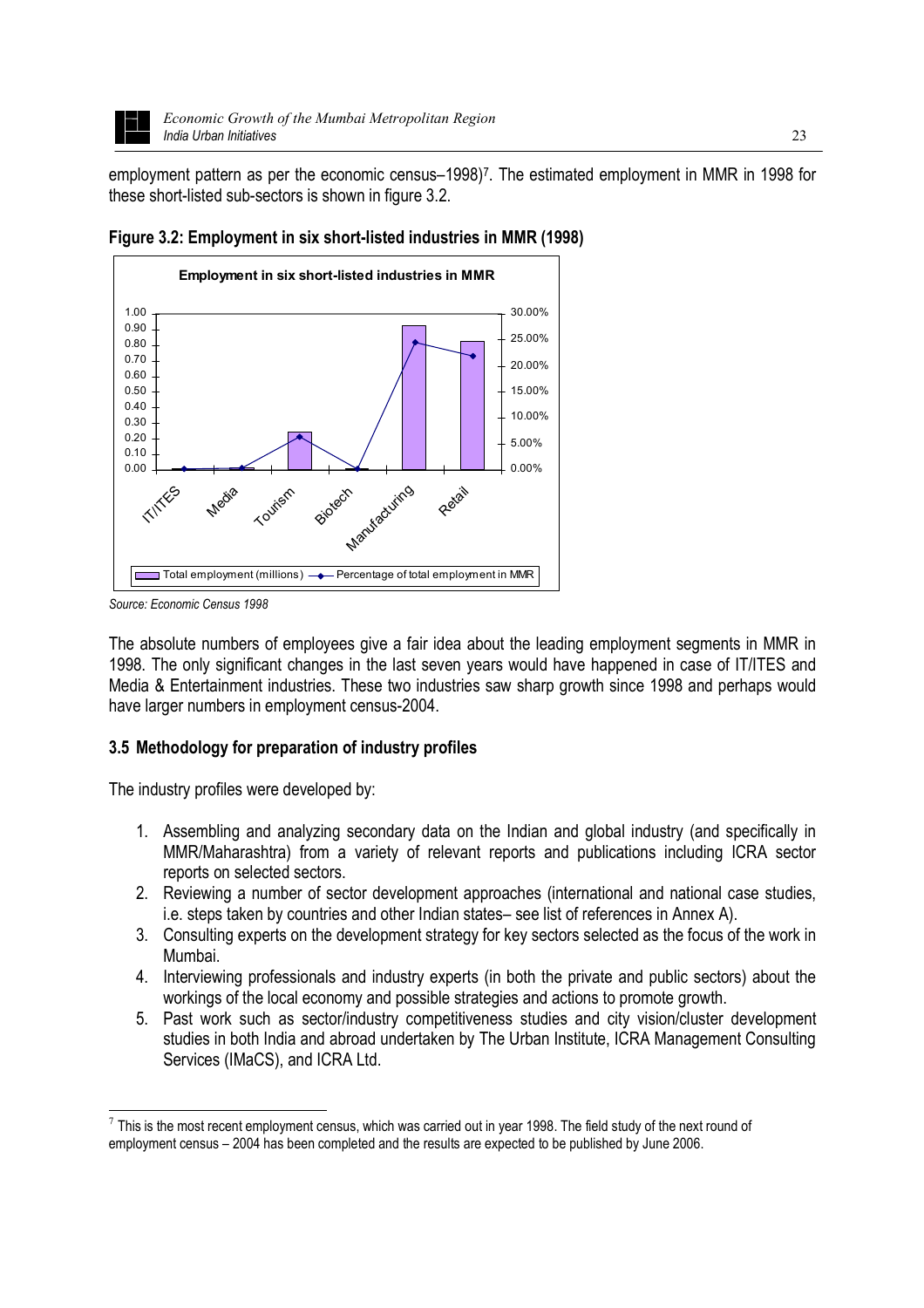

# **3.6 Information Technology (IT)/Information Technology Enabled Services (ITES)**

# *Background*

Maharashtra has a substantial existing base in the IT/ITES sector. One in five registered international ITES-BPO companies in India are located in Maharashtra, either in Mumbai or Pune. These companies represent a balanced mix of customer contact and processing services across captive and third party service providers. The presence of large captive and third-party service providers has helped the state to contribute around 17% of the country's IT/ITES exports.

Mumbai is classified as a Tier I city for ITES (the other Tier I cities include Bangalore and Delhi). Since 1999, most large overseas IT companies offshoring work to India (e.g., GE, IBM and Microsoft) have first set up operations in these cities, because they provided the largest and most qualified labor pool, suitable infrastructure, and appropriate real estate formats.

Most of the manpower and skills required for IT/ITES are found clustered in select areas of Maharashtra such as Mumbai and Pune. The state has strengths in the following areas for the IT/ITES sector:

- Quality of educational institutions, large workforce with proficiency in English language and IT skills
- Scale of urbanization and gateway to international markets through the international airport
- Employment and IT/ITES preference
- Government support for IT/ITES in Maharashtra

However, this strong base of skilled resources with infrastructure faces increasing pressures from factors such as high cost of skills, high attrition rates and retention challenges, difficulty in attracting manpower, inadequate/erratic power supply and other infrastructure problems, lack of sophisticated real estate, high cost of living, etc. Hence, many industry leaders are changing their strategy and are moving from Tier-I cities to the Tier-II cities. These alternate locations offer similar labor quality at a cost advantage compared to Tier-I cities. **Thus retaining its position as a key destination for IT/ITES is one of the challenges faced by the MMR.** 

In fact, availability of large land parcels and skilled workforce are important determinants of the growth of the IT/ITES industry in a particular location. In FY 2005, fresh stock of about 23 million sq. ft of Grade–A 'space' was developed, distributed across the following cities:

- Bangalore 8 million
- $\bullet$  Hyderabad  $-3.6$  million
- Chennai 3.5 million
- NCR 3 million (of which 70% was in Gurgaon)
- **MMR 2.75 million**

Almost all of this land was developed by the private sector and the government's role was only to provide land or facilitate/attract private sector investment.

Because other states are seemingly being more proactive in terms of providing land and infrastructure for the development of the IT/ITES industry, Maharashtra needs to overcome some of the constraints relating to availability of skilled workforce and suitable land for this industry.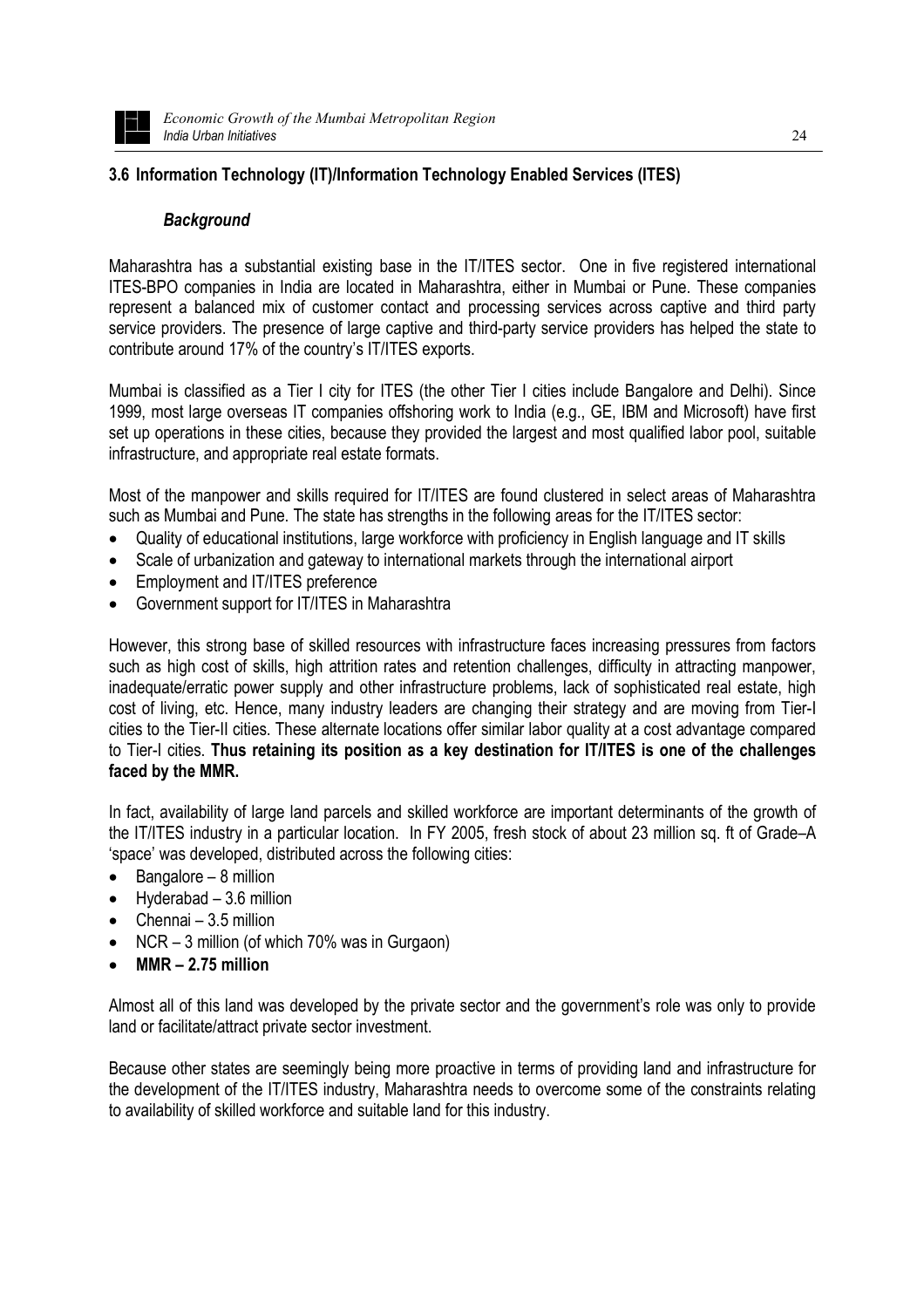

In this context, Navi Mumbai has the potential to become a major hub of IT and ITES industries. Given its proximity to Mumbai, companies there would have access to the quality workforce of Mumbai with much lower land cost. At the same time, just like Gurgaon (in NCR), Navi Mumbai could leverage the locational advantages and the infrastructure facilities that Mumbai offers at a cost advantage to these companies.

# *Statistics and growth trends for the industry*

In the past one decade, the information technology (IT) industry has grown exponentially and continues to be one of the fastest growing industries, both globally and in India. The IT/ITES industry in India has shown double-digit growth, with industry aggregate revenue for 2004-05 expected to reach USD 28 billion (NASSCOM estimates) (figure 3.3). The industry's contribution to the national economic output has nearly tripled: from 1.2% in FY 1997-98 to 3.5% in FY 2003-04. The earnings from IT-ITES exports were USD 13.3 billion (61.9% of total industry revenues) in 2003-04 and about USD 17.9 billion (63.7%) in 2004-05.



**Figure 3.3 Composition of Indian IT/ITES industry (FY 2003-04 and FY 2004-05 (E)** 

The Indian IT-ITES industry is broadly categorized into IT services and software, ITES-BPO and Hardware segments, of which IT services & software is the key contributor to the industry's revenues. Key drivers of growth include the growing adoption of IT outsourcing and the rapid expansion in the scale and breadth of ITES-BPO offerings by Indian vendors.

Following several years of flat to negative growth, global spending on IT-ITES is estimated to have grown by 6.4 percent over CY 2004, reaching a total of USD 1,410.2 billion by the end of that year. Although currently accounting for less than 2 percent (by value) of the global IT-ITES industry, India is ahead of its peer group and is fundamentally well equipped to tap the growing demand for offshore outsourcing.

Globally, North America and Western Europe were the major spenders, together accounting for more than three-fourth of the global IT-ITES spend. The US alone accounted for 47 percent of the global IT-ITES spends in CY 2003.

# *Critical Success Factors (CSFs) for the industry*

The following key factors determine the success of the IT/ITES industry:

- Availability of a resource pool with requisite skills for IT/ITES operations:
- Facilitation efforts by the Government to make the requisite skilled labor available;
- Existing low cost land and infrastructure to sustain IT/ITES operations;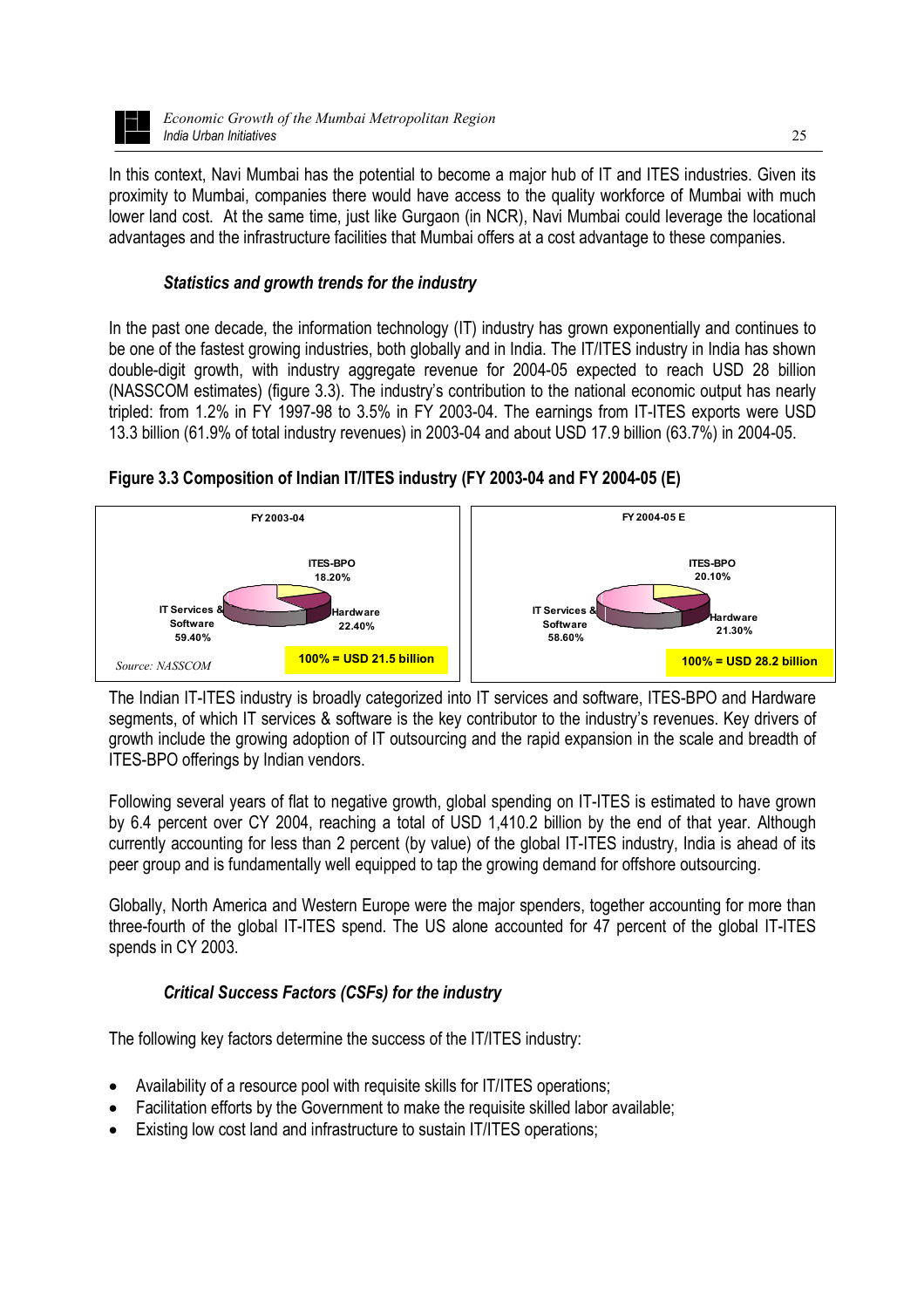

- State IT policy and incentives provided by the state vis-à-vis other locations;
- Presence of other companies operating out of the location being considered.

We feel that availability of a resource pool of skilled, low-cost talent is the single-most important determinant of the growth or success of the IT/ITES industry in a particular location.

# *Suggested interventions*

While the state government has already taken several initiatives to promote the IT/ITES industry, it may consider the following additional interventions:

• **Direct Marketing Efforts:** We opine that Maharashtra (and specifically MMR) could be promoted as a location for high-end analytic services, given its talent, industry and entrepreneurial spirit. The government should

### **Maharashtra's IT & ITES Policy, 2003**

The Government of Maharashtra in its IT & ITES Policy 2003, commits itself to the following:

- **Institutional framework for policy implementation** through setting up an Empowered Committee headed by the Chief Secretary
- Provision of 'unique info infrastructure' including **IT parks and appropriate infrastructure**  such as power supply and road connectivity
- Developing a **pool of skilled globally employable manpower** by encouraging training programmes by schools and higher & technical education departments and private training institutions
- Providing an **industry-friendly and supportive environment** especially with respect to labor laws and other working conditions
- **Fiscal incentives** such as stamp duty exemptions for setting up IT & ITES units including in IT Parks and sales tax exemptions
- Support to IT & ITES units by Urban Local Bodies such as **exemptions from octroi/entry tax**, provision for additional FSI (100% additional FSI made available to IT/ITES units in public IT Parks), etc.
- **Rewarding outstanding performance** of IT & ITES units through presentation of state awards, etc.

position the state as the preferred destination for knowledge-processing outsourcing (KPO) services.

- To this end, the state's IT department should participate in road shows across the country and pitch the state's advantages to industry, especially in cities such as Gurgaon, Kolkata. The state could also tap into its illustrious Indian expatriates to invest in its proposed venture capital funds. It should also interact and explore options with organizations such as The Indus Entrepreneurs (TiE) to attract NRI investment in the state. A one-stop development agency is recommended (see point below) and this could also be given the mandate of building a value proposition for the sector and aggressively marketing the state to domestic and foreign investors. The agency should be given a dedicated budget for marketing and promotion
- **Facilitate development of IT Parks** at Navi Mumbai and Thane with requisite infrastructure and land development through public-private partnerships and innovative financing in order to counter competition from Tier-II cities and leverage MMR's strengths. The Government of Maharashtra already provides several incentives for setting up units at IT Parks (see Box: Maharashtra's IT & ITES Policy, 2003). Other states such as Karnataka offer similar incentives for IT Parks
- **Promote development of physical infrastructure:** Since employee and employee travel costs account for almost half of the ITES industry's operating costs, any government interventions aimed at making inter-city and intra-city travel easier and safer would reduce travel-related costs. Hence, improving connectivity of Navi Mumbai with other parts of MMR will make the location attractive to IT/ITES companies
- **Facilitate availability of requisite workforce:** Given the high number of educational institutions in the state, GoM needs to orient its education toward the IT/ITES industry in order to expand the pipeline of people willing to join the industry and improve the quality of the potential and current workforce.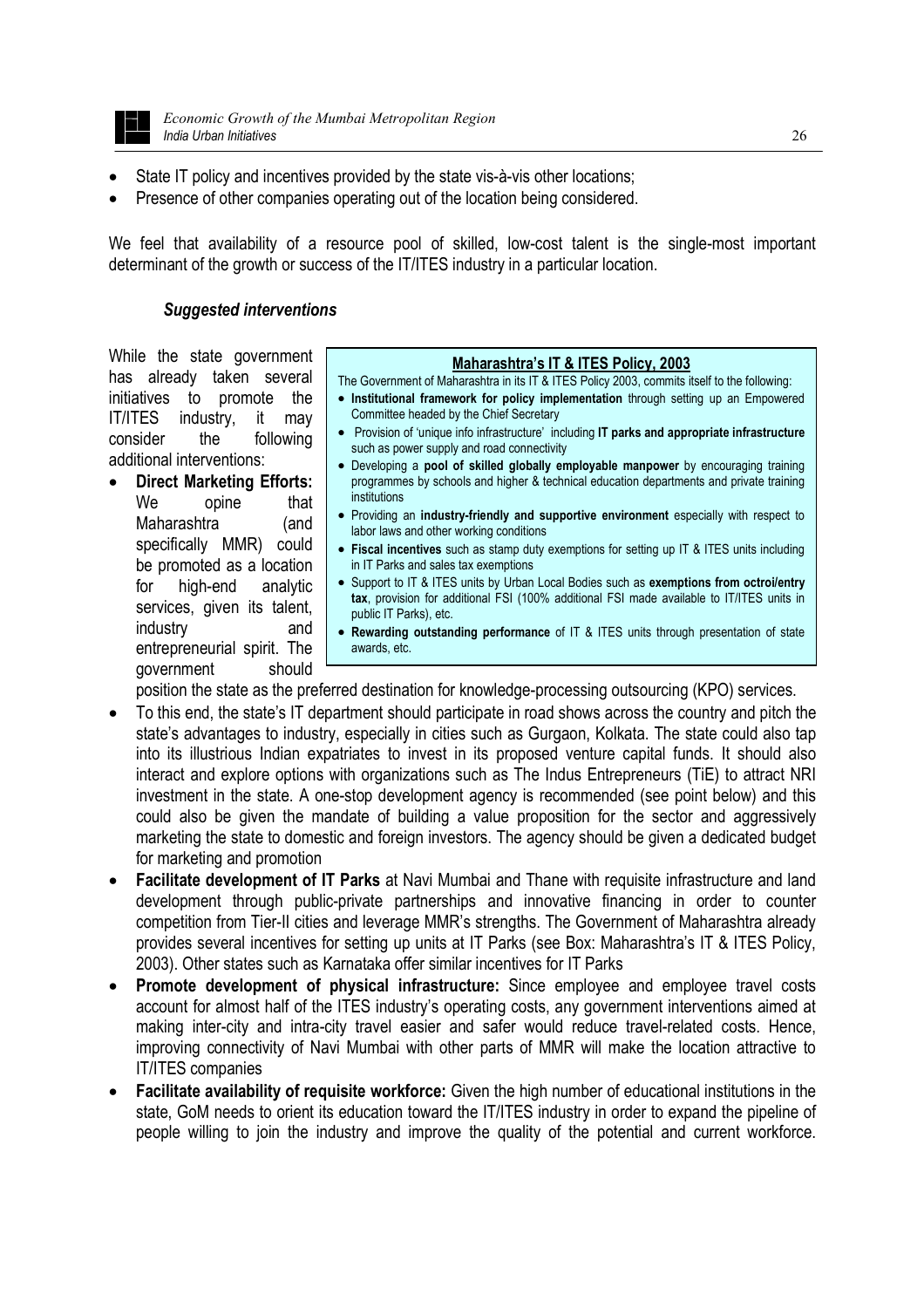

Further, to assess the right aptitude of its graduates, GoM should emulate Karnataka and Andhra Pradesh (AP) that conduct assessment tests such as B-SAT (BPO Skills Assessment Test) and Graduate Employability Test (GET) respectively for certification of employability to ITES/BPO industry. For designing similar certification tests, GoM should explore options to partner with institutions such as NIIT and APTECH

- **Set up a one-stop development agency to assist investors**. This agency would be a single point contact agency for BPO investors, act as a certifying authority, facilitate approval and liaise with government departments. There are several examples of successful state government initiated development agencies in India. APFIRST for instance was created as a special body by the Government of Andhra Pradesh to promote investment and development in key sectors including offshore IT and BPO
- **Catalyze ITES investments through e-governance:** Government investments in innovative egovernance projects would help catalyze investments and building of skills in IT/ITES (such as AP's experience with the launch of e-seva). Another notable example in this regard is Rajasthan, which has embarked on a Government-to-Citizen initiative called E-mitra for transparent governance
- Provide adequate security to prevent data piracy and train state police in cyber laws to handle cyber crime and data piracy
- Ensure good law and order to prevent any disruption of the ITES business (as it is a time-sensitive business). Law and order is critical in the ITES industry, especially from the viewpoint of women staff working at night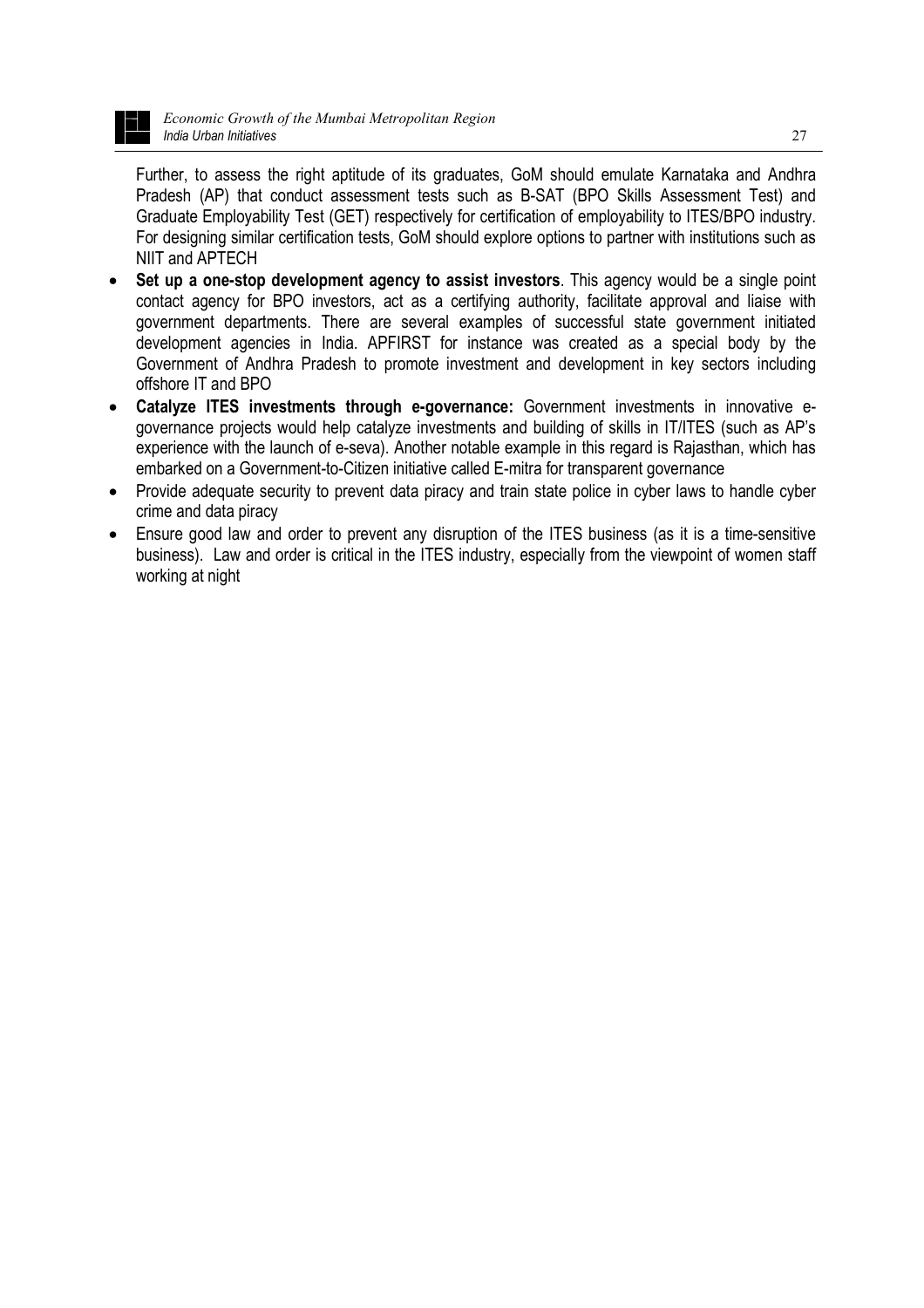

*Economic Growth of the Mumbai Metropolitan Region India Urban Initiatives* 28

# **3.7 Entertainment & media**

# *Background – Industry Segments*

The Indian entertainment and media (E&M) industry is one of the fastest growing sectors of the Indian economy. Economic growth and rising income levels in the past few years have boosted the growth of this sector. When incomes rise, proportionately more resources get spent on leisure and entertainment.

The various segments that constitute the Indian E&M industry are: filmed entertainment, television, music, radio and print. Nationally, the industry was estimated at over Rs. 20,000 crore (USD 4.5 billion) in 2004 and is expected to grow at an annual rate of 18% over the next five years to reach over Rs. 45,000 crore (USD 10 billion) by 20098.

The largest contributor to the growth of the industry has been the **television segment, followed by the film segment** (Refer figure 3.4).





*Source: "The Indian Entertainment Industry – An Unfolding Opportunity", FICCI* 

*Note: Above figures include only the legitimate sales in each segment; revenues from the animation & gaming segments are included in the entertainment industry size as these have traditionally been included in the Indian IT and software revenues* 

# **Television**

1

Broadcasting in India has flourished since the state television's monopoly was broken in 1992, and the number of stations and channels continues to grow. The television industry broadly has three streams of revenue: subscription, advertising, and software content. These are respectively projected to grow at 20%, 14% and 16%, and overall TV industry revenue is expected to grow at an 18% CAGR over the next five years (figure 3.5). The shares of subscription, advertising and software revenues in total industry revenues are therefore projected to change from 58%, 37% and 4% respectively, to 64%, 32% and 4% respectively (the share of TV subscription showing significant increase).

<sup>&</sup>lt;sup>8</sup> Source: "The Indian Entertainment Industry-An Unfolding Opportunity", FICCI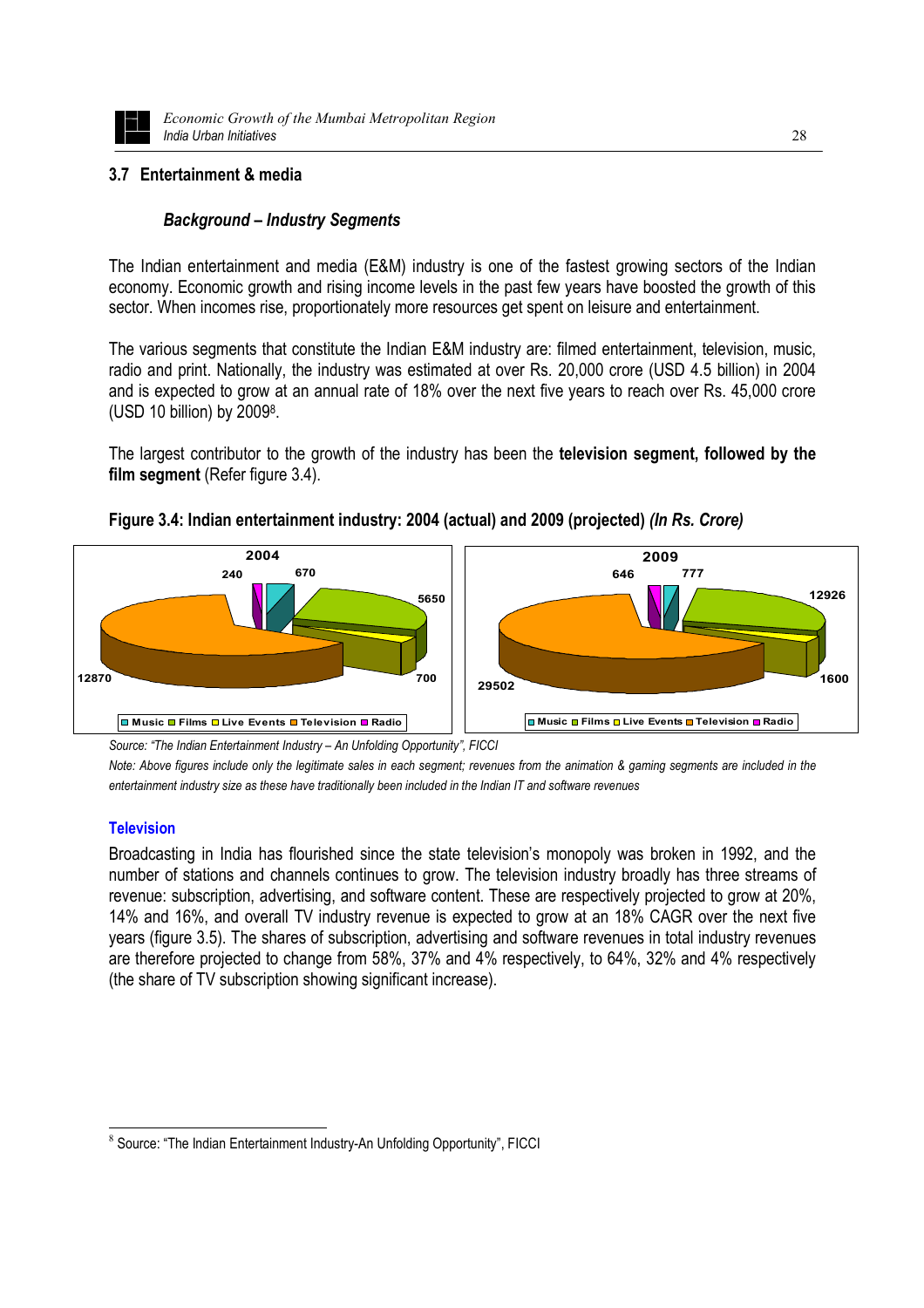

# **Figure 3.5: Projected TV revenue break-up**



*Source: Report on Entertainment & Media by IBEF* 

India is the third largest television market in the world, and given the low penetration percentages (42% cable TV households to total TV households and 25% cable TV households to total households in India), there exists huge untapped potential for growth in this industry. The chief area of growth in the Indian TV industry is cable and satellite services, especially in the rural and semi-urban areas.

# **Films**

The Indian film industry is the largest in the world in terms of the number of films produced annually (approximately 900 films were produced in 2005). The projected revenues of the Indian film industry are shown in figure 3.5. Revenue is projected to reach a figure of close to USD 3 billion in 2009, which implies a CAGR of 18% over the period 2004-09.

# **Growth drivers**

For the filmed entertainment segment, the likely **growth drivers** in the next five years include:

• Better realizations in box office collections,

# **Size of industry Figure 3.5: Projected revenues of Indian film industry**



*Source: Indian Brand Equity Foundation* 

- Growth in collections from the overseas markets as a result of better marketing and distribution setups, and
- Emergence of the home video market linked primarily with the purchasing power of the consumers.

# **Key trends**

• Increasing move towards corporatization. Corporatization involves a host of processes that go beyond just getting legitimate financing. Companies such as UTV, Adlabs, Sahara One and Pritish Nandy Communications have set up processes whereby plans for movies for the next two years form part of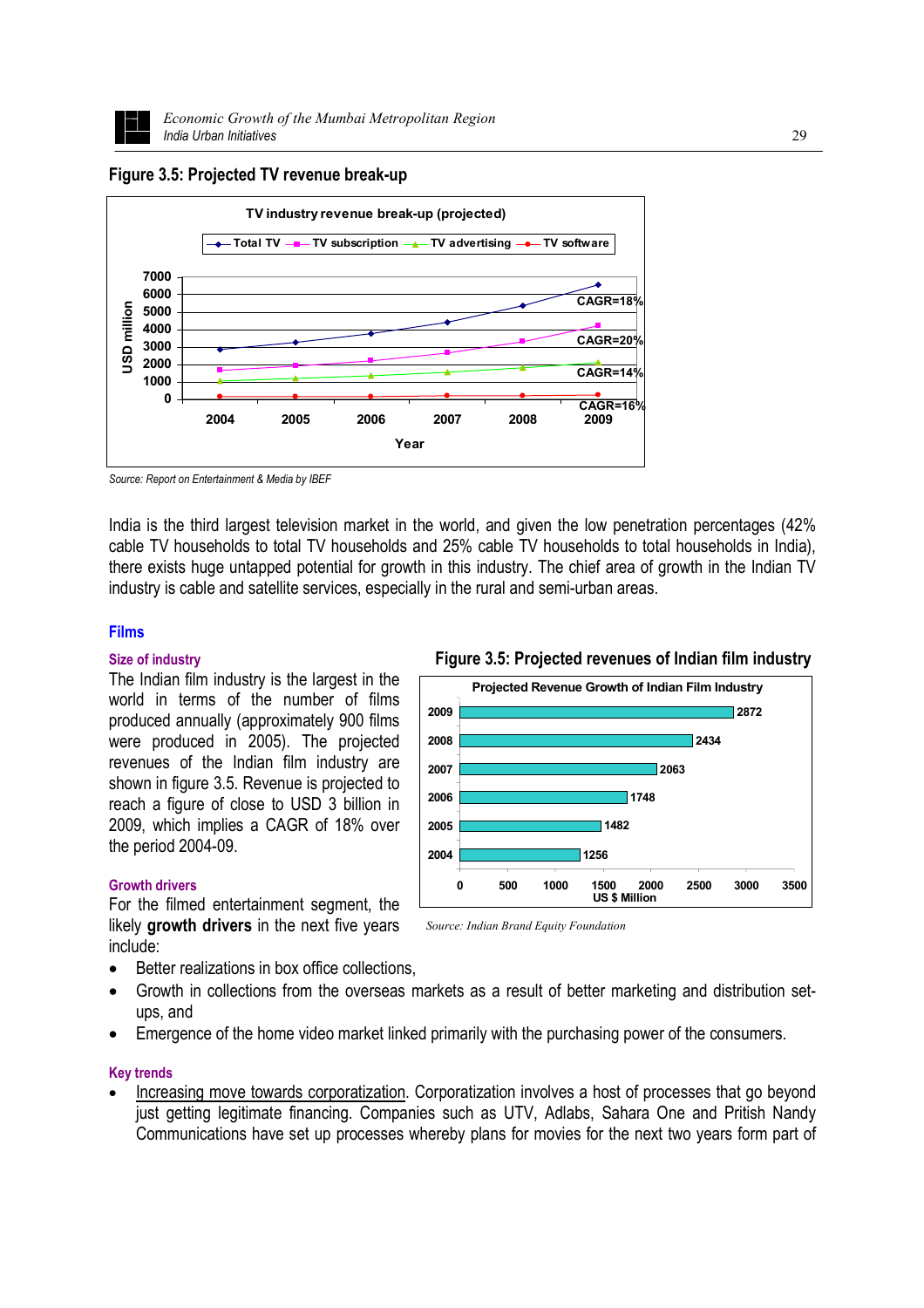

the pipeline. These projects are at various stages of completion with several teams and project heads for each process. Corporatization helps to average out revenues and bring in transparency and accountability. The trend may be attributed in part to the rise of marketing and evolution of distribution activities

- Emergence of integrated film companies and public issues of several companies related to movies (such as UTV Software and Shringar Cinemas)
- The advent of multiplexes, resulting in an increase in the number of moviegoers
- Emergence of smaller size theatres, which has provided the incentive for low-budget niche films and experimental cinema
- This has also resulted in a number of alternate revenue streams for film producers such as satellite TV rights, radio broadcasting, home videos, direct-to-home services, mobile phone services and broadband
- Substantial growth in revenues from overseas collections, consequent to an emerging growth in the number of prints being released for overseas theatres

# **Music**

The Indian music market, which was earlier completely dominated by film music, is increasingly being driven by the success of music videos and non-film albums. The industry is estimated to be worth about USD 149 million currently (2004) and is projected to grow at 3% per annum over the next five years.

# **Radio**

Indian radio today reaches out to 99% of the population and is currently the most cost-effective mass communication medium in the country. The size of the industry in India is currently estimated at USD 53 million and is projected to grow at 22% per annum over the next five years (to reach USD 44 million by 2009). The sector has been privatized recently and is undergoing substantial change with new radio licenses being issued, new channels being broadcast and the radio audience profile undergoing a change. The latter is mainly due to FM broadcast, and the Government of India is substantially enhancing FM coverage (the second round of bidding for phase-II expansion of private FM radio stations has recently been completed).

# **Gaming & Animation**

The gaming and animation market<sup>9</sup> also has huge growth potential. As per a NASSCOM study on the Animation and Gaming industry in India:

- The global market size of the animation industry (from the developers' perspective) is expected to increase to USD 35 billion by 2009 from USD 25 billion in 2005
- The size of the Indian animation market (from the developers' perspective) was estimated at USD 285 million in 2005. It is expected to witness a CAGR of 35 percent from 2005-2009 and increase to USD 950 million by 2009
- The market for gaming development is expected to witness a CAGR of 78 percent and reach USD 300 million by 2009 from USD 30 million in 2005

<sup>1</sup> 9 Traditionally included in IT and software revenues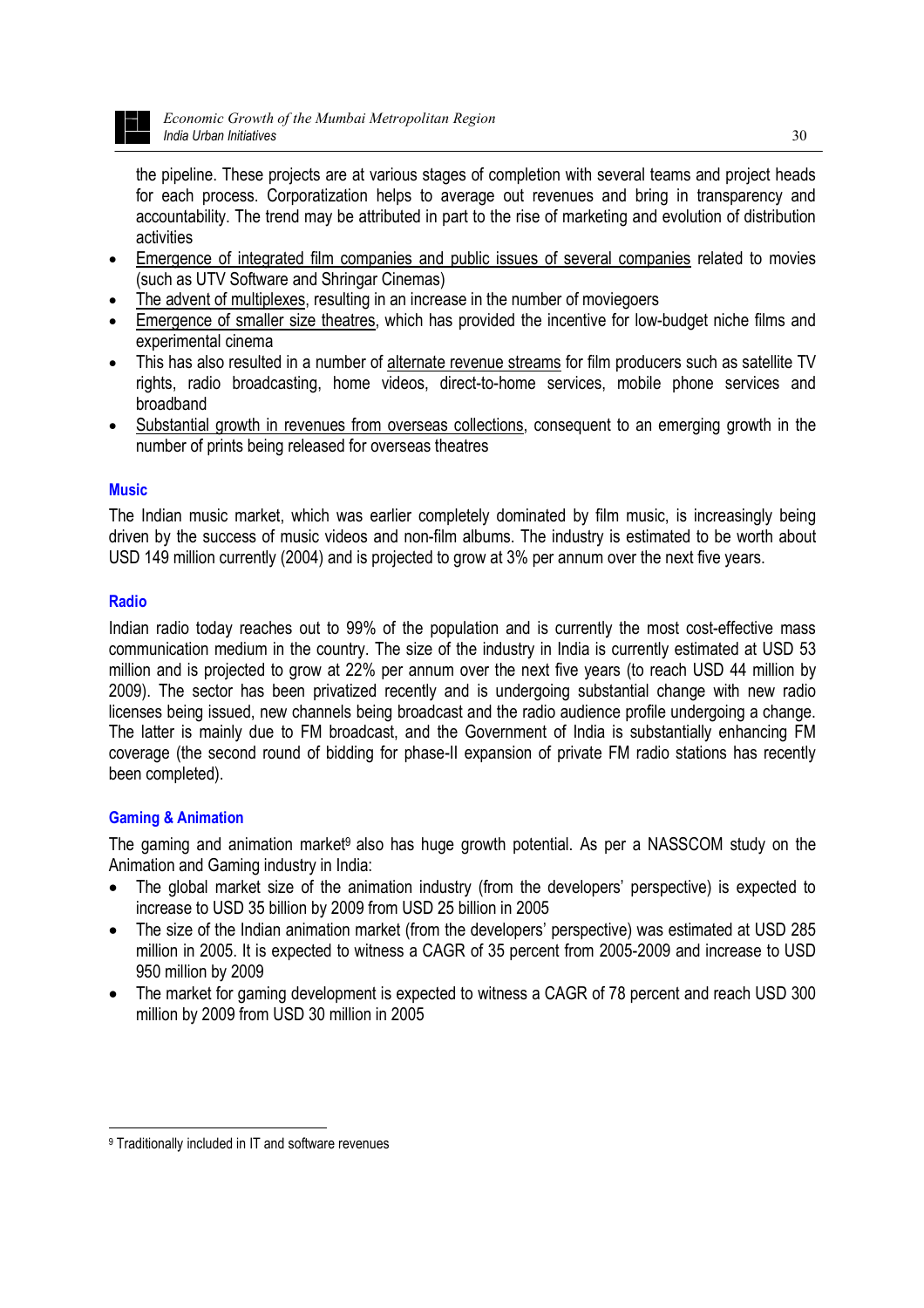

The entertainment industry seems poised for steady growth. An indicator of the importance of the Indian market is the sharp competition in the broadcasting space between various international majors for a slice of the Indian pie. The box (Initiatives taken by the Indian government) summarizes the Indian Government's initiatives for this sector.

#### **Initiatives taken by the Indian Government**

- In 2001, 'industry' status was given to films making them eligible for financing from banks and financial institutions. This has the potential to lower the cost of production.
- In 2002, the Indian Government allowed 100 per cent FDI on automatic basis in the film industry with no entry-level pre-conditions. It also allowed foreign holdings up to 26% in news related publications
- The Indian Government is moving towards signing a number of co-production treaties with countries such as Canada and Italy.
- The Government reduced the basic import duty from 35% to 25% on certain digital studio equipment.
- Various tax incentives are being offered to investors investing in multiplexes in the non-metros.
- Several initiatives have been taken by the Government and industry to tackle the problem of piracy.
- In 2004 the Government of India issued a directive to include broadcast and cable services within the ambit of the existing telecom regulator TRAI.

# *Critical Success Factors (CSFs) for the industry*

Key factors that determine the success/growth of the M&E industry in a region include:

- Macroeconomic and demographic factors: An expanding economy and presence of a population base with high literacy and growing purchasing power, a significant proportion of which is spent on entertainment
- Increasing urbanization, which again leads to an increase in spending power
- Availability of studios, recording/dubbing and other production facilities
- Enabling government initiatives (such as clear and integrated legislation governing broadcasting operations and adequate anti-piracy measures) that are forward looking and take cognizance of the growing convergence in the information and broadcasting space

#### *Maharashtra's advantages*

Mumbai has long been home to the film based entertainment industry in India and has contributed to its development in a significant way. The city accounts for a major proportion of the industry's revenues. The digital revolution has enabled tech-savvy companies to distribute content across various platforms. The Maharashtra Government recognizes the importance of this fast growing industry and has become a vital enabler to provide the industry with long-term stability. The Industrial Development Bank of India (IDBI) set up the country's first film fund worth Rs. 1 billion. Moreover, Mumbai is also the creative center of India (capital of the media and advertising industry) and attracts a lot of talent (performers, technical and creative talent) from the rest of the country.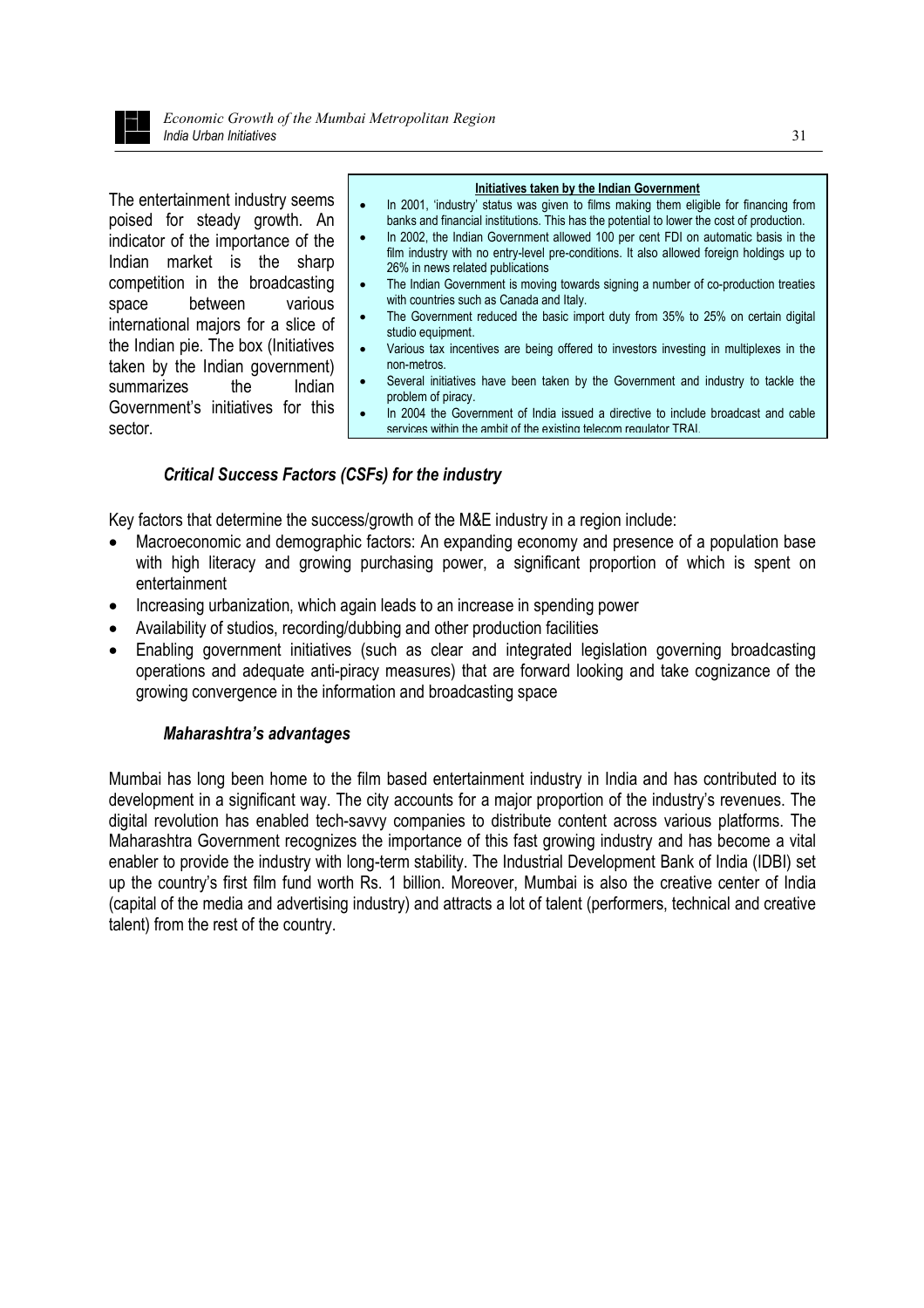

Figure 3.6 shows some of the key players in the Indian film industry and their presence across the areas of production, distribution, exhibition, retail, music and home video. All of these companies (with only one exception) are based in Mumbai.

|                                 |                           |                           |                           |        |                           |                           | i iyult J.V. Key piayers in mulan min muusu y anu presence in mumbar |
|---------------------------------|---------------------------|---------------------------|---------------------------|--------|---------------------------|---------------------------|----------------------------------------------------------------------|
| Players                         | Production                | <b>Distribution</b>       | Exhibition                | Retail | <b>Music</b>              | Home<br>Video             | <b>Based</b> in<br>Mumbai?                                           |
| <b>Adlabs Films</b>             |                           |                           | ✔                         | ✓      | ×                         | ×                         |                                                                      |
| Yash Raj Films                  |                           |                           | $\boldsymbol{\mathsf{x}}$ | ×      | ✓                         | ✔                         |                                                                      |
| Percept Picture<br>Co.          |                           | ✔                         | $\boldsymbol{\mathsf{x}}$ | ×      | $\boldsymbol{\mathsf{x}}$ | ×                         |                                                                      |
| UTV                             |                           |                           | $\boldsymbol{\mathsf{x}}$ | ×      | ×                         | ✓                         |                                                                      |
| Pritish Nandy<br>Communications |                           |                           | $\boldsymbol{\mathsf{x}}$ | ×      | $\boldsymbol{\mathsf{x}}$ | ×                         |                                                                      |
| Dharma<br>Productions           |                           | $\boldsymbol{\mathsf{x}}$ | $\boldsymbol{\mathsf{x}}$ | ×      | $\overline{\mathsf{x}}$   | ✔                         |                                                                      |
| Sahara                          |                           |                           | $\boldsymbol{\mathsf{x}}$ | ×      | $\boldsymbol{\mathsf{x}}$ | ✔                         |                                                                      |
| K Sera Sera                     |                           | ✔                         | $\boldsymbol{\mathsf{x}}$ | ×      | ×                         | $\boldsymbol{\mathsf{x}}$ |                                                                      |
| Shringar<br>Cinemas             |                           |                           | ✔                         | ✔      | ×                         | $\boldsymbol{\mathsf{x}}$ |                                                                      |
| PVR Cinemas                     | $\boldsymbol{\mathsf{x}}$ |                           |                           | ✔      | $\boldsymbol{\mathsf{x}}$ | $\boldsymbol{\mathsf{x}}$ | ×                                                                    |
| Inox Leisure                    | $\boldsymbol{\mathsf{x}}$ |                           |                           |        | $\boldsymbol{\mathsf{x}}$ | $\boldsymbol{\mathsf{x}}$ |                                                                      |
|                                 |                           |                           |                           |        |                           |                           |                                                                      |

# **Figure 3.6: Key players in Indian film industry and presence in Mumbai**

*Source: Businessworld survey on the Indian film industry, Jan 06 and IMaCS research* 

However, other regional movie hubs, such as Hyderabad and Chennai are becoming popular destinations for production and post-production activities. Apart from this competition within India, several other countries are also attracting Indian film makers to their country, which is also part of their tourism promotion strategy (See box: Synergy with Tourism Industry).

In this context, Mumbai can also adopt a similar strategy and work with the tourism department to

#### **Synergy with Tourism Industry**

Mumbai/MMR should attempt to attract production companies from other countries. For example, Warner Brothers is producing "Superman Returns" at the Fox Studios Sydney (built with government incentives). Warner Brothers' decision is based on the favorable exchange rate, the Australian government's 12.5 percent rebate on all production expenditures (no cap), and a broad infrastructure of crews, equipment and ample stage space.

Several states/countries offer tax credits and incentives for films and TV shows. New Zealand for instance offers production expenditure grants to large budget film and television productions as part of the long-term development of the New Zealand screen industry. A 12.5 per cent production expenditure grant has been made available for both local and overseas screen productions that meet the qualifying criteria. This grant scheme is an encouragement to attract and maintain the net economic benefits of hosting and producing major film and television projects in New Zealand.

New Zealand is also aggressively targeting Indian filmmakers since 1995. Since then, more than 90 films have been produced entirely or in part in the country. The influx led not only to short-term employment in New Zealand but also to a major growth in Indian tourism. The number of Indian tourists increased from 400 in 1995 to 25,000 in 2001 only because of the awareness among the Indians created by the Indian film industry.

attract film makers from other parts of the world.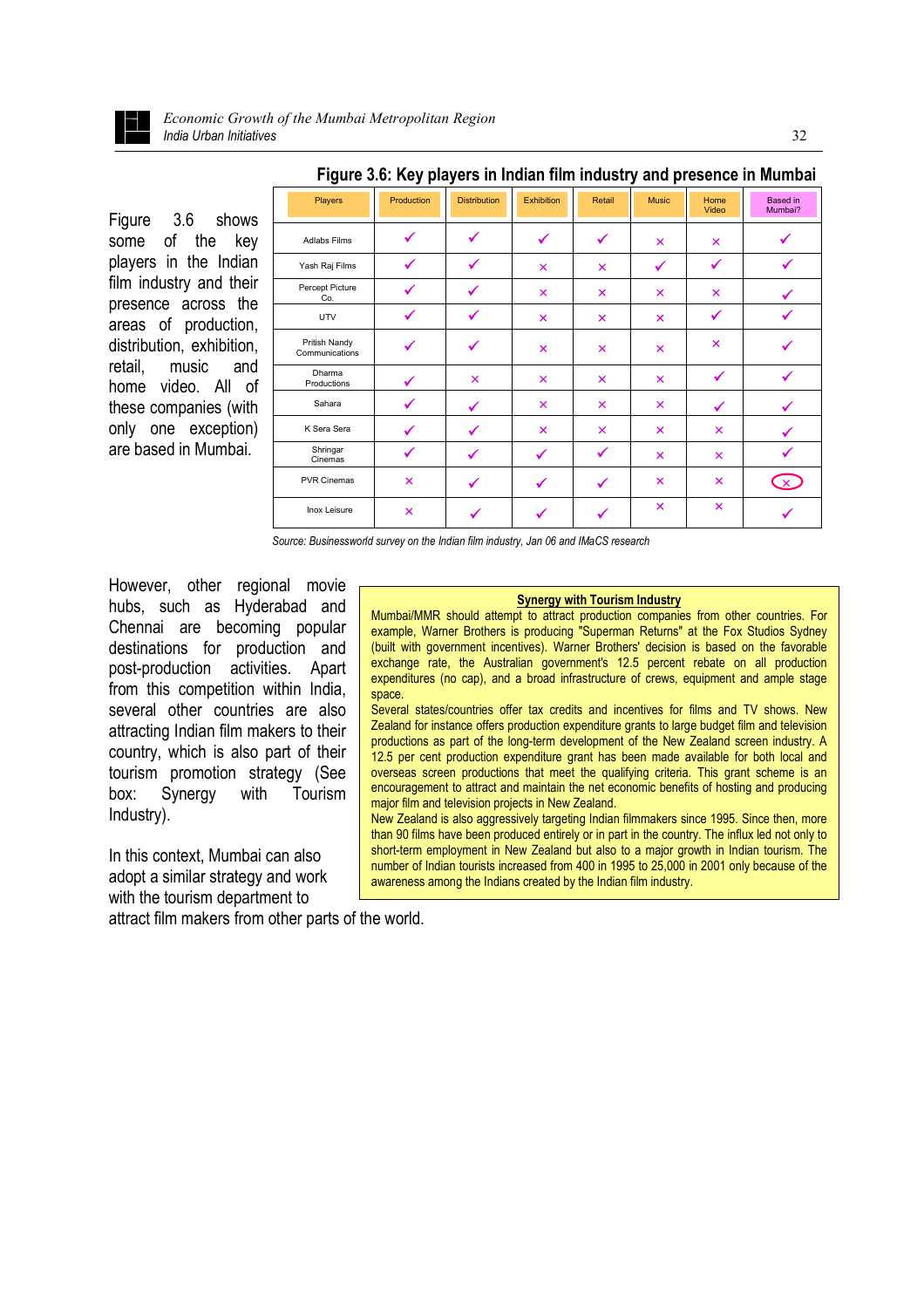

# *Suggested interventions*

The following interventions by the state government are suggested for the entertainment industry:

- Work in tandem with **department of tourism** to promote Mumbai/MMR as a 'film tourism' destination and attract foreign production companies offering shooting locations and post production works
- Facilitate **development/upgradation of studios and post production facilities** for attracting television and film companies
- Undertake improvements in the existing **film city** and redevelop it as an integrated facility for national & international companies on lines of Ramoji Film city in Hyderabad
- Facilitate **specialized courses** at the university level on various technical and creative aspects of movies, television, music and animation software to ensure availability of skilled manpower for this industry
- Address the issue of **piracy** by: constituting a regional anti-piracy force to carry out investigations and provide requisite information to the police; conducting anti piracy campaigns; creating public awareness and enforcing the Copyright Law; promoting digital technologies for assisting rights owners.
- **Rationalization of entertainment tax rates** in order to attract large entertainment companies and live events to Mumbai
- Set up an ongoing committee of private sector leaders with knowledge of the sector, specifically involved in furthering the media & entertainment sector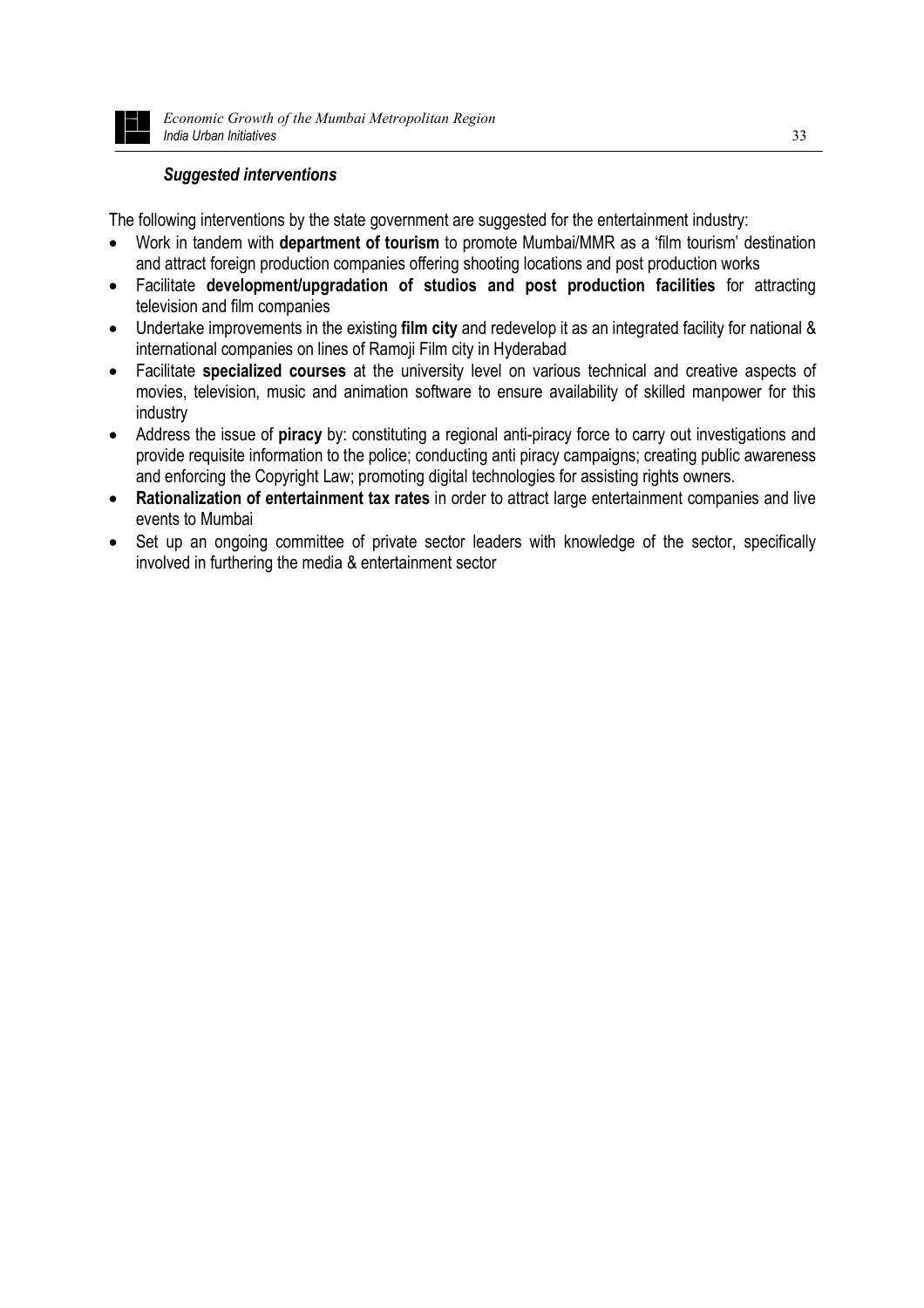

## **3.8 Tourism**

#### *Background*

Mumbai is the "Gateway to India" for vast majority of international travelers. In 2004, the city received 813,092 international visitors, out of which 34% were from US and U.K. The international arrivals to Mumbai grew at a CAGR of 2.7% between 1992 and 2004 (figure 3.7). This is because of the presence of the international airport in the city as well as its position as a center for finance in India.





However, despite such large number of international tourist arrivals, Mumbai region has not been able to become a tourist destination on the lines of London, Paris or even Kuala Lumpur and Singapore. These cities, apart from attracting business tourists, also attract a large number of leisure tourists.

At present, most of the international tourists coming to India prefer to move on to visit destinations such as Kerala, Goa and Rajasthan because there are not enough attractions in and around Mumbai to hold them here. Though the city has historic and natural advantages as a "gateway" to the country, it has not been able to leverage these either in order to position itself as a major tourism destination or to become an attractive destination for the wider "visiting friends and relatives" market.

#### *Industry Size and Growth Trends*

Many developed cities consider tourism as a vital driver of the economic, social, cultural and environmental well being of their city/country. In the conventional model, Governments looked at providing visitor accommodation facilities and promoting visitor attractions (like museums, galleries and cultural heritage sites). However, in the new paradigm, there is a great deal of emphasis on events, festivals and eveningbased economic activity driven by theatres, cinemas, restaurants, etc., all of which attract tourists and day visitors as well as residents.

The industry also provides "quality of life" benefits through the varied range of visitor attractions and entertainment facilities offered, and by providing substantial economic activity and employment opportunities. In fact, tourism has a significant multiplier effect on the economy**. It is estimated that each rupee spent (by a tourist) changes hands 13 times, and that every hotel room generates direct employment to three persons and indirect employment to eight persons.**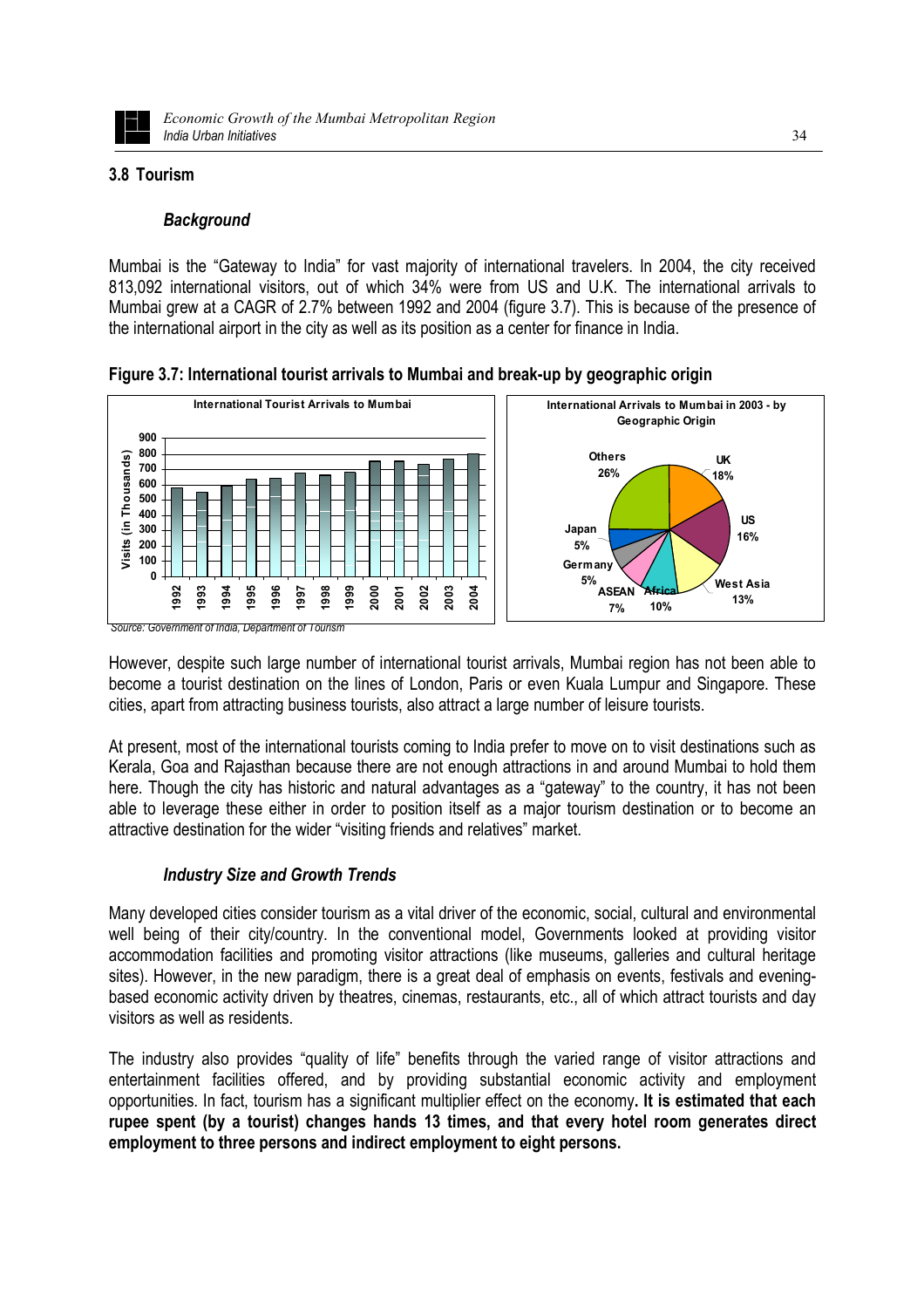

In addition, tourism facilities can be important catalysts for, and components of, regeneration schemes that improve areas both for residents and tourists alike. Travel and tourism is the world's largest industry. International tourism receipts accounted for approximately 6% of worldwide exports of goods and services. When considering service exports exclusively, the share of tourism exports increases to nearly 30 per cent. Many governments are recognizing the economic potential of tourism and thus formulating focused strategies and action plans to give a boost to this sector. **(See box: Tourism Action Plan of London)**

According to the World Travel & Tourism Council (WTTC), India's travel and tourism industry generated USD 38.8 billion of total demand during 2004, directly accounting for 2.6% total employment and

#### **Tourism Action Plan of London**

Identifying Tourism as a growth vector, the London Development Agency in association with the Mayor of London and 'Visit London' (the official website for London), developed the short-term London Tourism Action Plan for the period 2003-4 to 2005-6. The strategic objectives identified in the Action Plan include:

- Leadership and Promotion:
- Market development;
- Evidence and intelligence; and

Product development.

Some of the action initiatives outlined in the Plan include:

- Provide clear leadership and a voice for London in the Tourism Sector
- Marketing and promotion of a "World-Class City"
- **Develop a sense of "Welcome" to London for the arrival of business and leisure visitors**
- Develop public/private partnerships to maximize investment in tourism
- Ensure a step change in marketing through a clear integrated five-year marketing framework for the overseas and domestic markets
- **Develop the business tourism market**
- Promote the distribution of benefits of tourism across London
- Develop the Visiting Friends and Relatives market
- **Develop "Gateway" Partnership and Initiatives**
- **Explore the feasibility and development of an International Convention Center**
- Encourage the increase in supply and improvement in quality of visitor accommodation in London
- Develop an integrated London Visitor Information Strategy
- Web development and new technologies
- Provide business support to SMEs in the tourism sector to help improve quality of service and competitiveness
- Support the management of London's Late Night Economy and 24 hour city concept
- Identify and Develop Integrated Visitor Destinations in areas outside Central London.

2% of the GDP of the country and directly & indirectly for 5.6% of employment and 4.9% of total GDP.

Domestic tourist traffic in India has been growing at a pace of about 15% per annum over the period 1991- 2004 (figure 3.8) and is estimated at over 350 million visits per annum (in 2004). International tourist arrivals to India on the other hand have been estimated at about 3.4 million in 2004. However, international traffic has been growing at a slower (and less steady) pace (5.48% p.a.) than domestic traffic and has only recently picked up (growth rates of 23.6% and 14.4% over 2003-04 and 2002-03 respectively).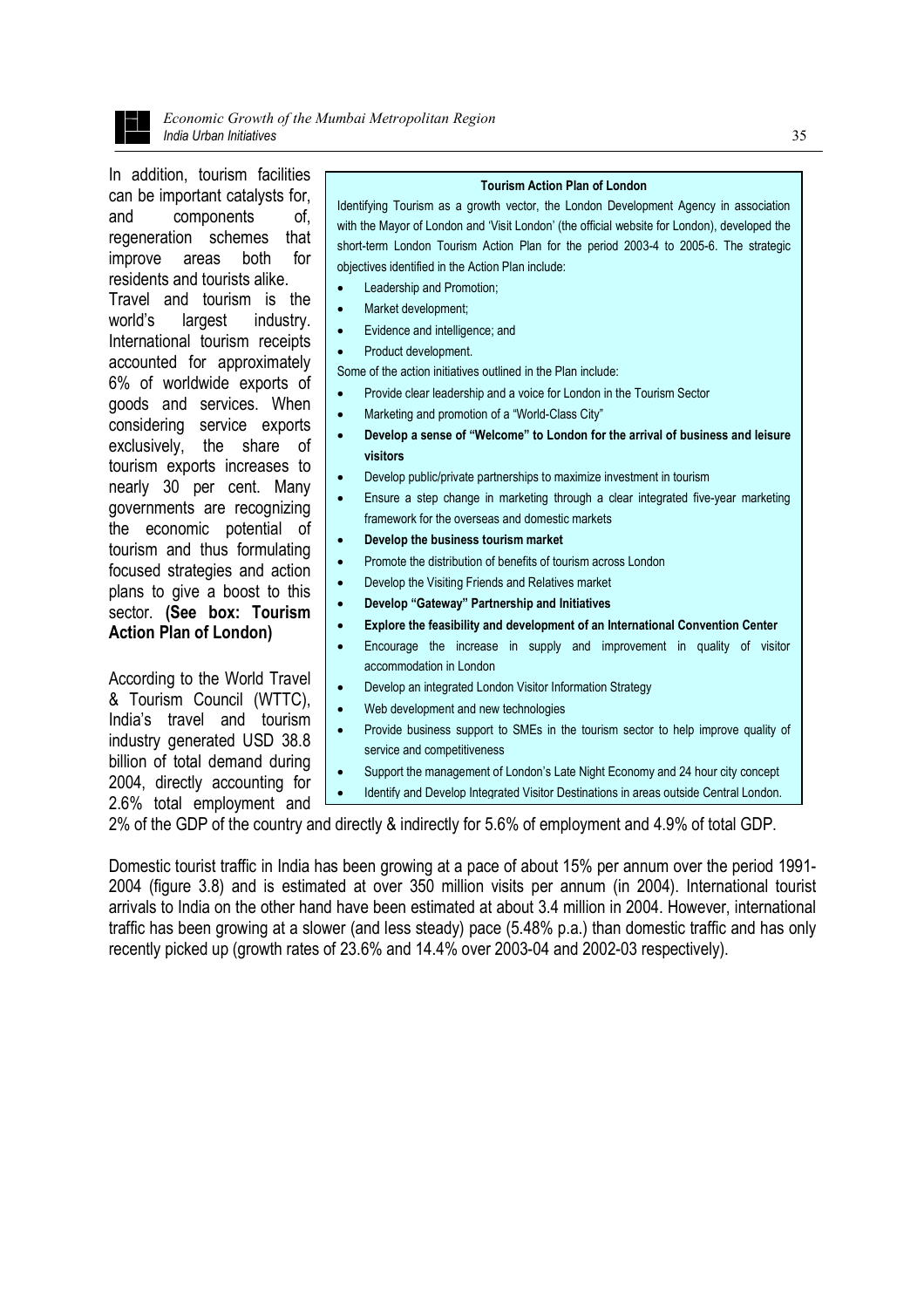

**Visits (in Millions)**

Visits (in Millions)



#### **Figure 3.8: Domestic and foreign tourist arrivals in India**

The growth in domestic tourist traffic may be ascribed in part to the rise in disposable income levels and availability of cheaper air travel. International tourist arrivals to India have been increasing partly due to an increase in the number of business travelers.

However, India currently accounts for a small 2.2% share of the region (Asia and the Pacific) in terms of international tourist arrivals and a 3.8% share in terms of international tourism receipts (figure 3.9), which indicates the tremendous potential for growth in international tourist traffic to the country. In fact, the number of foreign visitors into the country according to WTTC is expected to grow by over 7% per annum over the next decade and an attempt needs to be made to ensure that this growth rate is not only met but exceeded in the MMR.





*Source: World Tourism Organization (WTO)* 

#### *Critical Success Factors (CSFs) for the industry*

The key factors that impact the growth of the tourism industry and enhance the tourism potential of a site include:

- Tourist site "products" that can attract tourists and enhance the overall quality of experience at the tourist site
- Adequate infrastructure facilities including:
	- Primary tourist facilities and services (the value and quality of accommodation/hotels, restaurants, and travel and tour services);
	- Secondary tourist facilities and services (shopping, recreation, entertainment and visitor information services);
	- Tertiary tourist facilities and services (health services and care, emergency and safety services, financial services and personal services).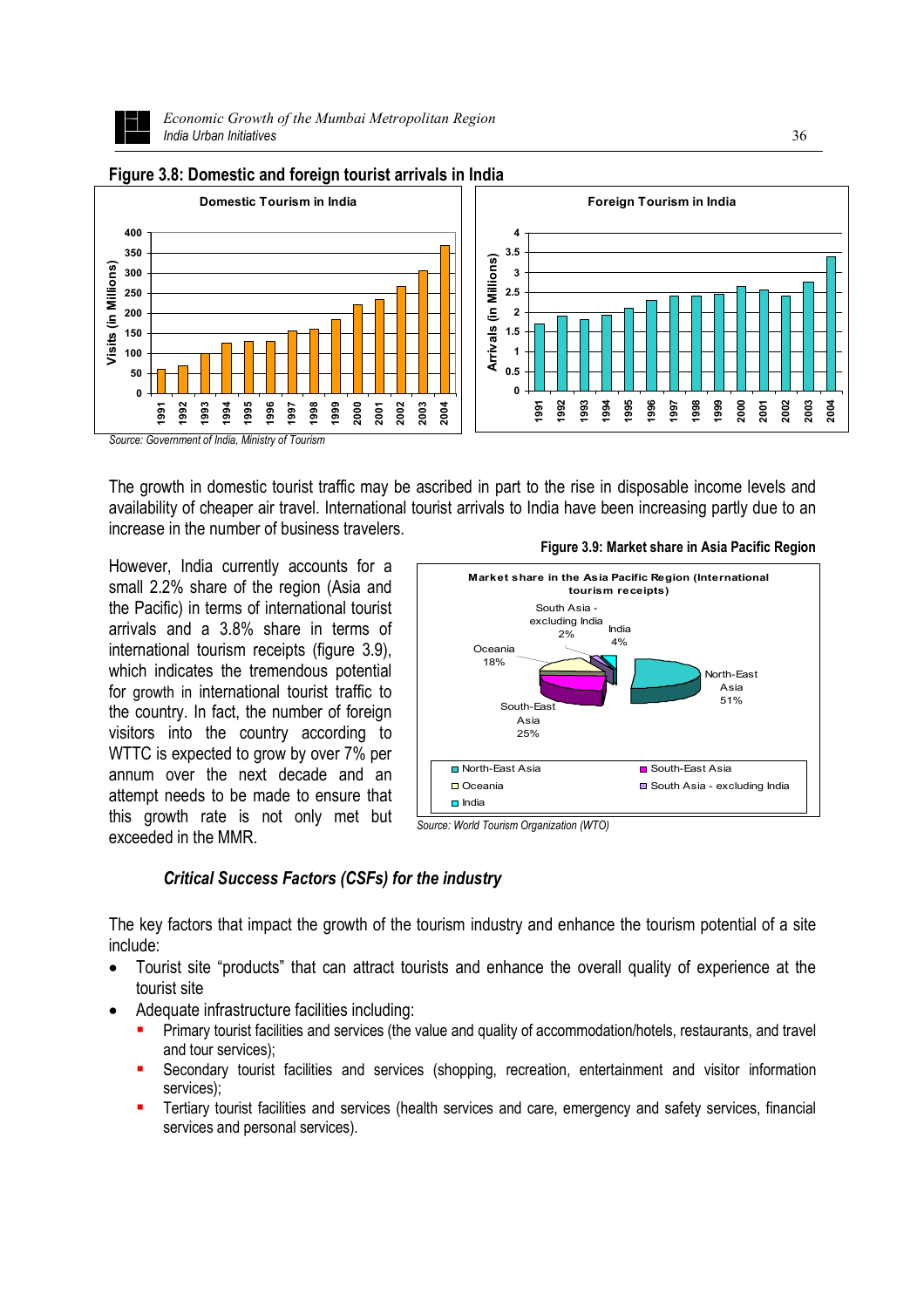

- Adequate access infrastructure to tourist location and to tourist sites within the location, i.e. connectivity by road/air/rail
- Support urban infrastructure at tourist locations
- Access to adequate and good quality information to the tourists

#### *Maharashtra's advantages*

Maharashtra today accounts for 4% of the total domestic visitors in the country and ranks at sixth in terms of share in domestic tourist visits in India in 2004 (figure 3.10).

This is a very small share given the region's potential in almost all tourism segments, which are as follows:

**Leisure Tourism**, with its natural beaches, caves, forts, hill stations, sanctuaries, pilgrim centers Some of the places of tourist interest are shown in the exhibit below.



• **Heritage Tourism** -

*Source: Government of India, Department of Tourism* 

specifically, Ajanta and Ellora caves as well as Chhatrapati Shivaji Terminus (formerly known as Victoria Terminus) and Elephanta caves, which have been declared as 'World Heritage Sites'.

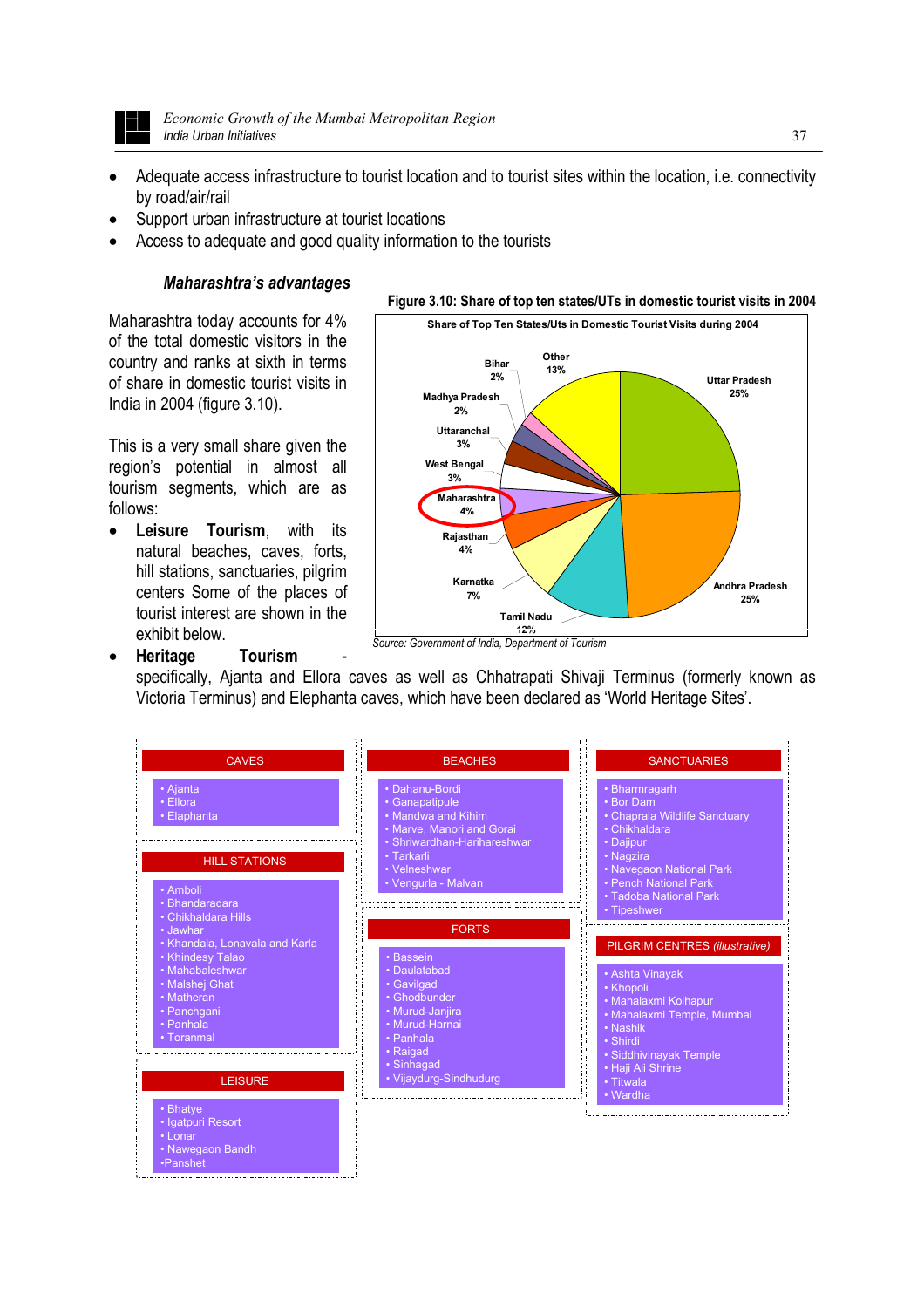

| $\bullet$ | <b>Business Tourism -</b>     | <b>Mexico Tourism Board's focus on Business Tourism</b>                                               |
|-----------|-------------------------------|-------------------------------------------------------------------------------------------------------|
|           | Mumbai, also being the        | Between 1999 and 2002, the number of conferences and conventions held in Mexico increased             |
|           | business/commercial           | by 551% and the number of exhibitions by 93%. Mexico's business tourism infrastructure is             |
|           | entertainment<br>and          | ideal for organizers - 56 conference and convention centres, 245,000 rooms available for              |
|           | capital of India, can be      | people attending events and access to over 70 international and national destinations.                |
|           | positioned<br>as<br>a         | Identifying this area as a niche segment for promoting tourism, the Mexico Tourism Board              |
|           | destination<br>for            | launched Tasa Cero in February 2004 to increase the amount of business tourism coming into            |
|           | conventions,                  | the country. Tasa Cero, or Zero Tax, is an amendment to the VAT law for international                 |
|           | exhibitions<br>and            | meetings, conventions, fairs and exhibitions, which exempts such events from VAT.                     |
|           | conferences. The city         | Mexico is the first country in the world to introduce initiative of Zero Tax, the latest in a line of |
|           | can take cues from            | initiatives between the Mexican Government and private sector to improve business tourism             |
|           | Mexico, which focuses         | following the opening of the Office for Conferences and Conventions in Mexico City in October         |
|           | business tourism<br>on        | 2003. The initiative aims to make Mexico more competitive in the international events market.         |
|           | positioned<br>has<br>and      | Following the passing of this amendment, congresses, conventions and meetings are now                 |
|           | itself as a "conventions"     | considered an export service by the Mexican Government. High profile international meetings           |
|           | destination". (See box:       | hosted recently in Mexico include                                                                     |
|           | <b>Tourism</b><br>Mexico      | 5th Ministerial Conference of the World Trade Organization (WTO) in Cancun,<br>$\bullet$              |
|           | <b>Board's</b><br>focus<br>on | United Nations Conference on Funding for Development at Monterrey,<br>$\bullet$                       |
|           | <b>Business Tourism").</b>    | Asia Pacific Economic Cooperation (APEC) conferences in Los Cabos, and<br>$\bullet$                   |
|           |                               | In September 2003, Mexico hosted its first ever world tourism exhibition at the<br>$\bullet$          |
|           |                               | Business and Trade Centre (Banamex Centre) in Mexico City.                                            |

#### *Suggested interventions*

Given tourism's potential in Maharashtra and specifically MMR, and the sector employment generation and growth potential, the state government should take steps in order to increase the number of tourists visiting MMR, prolonging stay (and therefore also money spent) and enhancing the overall tourist experience. To this end, the following interventions are suggested:

- Develop a co-ordinated marketing and promotion strategy (along with short, medium and long-term action plans) for appropriate **branding and marketing of the region** as a "Gateway" to India". For this, it is important to strengthen private and public sector engagement. Mobilize well known industry leaders to play a larger role in promotion of the state and consider setting up an ongoing committee of private sector leaders specifically involved in furthering tourism. A possible strategy which capitalizes on MMR's strengths and existing position as a key gateway for tourists (especially international travelers visiting India), is to focus on business tourism and/or.
- Develop **tourist attractions ("products") within MMR** in order to improve MMR's offer and prolong average stay in the region. Specifically, evaluate the feasibility of setting up a **Bollywood City (similar to Universal Studios), Recreation center (like Sentosa Island) and/or World class Amusement Park (like Disneyland)and an International Convention Center.** The latter is especially important if MMR is to be positioned as a business tourism hub as availability of high quality business facilities is an essential pre-requisite for the same. Also consider promoting sporting events, golf courses, etc. to generate tourist interest.
- Support the development of **destinations near Mumbai on a fast track mode**: There is potential for developing destinations near MMR as tourist attractions for one-day trips from the main place of stay. This is on the lines of a "hub-and-spoke" model and would promote average stay in MMR itself. For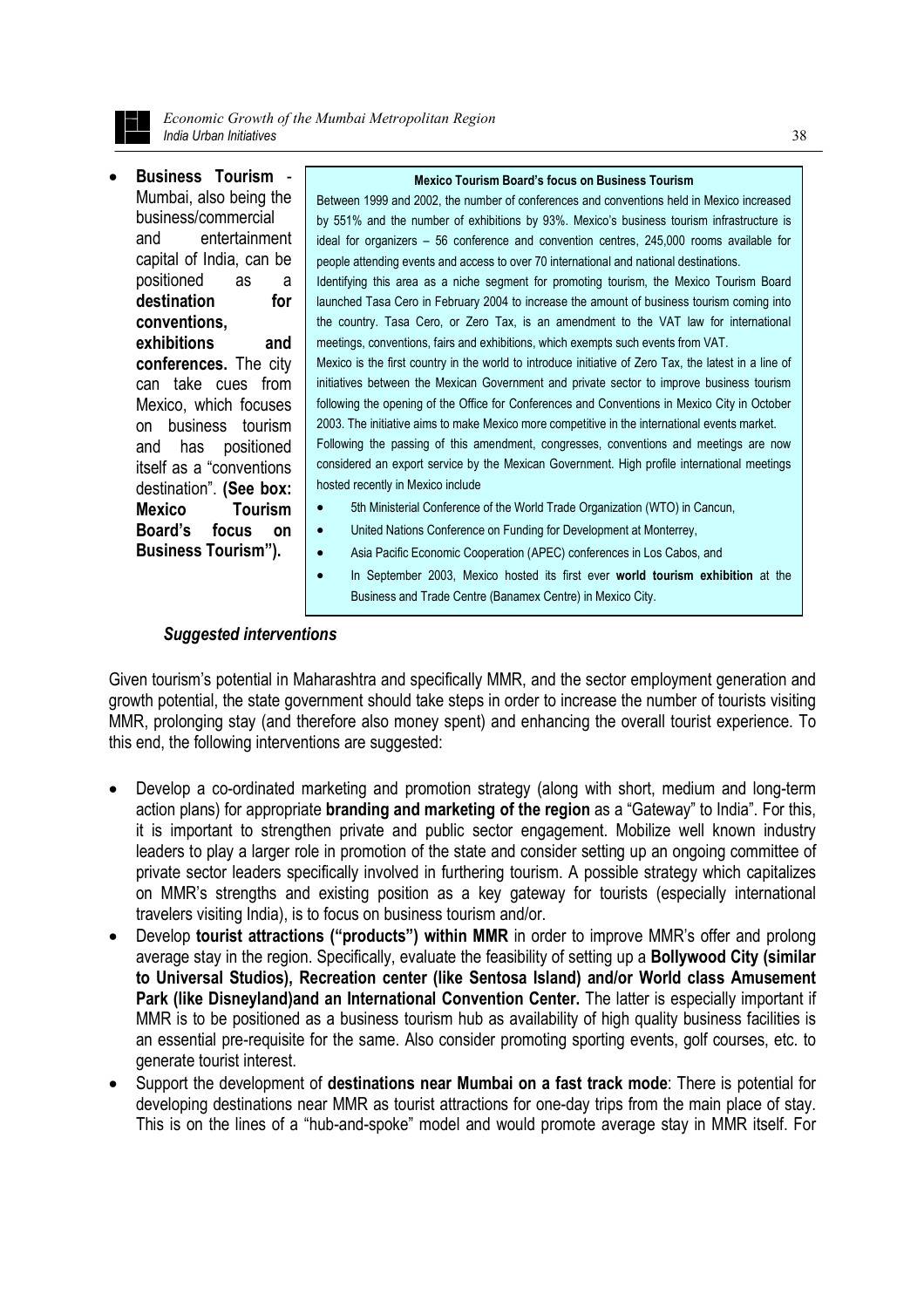

example, there is a proposal for development of "Gorai-Manori-Uttan', which is a few kilometers away from Mumbai, as a 'Special Entertainment Zone' or Recreation Island. Other potential destinations include Khandala, Lonavala and Karla hill stations, which are close to Mumbai. This would support the development of emerging destinations as well as help distribute the benefits of tourism across MMR. The state government should identify and address any development needs (provision of infrastructure, accommodation, other amenities) in these areas in order to allow them to grow as visitor destinations

- Develop a tourism marketing framework with **emphasis on targeting joint/repeat leisure visits with family and friends** and identify innovative ways to create business tourism packages which combine travel and accommodation packages with MMR's unique attractions
- Improve the **quality of visitor accommodation** and increase the quality of visitor information/services by effectively engaging the private sector in these activities (for example in running tourist information centers). Building public-private partnerships would maximize investment and improve the overall quality of visitor experience. For this purpose, the state government should begin by identifying potential lead agencies/partners
- Ensure that these emerging visitor destinations are supported with promotional campaigns and included in relevant sources of visitor information
- Cities such as Pune, with their proximity to MMR could also be developed as **tourist 'circuits' with MMR as the base**. Pune in particular is now easily accessible from Mumbai and could be developed as a center for adventure tourism
- Improve the (qualitative and quantitative) research capability within the tourism department, to monitor and forecast changes as well as support the marketing frameworks and measure the effectiveness of marketing campaigns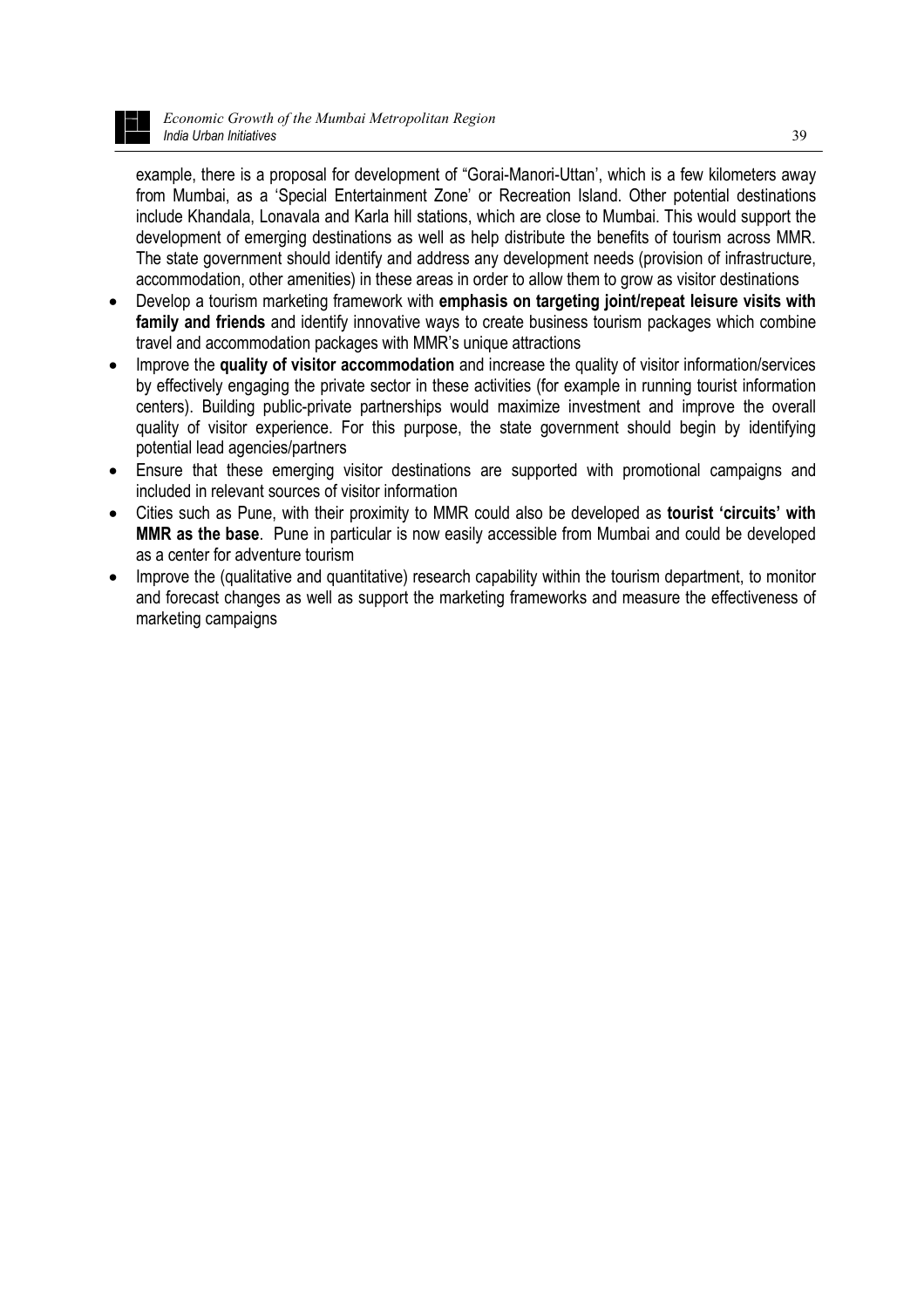

# **3.9 Biotechnology**

# *Statistics and growth trends*

Biotechnology, which means use of biological processes ('bio') to solve problems or make useful products ('technology') is amongst the fastest growing industries in the global economy. The global biotechnology industry based on financials of public companies generated revenues of USD 46.6 billion in 2003 according to Ernst & Young. The largest share of global biotechnology revenues is generated by the US (77%) followed by Europe (16%), Canada (4%) and Asia-Pacific (3%).

The Indian biotechnology sector is currently nascent and accounts for a mere 1% of the global biotechnology market. However, in the last few years India has also emerged as a significant player in the global biotech industry. According to the BioSpectrum-ABLE10 industry survey 2005, the Indian industry recorded 36.6 percent growth in 2004-05, to reach revenues of Rs. 4,745 crore (\$1.07 billion), up from the previous year's revised figure of Rs. 3,475 crore (\$788 million) (figure 3.11).

**Figure 3.11: Composition of the Indian Biotechnology Sector (2004-05)** 

Of the total market size, the share of various segments has been estimated as follows:

- **BioPharma** comprises vaccines, therapeutics, diagnostics and animal health care products and accounted for over 75% of the market and is the single largest contributor to the total business. The segment registered close to 30% growth, primarily driven by the vaccines business
- **BioServices** (market share of 8.96%) comprises clinical research, contract research and contract manufacturing. The BioServices segment registered 54.6% growth



*Source: BioSpectrum-ABLE industry survey 2004-05*

- The **BioAgri** market, which consists of Bt cotton in the seeds category and bio-pesticides and bio-fertilisers, had a market share of 6.95 percent. This sector was the fastest growing, with a growth rate of nearly 154%
- The **BioIndustrial** (market share of 6.74 percent) segment includes enzymes, organic amino acids, and yeast and yeast-based products. Registered 34.45% growth
- **Bioinformatics** (the science of informatics as applied to biological research) had a share of 2.11%. Registered 25% growth

Biotech exports (valued at Rs. 2,001 crore) contributed 42.2 percent of the total biotech business in 2004- 05. The BioPharma sector accounted for the largest share (73.2%) of exports. This was followed by the BioServices segment (19.5% share), and then by Bioinformatics (3.6%), BioIndustrial (2.6%) and BioAgri (1.2% of total exports).

1

<sup>10</sup> Association of Biotech led Companies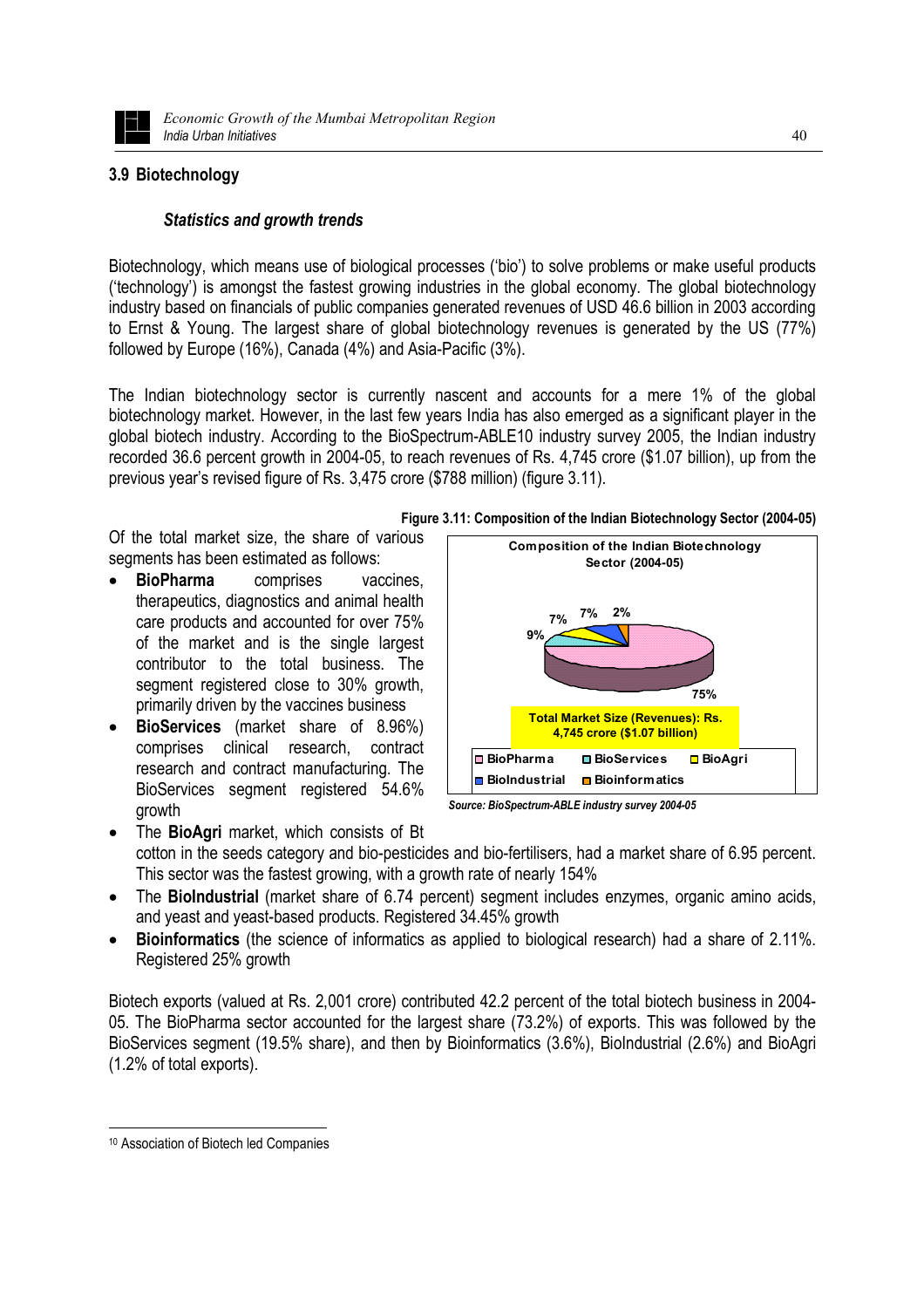

The domestic business was mainly driven by BioPharma sales (76.8% share). This was followed by BioAgri (11.2% share) and BioIndustrial (9.8%) segments. Bioinformatics and BioServices are as yet small markets for domestic business and accounted for 1.0% and 1.2% share of the total domestic market respectively (figure 3.12).





*Source: BioSpectrum-ABLE industry survey 2004-05*

The industry is well spread across the country and comprises 280 companies that are directly involved in the biotech business and another 120 that supply technology products to these biotech companies. Several states have announced biotech policies and provide incentives to set up biotech parks to promote the industry.

However the biocluster in the Western region is the largest in terms of revenues generated. It is centered around





*Source: BioSpectrum-ABLE industry survey 2004-05*

Aurangabad, Ahmedabad, Mumbai and Pune. The southern cluster comprises Bangalore, Hyderabad and Chennai while the northern cluster is primarily located in the Delhi-Gurgaon-Noida region (figure 3.13).

Cities such as Bangalore and Hyderabad have become important destinations for biotech companies because of proactive and supportive state governments, a strong pharma base, and an entrepreneurship-driven culture (see box: Initiatives taken by the

#### **Initiatives taken by the Government of Andhra Pradesh**

The Andhra Pradesh Government has identified biotechnology as one of the key potential growth areas. 'Genome Valley' is the first state-of-the-art biotech cluster in India for life sciences research, training, and manufacturing activities. The state has taken the following initiatives for this sector:

- Set up a venture capital fund with a corpus of \$30 million (Rs. 150 crore) for promoting biotech companies. The AP biotech venture fund had a seed capital of Rs. 10 crore, besides contributions from APIDC and Dynam Venture East, USA.
- An international life sciences institute is coming up in Genome Valley for excellence in industry-driven life sciences research. ICMR also plans to set up a national animal house for bio-medical research in collaboration with National Institute of Health, USA. The state government has also embarked on setting up an agri biotech park in the ICRISAT campus near Hyderabad and a marine biotech mark at Vishakapatnam.
- The state has also become home to the rice genome sequencing project by the University of Hyderabad and the buffalo genome project by CCMB, while an umbilical cord stem cell bank has been set up by Pacific Health Care Holdings, Singapore.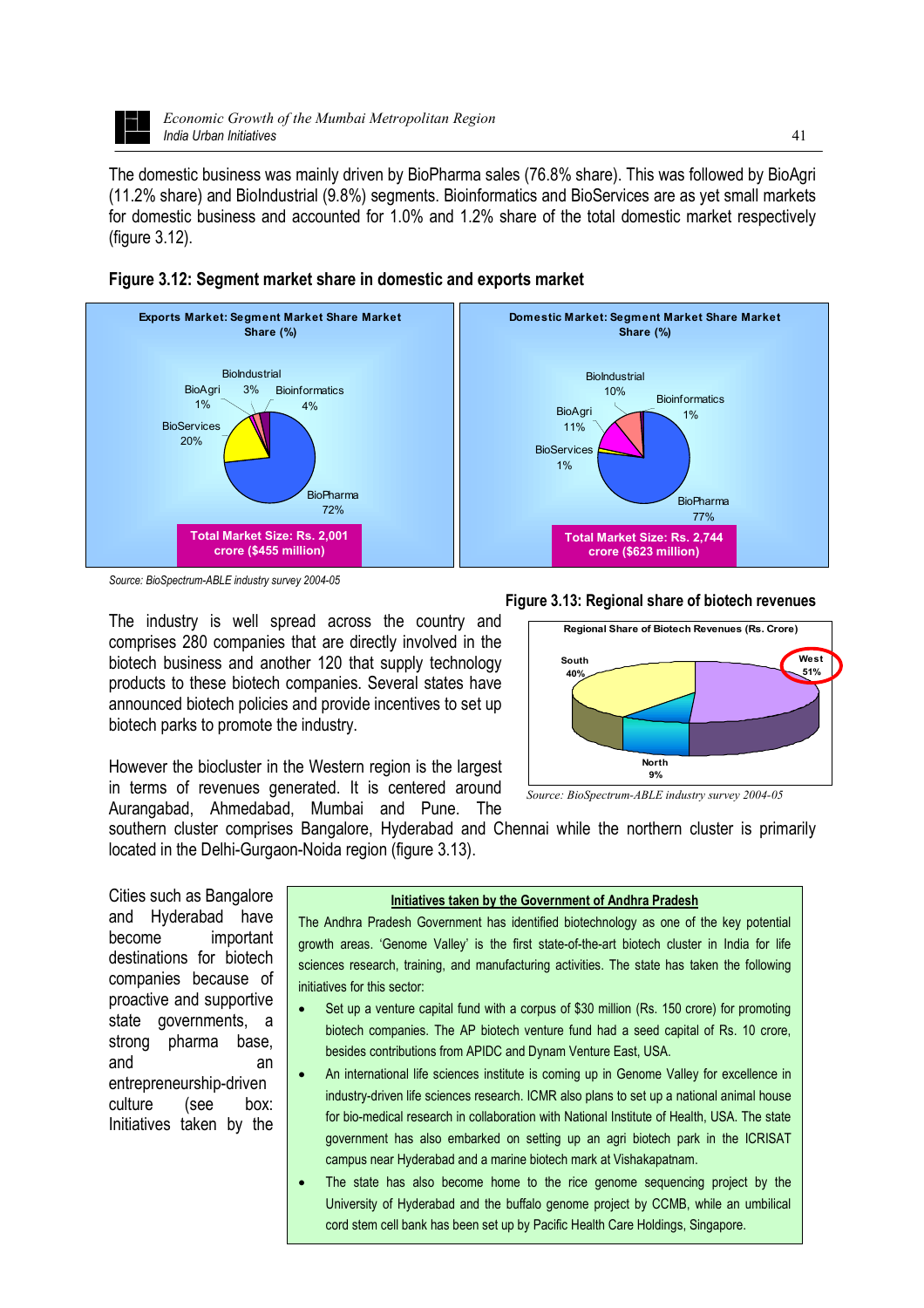

# Andhra Pradesh Government).

Biotech parks have also been set up in a number of states and some examples of parks that have been set up (or are in the process of being set up) include:

- ICICI Knowledge Park situated near Hyderabad, developed by ICICI Bank Ltd. in partnership with the Govt. of Andhra Pradesh
- Shapoorji Pallonji Biotech Park set up as a joint venture between Shapoorji Pallonji Co. Pvt. Ltd. and the Govt. of Andhra Pradesh, situated in Genome Valley, Hyderabad
- Women's biotechnology park, Chennai sponsored by Tamil Nadu Government, Department of Biotechnology (Govt. of India), Tamil Nadu Industrial Development Corporation and M.S. Swaminathan Research Foundation in order to harness the benefits of biotechnology to provide self-employment openings to women entrepreneurs
- TICEL Biopark Ltd. set up by the Tamil Nadu Industrial Development Corporation Ltd. (TIDCO) in Chennai
- Punjab Biotech Park, which is a joint effort by Beckons Industries Ltd. and Punjab State Council for Science & Technology (PSCST) and focuses on catalyzing SMEs
- Biotech Park Lucknow, being sponsored by Department of Biotechnology (DBT), Government of India and Department of Science & Technology, Govt. of UP
- Biotech Parks at Sitapura, Jaipur; Boranada (Jodhpur); Bhiwadi (Alwar) developed by RIICO (Rajasthan State Industrial Development & Investment Corporation Ltd.)

Some examples of Biotechnology Park and medicinal plant park initiatives by developing countries are summarized in table 3.1.

| Country | Feature(s)                                                                                                                                                                                                                                                                                                                                                                                                                     | Location                                                                                                                                                                                                                                                                                                                                                                                                                                                                      |
|---------|--------------------------------------------------------------------------------------------------------------------------------------------------------------------------------------------------------------------------------------------------------------------------------------------------------------------------------------------------------------------------------------------------------------------------------|-------------------------------------------------------------------------------------------------------------------------------------------------------------------------------------------------------------------------------------------------------------------------------------------------------------------------------------------------------------------------------------------------------------------------------------------------------------------------------|
| Brazil  | Promote R&D in biotech business through<br>transfer of technology and research expertise to<br>the private sector                                                                                                                                                                                                                                                                                                              | Polo Bio Rio Park, Rio de Janeiro                                                                                                                                                                                                                                                                                                                                                                                                                                             |
| China   | Biotechnology Financing Zones planned in<br>Taiwanese science parks with focus on<br>development and commercialization of high-<br>quality biotech products:--Hepatitis B vaccine,<br>diagnostic kits, herbal and medicinal drugs<br>Development of a Biotech Valley Concept for<br>floriculture,<br>medicine,<br>agribiotech,<br>food,<br>bioprocessing of raw materials<br>Institute of Medicinal Plants established in 1983 | Changwa coastal industrial park<br>٠<br>Hsinchu science park<br>$\bullet$<br>Tainan science park<br>$\bullet$<br>Tainan technology park<br>$\bullet$<br>Yunlin technology industrial park<br>$\bullet$<br>Yunnan area which includes the Kunming Hi Tech<br>Incubation zone, and the Kunming Economic zone<br>with planned biotech corridor that links up research<br>centers and several industrial parks<br>Medicinal plant farms in Yunnan, Hainan and<br>Guangx provinces |
| Egypt   | Commercialization of Biotech research results<br>for targeted end-users                                                                                                                                                                                                                                                                                                                                                        | Establishment of a specialized BIOGRO Unit at the<br>Agricultural Genetic Engineering Research Institute<br>(AGERI), Giza, to interact with the Genetic<br>Engineering Science Unit (GESU) for speeding up<br>commercialization of high-quality products and<br>services                                                                                                                                                                                                      |

Table 3.1: Examples of Biotechnology Park and Medicinal Plant Park initiatives by developing countries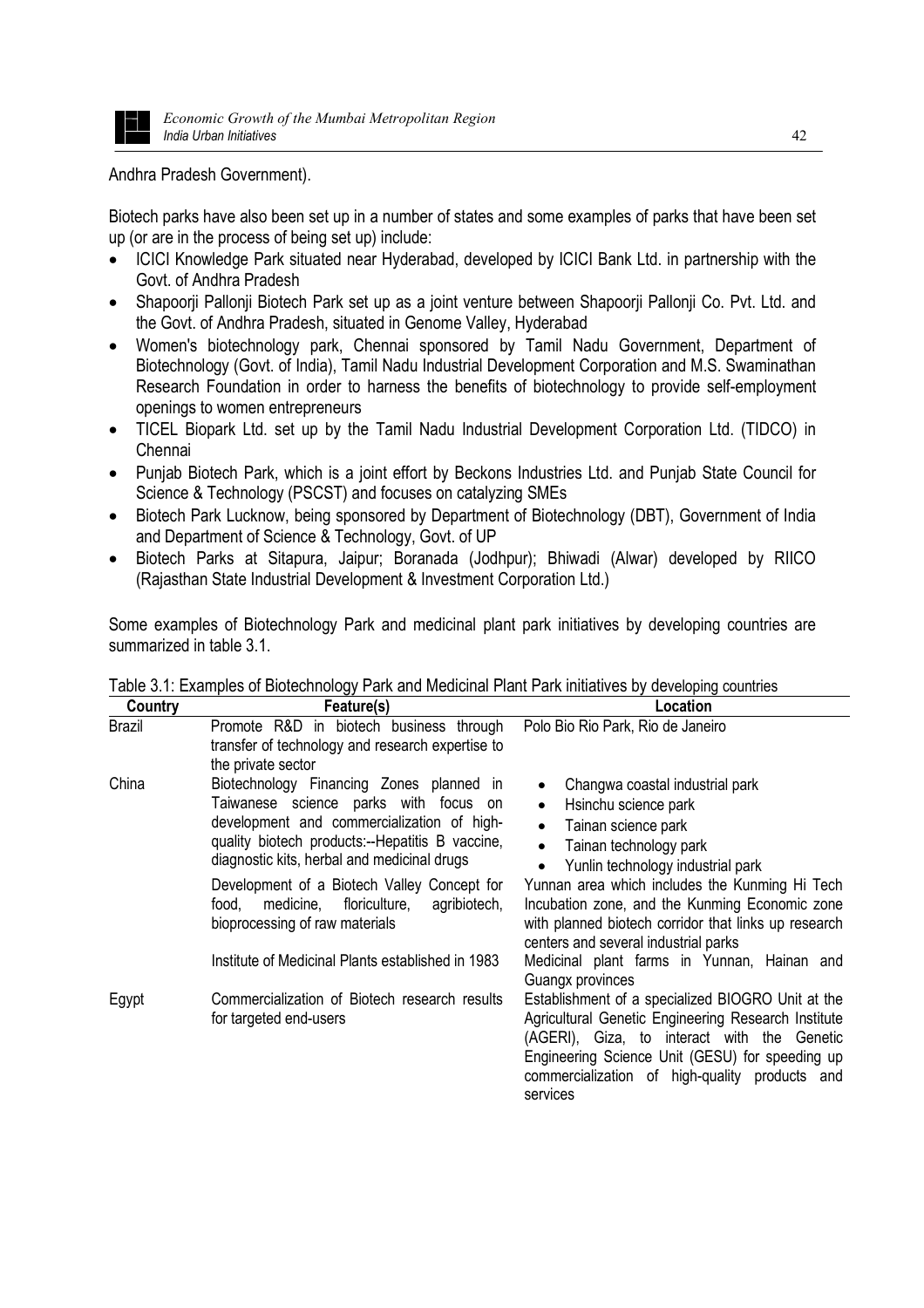

| Country      | Feature(s)                                                                                                                           | Location                                                                                                                                                                                                                                                                                                                 |
|--------------|--------------------------------------------------------------------------------------------------------------------------------------|--------------------------------------------------------------------------------------------------------------------------------------------------------------------------------------------------------------------------------------------------------------------------------------------------------------------------|
|              | Transfer of research into resource businesses<br>and products; biotech markets need to be<br>developed                               | biotechnology<br>Development of<br>in<br>bio-based<br>established<br>in Assiut, Banha, and<br>incubators<br>science industrial<br>Mansoura<br>University;<br>parks<br>planned                                                                                                                                            |
|              | Use of best practices in management of<br>medicinal plants in St. Katherine's protectorate<br>in the Sinai Farmaya Laboratory        | Conservation of medicinal plants in arid ecosystems;<br>management of endangered plants; establishment of<br>small /medium -scale enterprises; protection of<br>intellectual property rights in medicinal plant parks                                                                                                    |
| Guatemala    | Farmaya Laboratory                                                                                                                   | cultivation<br>of<br>medicinal<br>Organic<br>plants,<br>pharmacological research, production of plant-<br>derived pharmaceuticals, development of protocols<br>for safe use and screening of 700 different plants. 15<br>pharmaceutical products developed using traditional<br>knowledge of indigenous and rural groups |
| Malaysia     | Emerging Technologies-manufacture of medical<br>scientific<br>instruments;<br>advanced<br>and<br>biomaterials; contract R&D services | Kulum Hi-tech Park. Kuala Lumpur                                                                                                                                                                                                                                                                                         |
| Nepal        | Herbal<br>medicinal<br>and<br>plant<br>In Ayurvedic medicine                                                                         | Medicinal plants cultivated in Doti, Shivpuri, Tistung,<br>Tarakav and Urindavan herbal farms                                                                                                                                                                                                                            |
| Singapore    | Pharma Zone for biotech and pharmaceutical<br>companies                                                                              | Agri-Bio Park -six agrotechnology parks being<br>established to produce ornamental flowers, plants,<br>food fish, ornamental fishes, and vegetables                                                                                                                                                                      |
| Sri Lanka    | Inventorization of plant genetic resources,<br>medicinal plants and taxonomic data analyses                                          | Establishment of a Women's Biotechnology Park<br>foreseen                                                                                                                                                                                                                                                                |
| South Africa | Agricultural engineering, Plant production and<br>animal wildlife healthcare                                                         | Porsequor Technopark, Pretoria                                                                                                                                                                                                                                                                                           |
|              | Catalyse R & D interaction between biotech<br>companies and universities in the Western<br>Cape; natural products research           | Stellenbosch<br>with<br>Technopark<br>in<br>focus<br><b>on</b><br>agriculture, food, aquaculture and marine products<br>Conservation and use of east and southern Africa's<br>medicinal plants                                                                                                                           |

Source: Electronic Journal of Biotechnology and IMaCS Research

The three pillars that would facilitate the development of the biotech industry are (a) medical and educational institutions that would provide support in the form of training and facilitating product development; (b) industry including pharma companies who develop the real life product; and (c) finance, which may come from various sources including the state government and venture capital funds (figure 3.18).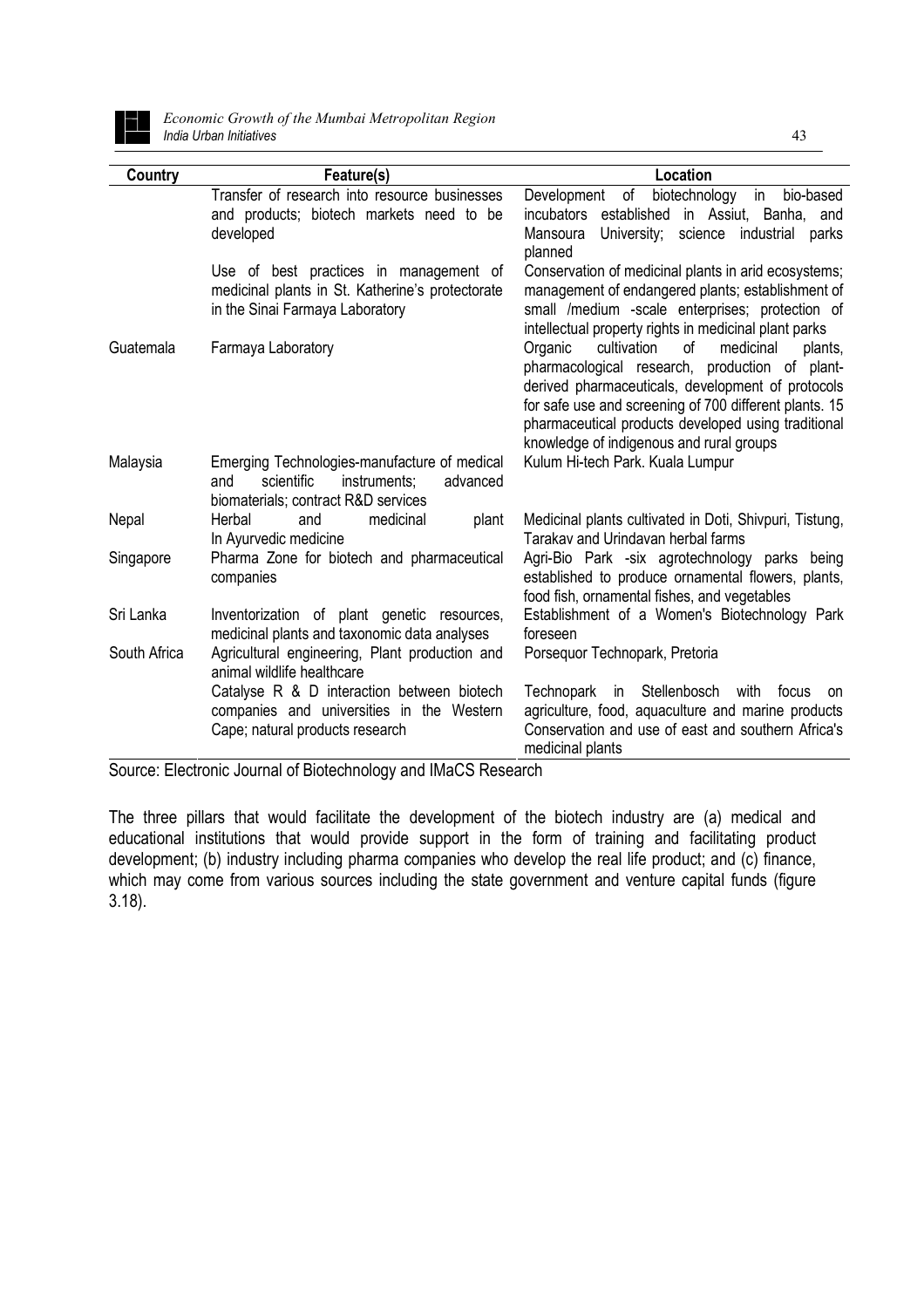

# **Figure 3.14: Framework for study of biotech industry**



Specifically, the role of hospitals and educational institutions is to provide research support to industry. Several universities in the US (the University of North Carolina being one example) receive federal and state government grants which they invest in a variety of programs (see box: The North Carolina Biotechnology Development Centre) such as funding the development of innovative content and new ways of delivering the content, and also in training programs both for

#### **The North Carolina Biotechnology Development Centre**

- The Biotechnology Center at the University of North Carolina is a private, not-for-profit organization created over 20 years ago, initially as part of state government, but very quickly spun out
- The Centre receives an appropriation from the state government every year which they initially invested in a variety of programs, mainly for infrastructure support.
- Over the years, as discoveries that had some commercial potential were being made in these universities, the centre started sharing the resources and putting in place some funding programs to help pull those technologies out of the universities. Loan programs were created to provide very favorable terms to help start companies and the centre worked closely with partner organizations in the community.
- *"Our job is really to help bring everybody together to move things along or to provide funding where we can to stimulate economic development".*
- The Centre has three types of partnership programs:
- **1. Collaborative funding grants** these are grants that are funded at the Biotech Centre and proposals are invited which are designed to stimulate collaboration between industry and the universities
- **2. Intellectual exchange groups** these groups are completely targeted at facilitating discussion among academic scientists at all levels and many of the people who come are at the graduate student level and industry scientists
- **3. Biomanufacturing training network** this is an integrated training network developed in partnership between the Biotechnology Center, their university partners, and the community colleges that will "take post high school students through appropriate certificate programs all the way up to PhD level scientists"

*Source: Speech ("Graduate Education: Building Public Partnerships") by Leslie Alexandre, President and CEO, The North Carolina Biotechnology Center*

students, and also for teachers to teach about biotechnology in the classroom.

Going forward, the availability of people with the right skills to be able to deal with the complicated processes required to develop biologics and complicated new therapeutics and diagnostics will be a key factor that will determine the shape of the industry. This is just one of the areas where partnerships – between institutions, industry and government/venture capital – are likely to prove crucial. In Maharashtra's context, it will be useful for the state to leverage the presence of a variety of medical and educational institutions on the one hand and pharma companies on the other hand.

# *Critical Success Factors (CSFs) for the industry*

The key success factors for development of the biotech industry in a region include:

- Presence of a strong base of pharma and biotech manufacturers and rich biodiversity
- Availability of a large number of high caliber scientists and technologists
- Availability of funding (private equity, government funds and tax-free benefits, venture capital)
- Existence of a large number of research institutes/R&D establishments and educational institutions in biosciences and IT
- Support from state governments in the form of funding for basic research, policy support, special incentives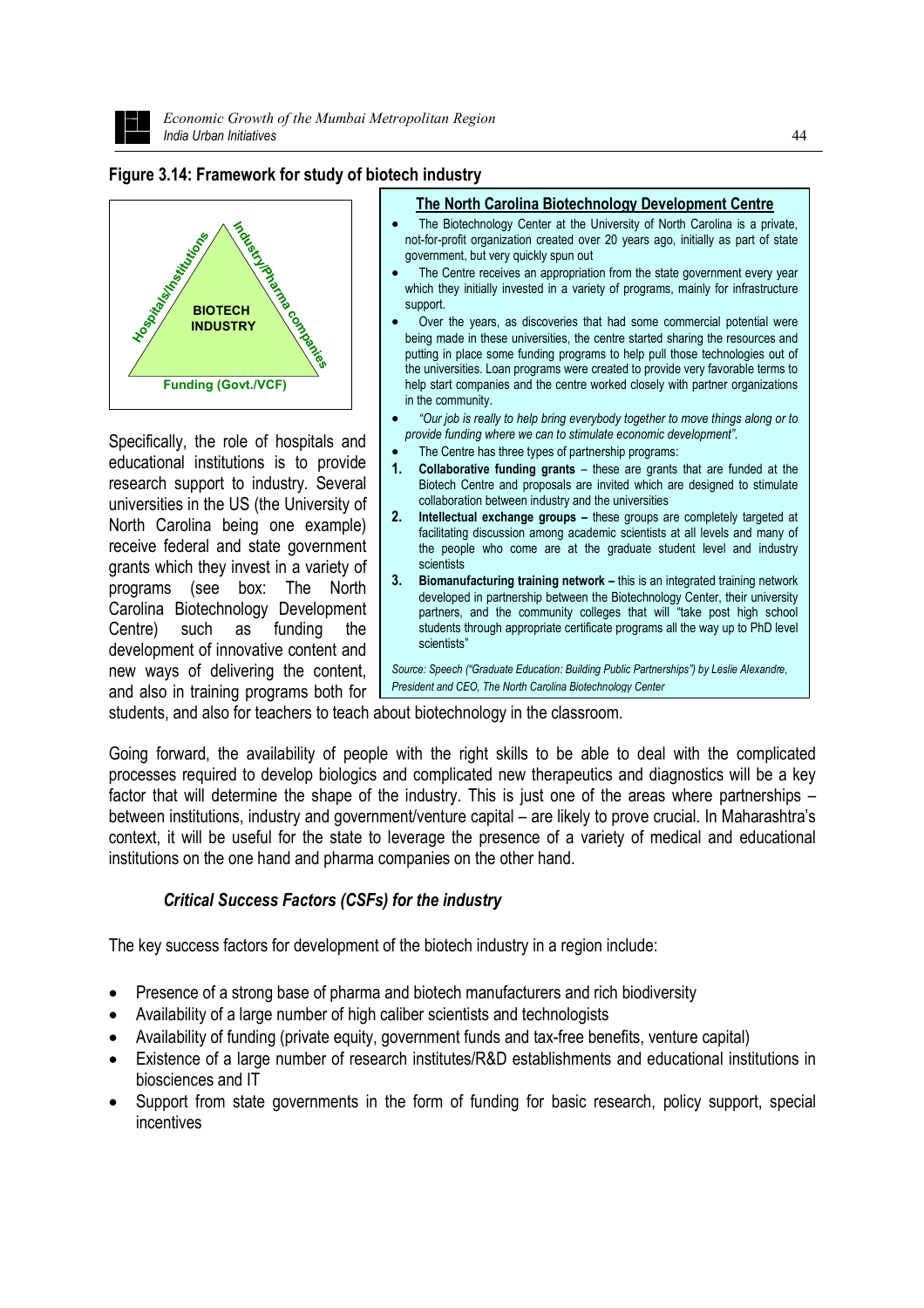

- Existence of a strong technology base
- Risk taking culture that encourages entrepreneurism
- Protection for intellectual property and a regulatory system that fosters confidence in the safety and efficacy of new products
- Presence of an existing, heterogeneous biotech cluster which enables companies with interests in diverse areas to set up operations and existence of biotech parks which promotes cluster advantages

## *Maharashtra's current industry base*

Mumbai is home to some of the leading pharmaceutical companies such as Roche, GlaxoSmithKline, Aventis and Pfizer. The Serum Institute of India Ltd., which is the second largest biotech group in the country, is established in Pune along with the Venkateshwara Hatcheries group. Hindustan Antibiotics Ltd. set up its Penicillin plant in Pune in 1954. Other leading pharmaceutical companies such as Wockhardt, Cipla, Lupin and Nicholas Piramal are also based in Maharashtra.

The State Government announced the Maharashtra Biotech Policy in 2001. It is understood that a revised policy is under the consideration of the government. The 2001 policy included various strategic initiatives in order to develop the biotechnology industry in the state, which are as follows:

- Institutional mechanisms
	- Establishment of a Maharashtra Biotechnology Board to ensure timely implementation of the policy and liaison with the central government
	- Setting up of a Biotechnology Development Fund with an initial corpus of Rs. 50 crore
	- **Establishment of the Maharashtra Biotechnology Commission, the key implementation body, for effective** utilization of the Biotechnology Development Fund
- Financial incentives
	- Power tariff at industrial rates to biotechnology industries engaged in the production of high-end products and at agricultural rates to agricultural biotechnology companies
	- **Exemption from paying electricity duty**
	- **EXEC** Captive power generation permitted
	- **Special incentives as per the incentive scheme 2001, in terms of capital subsidy, exemption from payment** of stamp duty and registration fees and refund of octroi and similar levies
	- **Twice the permissible Floor Space Index (FSI) for biotechnology units in parks promoted by MIDC and other** public bodies
	- **EXCOMM** Excellence" which cover aspects of cutting edge research and development in the areas of life sciences and technology, i.e. bioinformatics
- Incentives for promoting biotechnology parks
	- Equity stake by the government (in the form of land allotted for the projects) in such ventures
	- Units engaged in agricultural biotechnology ventures to be designated as agricultural industries, with the extension of all incentives, exemptions and benefits accruing to that industry to these units
	- **EXECUTE:** Land allotment by MIDC at industrial rates to such industrial units in areas under its jurisdiction
- Infrastructural Support
	- Biotech parks to offer facilities such as Business Facilitation Centers (BFCs) which will be equipped to provide services such as handholding, technology transfer and access services, networking, information and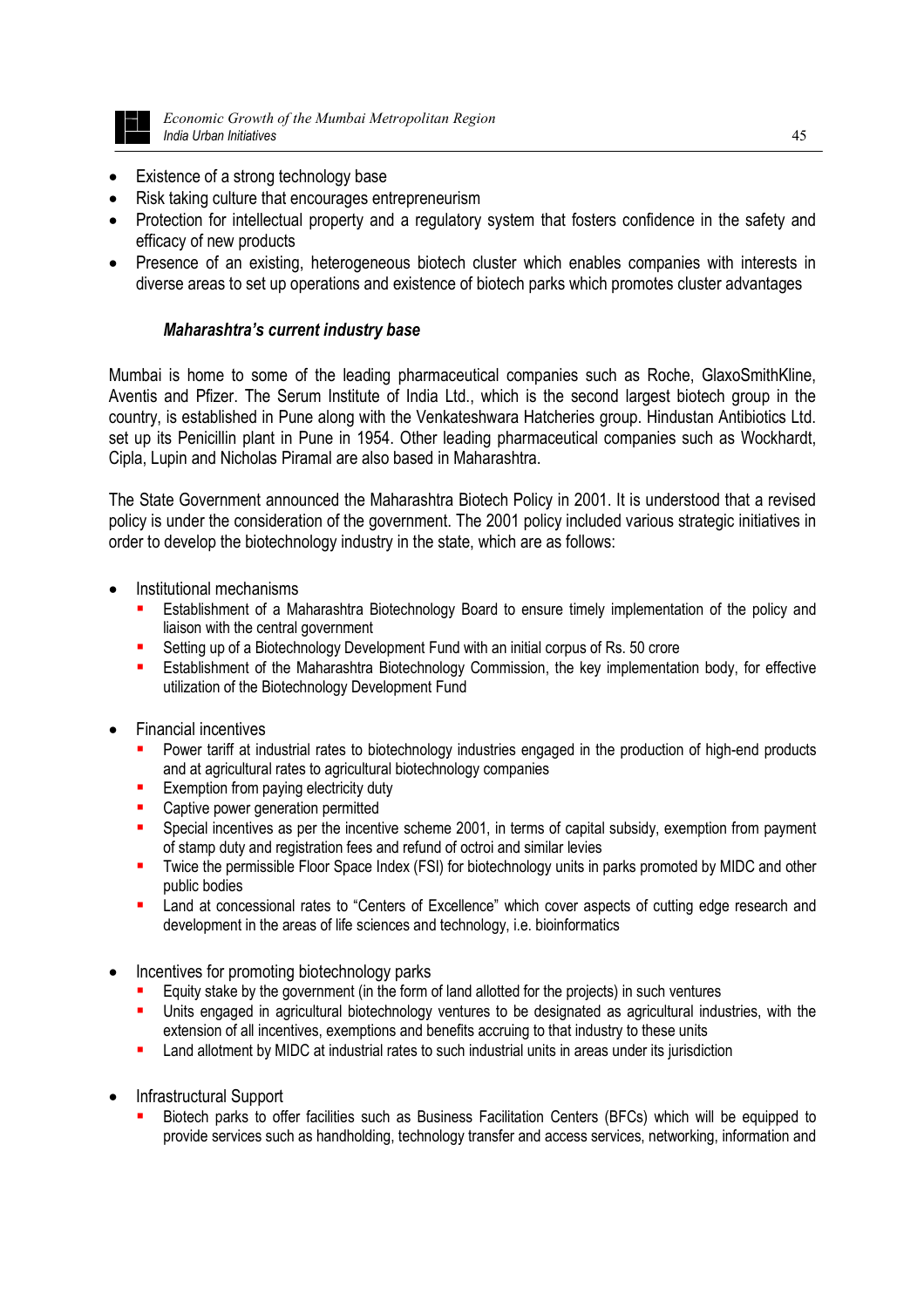

support; physical infrastructure; connectivity with academic and research institutions; land for building residential complexes

- **EXP** Creating a Biotechnology Resource Center, a reference center for certification of products after testing them; and an experimental animal facility
- Intellectual Property Rights (IPR)
	- Government to launch programmes to create awareness about IPRs among users
	- A special manpower training programme to be developed at the University of Pune; special course at postgraduate level in HRD to be introduced to cover aspects of IPR; revise and create new curricula for the law faculty to incorporate patent law and international IPR related law courses

A Maharashtra Biotech Board and a 13-member Maharashtra Biotech Commission have been set up following the 2001 policy. The website of the Maharashtra Biotech Commission (www.mahabiotech.org) provides useful information on the biotech industry in Maharashtra.

The Government of Maharashtra is promoting a biopharma park at Hinjewadi in Pune and a bioagri park at Jalna near Aurangabad. The 100-acre biopharma park at Pune is a joint venture between the Maharashtra Industrial Development Corporation (MIDC) and The Chatterjee Group (TCG) in which TCG holds 88% stake and MIDC holds the balance. It is hoped that proximity to the Information Technology Park will attract the bioinformatics sector to this park. Thirteen of 19 plots have already been allotted and the park is expected to be fully functional in a year's time.

The bio-agri park at Jalna has been set up by MIDC in collaboration with Maharashtra Hybrid Seeds Company (Mahyco). Mahyco has already set up a biotech center at Dawalwadi near Jalna. The Mahyco Research Foundation (MRF) and its promoters are helping in the conceptualization, design and implementation of the park. MRF will also establish a research facility in the park which will be available for use by other biotech companies. The production as well as research facilities of some major bioagri companies, such as, Mahyco, Syngenta, Seminis, Monsanto, Mahendra Hybrid Seeds, Nath Seeds, and Ajeet Seeds Ltd. are already based in the Jalna belt.

# *Opportunities for Maharashtra State*

Maharashtra is ideally placed to attract investments in biotechnology because of the presence of top international and national pharmaceutical organizations and research centers in the state. The state is home for 20% of the 20,000 pharmaceutical companies in India and accounts for 40% of the turnover of the national drugs & pharmaceutical industry. Apart from this, the state's strong base of agriculture and pharmaceutical industry should offer tremendous growth opportunities for biotech industries in the state.

The state also offers excellent intellectual infrastructure – about 1,000 institutions producing about 163,000 trained technical personnel each year. The Government is also promoting IT and biotech parks, R&D centers and pilot plant facilities for contract research. The presence of a large number of colleges (including Pune University which has one of the best bioinformatics programs in the country), research institutes (such as The Serum Institute and the National Chemical Laboratory), gives Pune a natural advantage in forming a successful bio-cluster in the state. There is scope for developing Mumbai-Pune as a strategic corridor for the biotech sector, essentially enabled by the presence of a large number of pharma companies in this corridor. To this end, a biotech park has been envisaged at Kalamboli (Navi Mumbai) by City and Industrial Corporation of Maharashtra (CIDCO).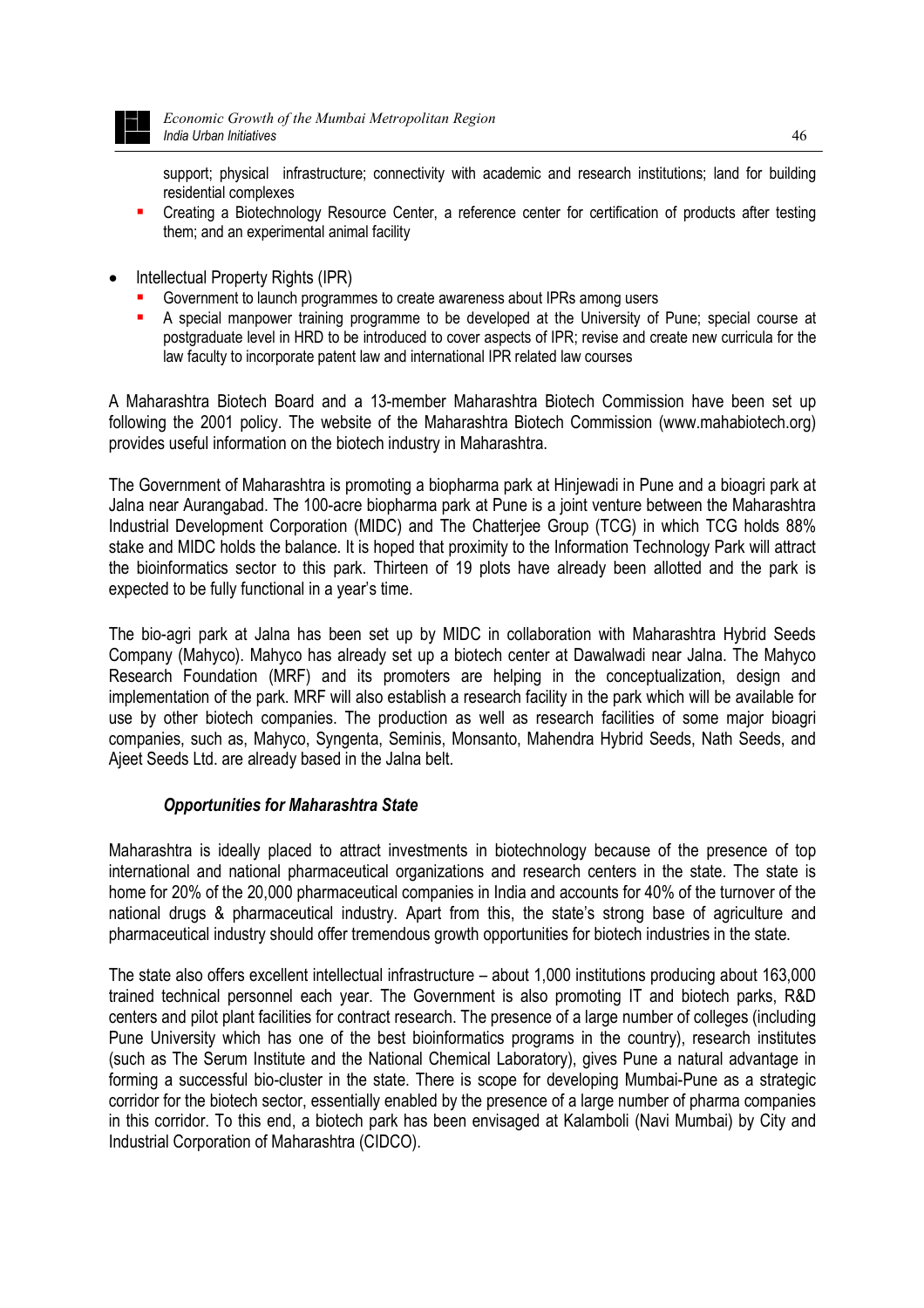

The presence of a large pharmaceutical sector in the state is expected to generate interest among the potential investors in the bio-pharma and medicinal biotech segments. Similarly, the presence of a strong IT infrastructure suggests potential in bioinformatics and IT applications. Internationally, future areas of opportunity for biotech have been identified as follows (table 3.2):

| S. No. | Sector of application         | Scope and opportunities                                                                                                                                                                                                                                                  |
|--------|-------------------------------|--------------------------------------------------------------------------------------------------------------------------------------------------------------------------------------------------------------------------------------------------------------------------|
|        | Agriculture and allied sector | Development of disease resistant & pest repellent high yielding plant & crop<br>varieties, high breed animals of improved genetic character, fast multiplication<br>of improved genetic material of uniform quality, production of bio-fertilizers and<br>bio-pesticides |
|        | Industry sector               | Production of organic acids, organic solvents, fine chemicals, enzymes,<br>antibiotics, amino acids, vitamins, etc.                                                                                                                                                      |
| 3.     | Food and Beverages            | Production of fermented foods and drinks, single cell protein, sweeteners,<br>flavors and flavor enhancers, dairy products, food enzymes, mushroom, etc.                                                                                                                 |
| 4.     | Medical and health            | Production of vaccines, immobilized enzyme based biosensors, monoclonal<br>antibodies based diagnostic kits, growth hormones, etc.                                                                                                                                       |
| 5.     | Environment and energy        | Treatment of industrial and municipal waste water, methane from agro-based<br>or organic content rich industrial wastes, biological hydrogen, alcohol as fuel,<br>development of suitable plant as environment protector, etc.                                           |
|        |                               |                                                                                                                                                                                                                                                                          |

|  | Table 3.2: Scope and opportunities for biotech |  |  |  |
|--|------------------------------------------------|--|--|--|
|--|------------------------------------------------|--|--|--|

# Source:

IMaCS research

#### **Attractive segments for Biotech in India**

For India, attractive segments are medical biotech (given the strengths in pharmaceuticals), agri biotech (second largest food producer, rich biodiversity and skilled and low cost human-power) and services segment. The reasons for the anticipated growth in the services segment include:

- With an increasing number of pharmaceutical companies finding it difficult to conduct the entire drug discovery process inhouse they are looking for ways to minimize costs. India has become a very attractive base as the cost of infrastructure is relatively lower compared to other nations
- Foreign companies also benefit from the cheaper qualified workforce available in India
- India produces enough qualified graduates each year thus companies looking to expand their operations can easily do so without facing a shortage in labor

It is estimated that vaccines, contract research, agriculture and human health sectors comprise two thirds of the total market. It is further estimated that **health care products** would dominate the Indian biotech market, accounting for roughly 40% of the total market by year 2010, followed by **agriculture** at about 30%. It is also estimated that contract research and bioinformatics would pick up and account for as much as 25% of the biotech market. An estimation by the Confederation of Indian Industry (CII) shows that the agri-biotech segment would see growth rates of as much as 60%, diagnostic and therapeutics of about 25% and vaccines of about 15%.

**Maharashtra should also focus on the bio-pharma/medical segment given its strengths in these areas. It could increasingly look at opportunities in the contract research and bioinformatics segments as well. Contract opportunities are likely to arise both in clinical trials (which is more of a volumes game) and in high end research (which is more high-value and high-investment). While**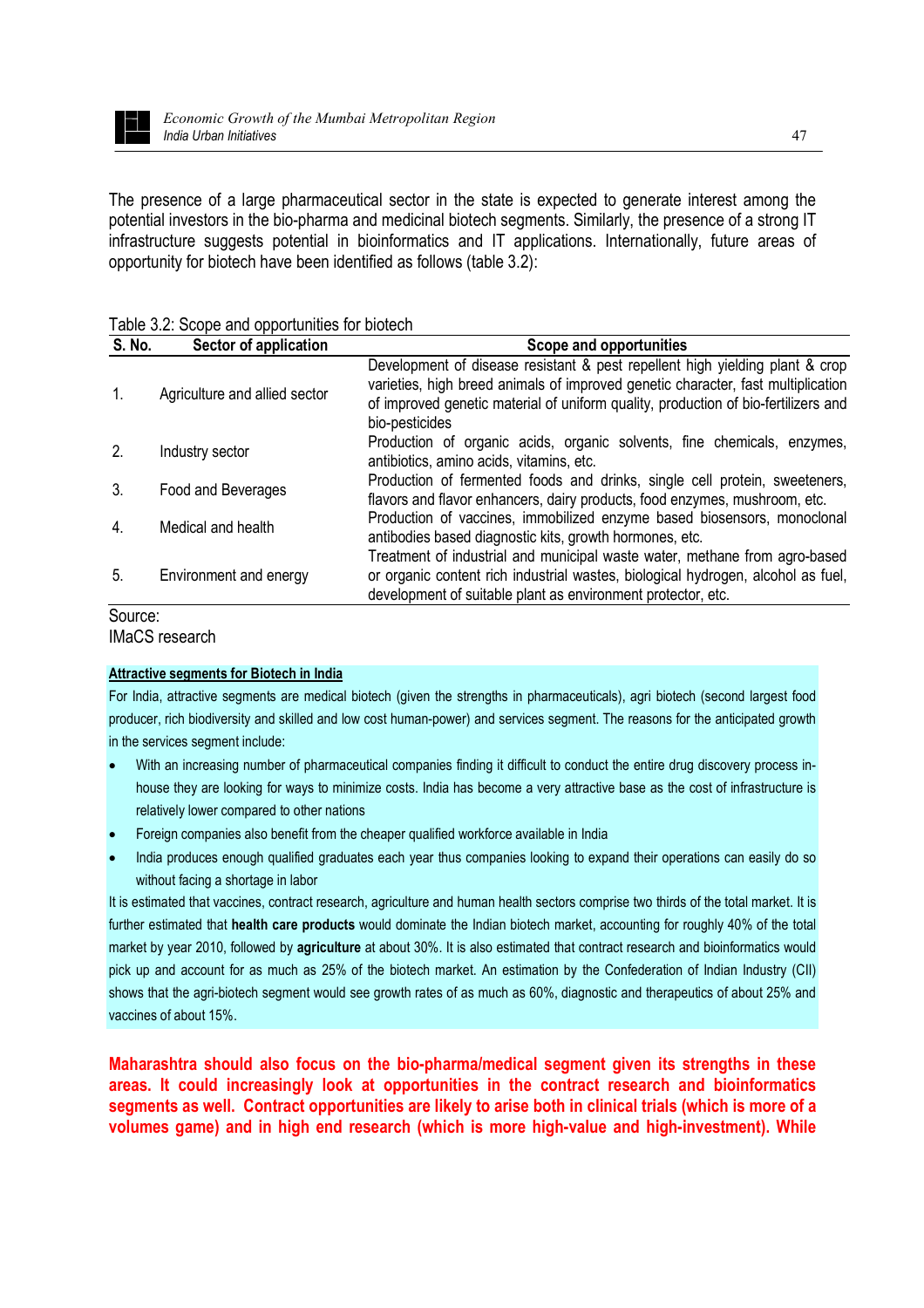

**clinical trials related work will lead to creation of more jobs, research will help Maharashtra differentiate itself. Therefore we suggest that the government starts by focusing on clinical trials and in the longer term aim at a mix of both clinical trials and high end research.** 

## *Suggested interventions*

The Government of Maharashtra has identified biotech as a high growth opportunity for the state. Maharashtra's biotech policy lists several initiatives that the state plans to take to accelerate the growth of this sector. The state's role is envisaged as an enabler and facilitator and emphasis is given to protection of intellectual property rights. The policy lists various financial incentives to be provided to biotech units.

## **Institute of Bioinformatics and Applied Biotechnology (IBAB), Bangalore**

The Government of Karnataka in association with ICICI has established the Institute of Bioinformatics and Applied Biotechnology (IBAB) in ITPL at Whitefield, Bangalore. The objectives of this institute are:

- Offer masters and doctoral programs in bioinformatics and applied biotechnology
- Carry out R&D in the field of bioinformatics and related areas
- Undertake short-term training programmes
- Promote and run incubation centers

The IBAB expects to be financially self-sustainable through fees for start-up incubation, contract research and its bioinformatics courses, and, in the long run, through generation of Intellectual Property.

We understand that the revised

Biotech Policy is under preparation and we suggest the following additional interventions:

- Set up a **strategic corridor from Mumbai to Pune for the development of the biotech industry** which would capitalize on the strengths of both regions
- **Promote the state** and especially the Mumbai-Pune corridor as an attractive destination for biotechnology research and manufacturing
- Provide assistance for setting up more **biotech parks** in the state by e.g. by providing land or by taking an equity stake in the project and providing basic infrastructure for the park
- **Focus on academic infrastructure and throughput**: Specifically to enable availability of skilled specialized labor for the industry, set up a dedicated institute of bioinformatics and applied biotechnology to facilitate R&D, undertake training programs and set up incubators. The Government of Karnataka has set up such an institute in association with ICICI (see box: Institute of Bioinformatics and Applied Biotechnology (IBAB), Bangalore). Also, introduce courses in biotechnology, biomanufacturing and bioinformatics at the graduate and post-graduate levels throughout the state in order to build a future supply of trained workers. Provide initial funding assistance in the form of grants and take steps to facilitate partnerships between the institute(s) and industry both for training programs and development assistance
- **Encourage venture capital funds** to operate in the state and consider forming joint ventures with some venture capital funds that fund biotech start-ups
- Set up a university of medical life sciences to facilitate research in pharmaceuticals and disease prevention and cure and provide opportunities for clinical drug testing and drug development
- Provide incentives for setting up institutes of training within biotech parks for training and extension for farmers and technicians in the area of biotechnology
- Create supporting institutions for the industry for industry-driven life sciences research by providing grants for setting up private R&D facilities in universities and also help develop outside companies with specific expertise, i.e. contract research organizations (CROs) with good manufacturing practices
- Ensure single window clearance for quick clearances to projects in biotech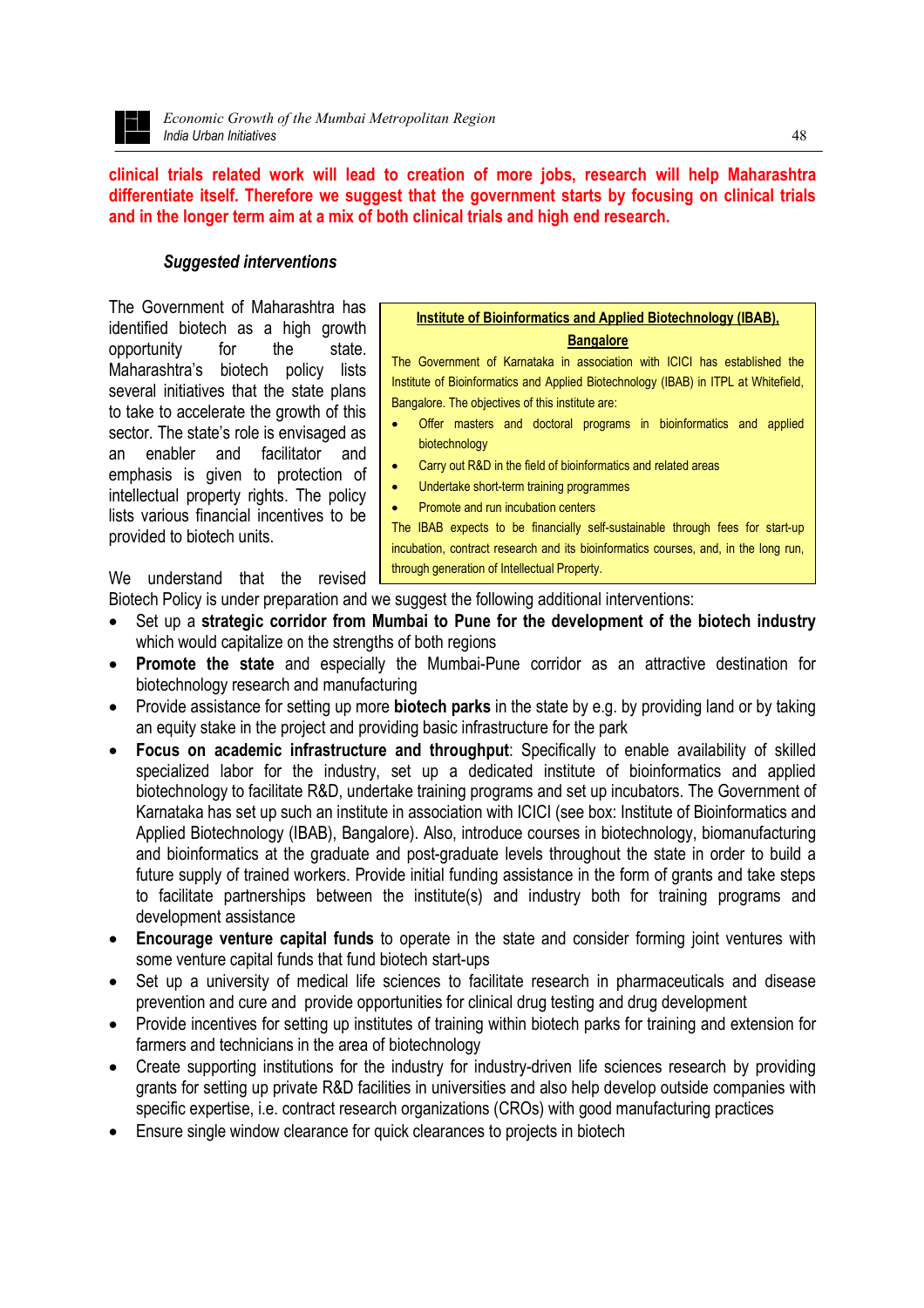

- Simplify labor and other laws in biotech parks e.g. by exempting biotech units from the provisions of the Contract Labor Act, allowing three-shift operations, permitting flexibility in opening and closing hours, setting up special industrial tribunals for settlement of disputes that arise in units located in biotech parks
- Provide adequate IPR protection and simpler patenting norms. Establish a special cell to develop an online database on patents and advise entrepreneurs on how to file patents and protect IPR. Also take steps to cover aspects of patent law and international IPR related law in law programs as stated in the 2001 policy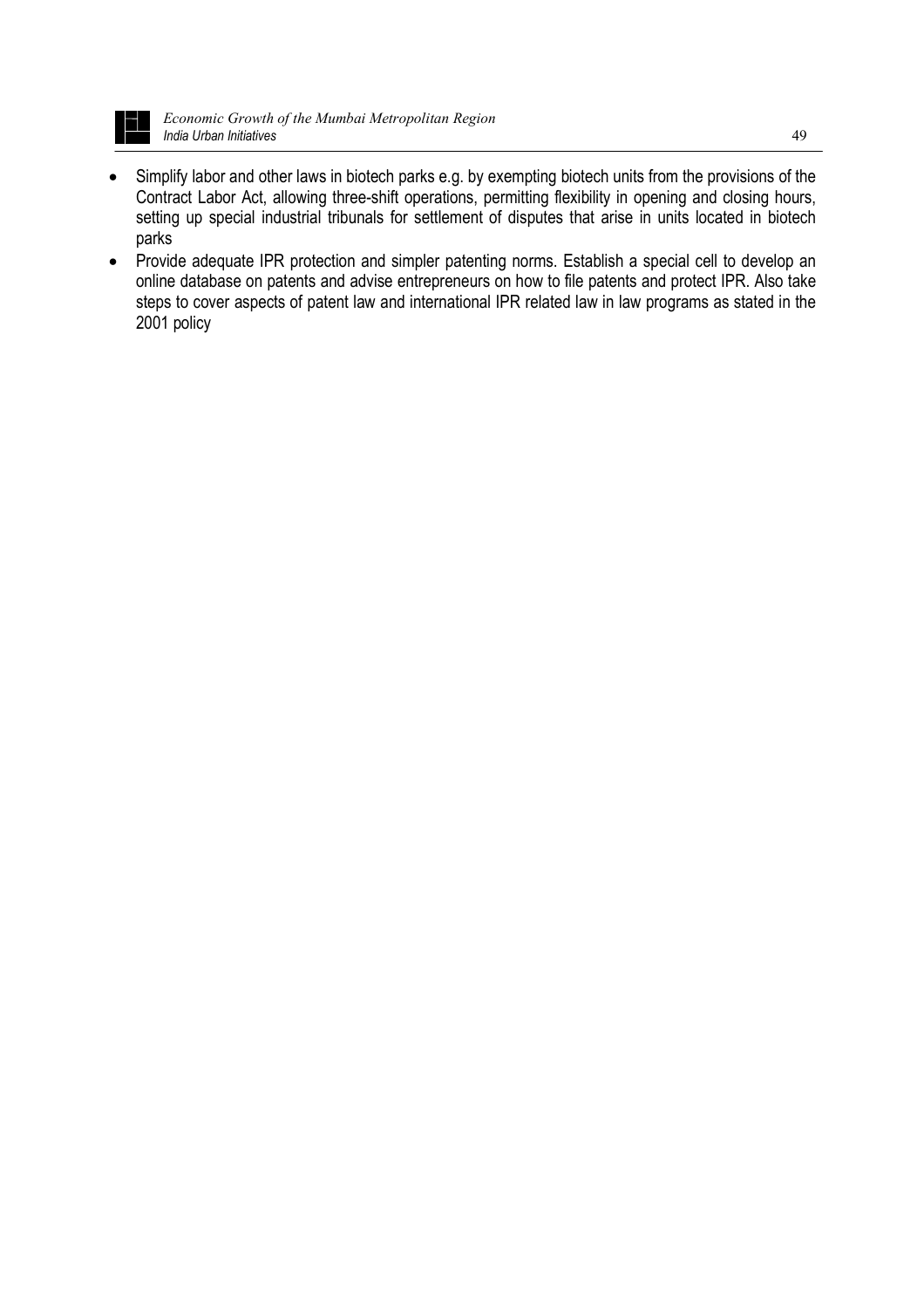

1

# **3.10 Textiles**

## *Background*

As part of our overall recommendations on economic growth, one of the key recommendations is about reviving manufacturing in MMR. In this context, this section presents key recommendations to revive Textiles (more as an illustration) industry in MMR. Within MMR, the textile industry is currently concentrated in Thane (accounts for 69% of value added in the sector) followed by Mumbai (23%) and Raigad (8%)

Maharashtra state has been a traditional stronghold in the textile industry, as is evident from the following:

- Has **strong industry presence across the value chain** yarn, fabric, process houses, garments
- Accounts for about 65 million kg. of cotton production, which is 25% of the country's total. The production of cotton yarn is 272 million kg., which is 12% of the country's total. The state has an installed capacity of 16.6 lakh spindles, which is17% of country's total. It also has the largest number (560) of 100% EOUs.
- Has one of the best available skilled labor force in textiles due to the existence of **traditional textile centers - Mumbai, Sholapur, Amravati etc.**
- Has one of the highest state domestic products and is host to a burgeoning middle class, which makes it one of the **largest consumption centers**

However, with the closure of several textile mills in Mumbai due to combination of social, political and business viability reasons, the contribution of textiles in Mumbai's economy has declined over the years. This sub-section outlines the opportunities that have emerged with the phasing out of the multi-fibre agreement (MFA), which set export quotas on all textile manufacturing nations, has shaped the global garment trade over the last three decades. The **MFA has been phased out with effect from 1st January, 2005 (and replaced with the Agreement on Textiles and Clothing). This presents an opportunity for Indian firms (and also firms in MMR) to increase exports in sectors where they have revealed competitive strength, and also enter into market segments where they had not previously been able to compete.** 

**The size of the Indian textile market is estimated at around \$45 billion, out of which exports contribute \$15 billion.** The global textile and clothing industry is estimated to be worth USD 395 billion plus, with clothing accounting for 60% of the market and textiles the balance 40%. While the US and EU together account for 64% of the clothing and 39% of the textile market, with dismantling of quotas, the global textile trade is at an inflection point. **In the post MFA era, projections11 indicate that the Indian textile sector is likely to grow to a size of \$100 billion by 2010 including exports of \$50 billion.** With increased thrust on low cost outsourcing by retail giants such as Wal-Mart, JC Penny, Tommy Hilfiger, TESCO, it is expected that India's current 3.5% share of global trade will double over the next five years.

The Indian textile and apparel sector is also expected to create abut 10 million job opportunities, of which 5 million would be direct jobs and another 5 million would be created in textile-related allied sectors. This

<sup>11 `</sup>Textile sector of India: Strengths, weaknesses, opportunities and threat in the quota-free regime' conducted by the Associated Chambers of Commerce and Industry (Assocham)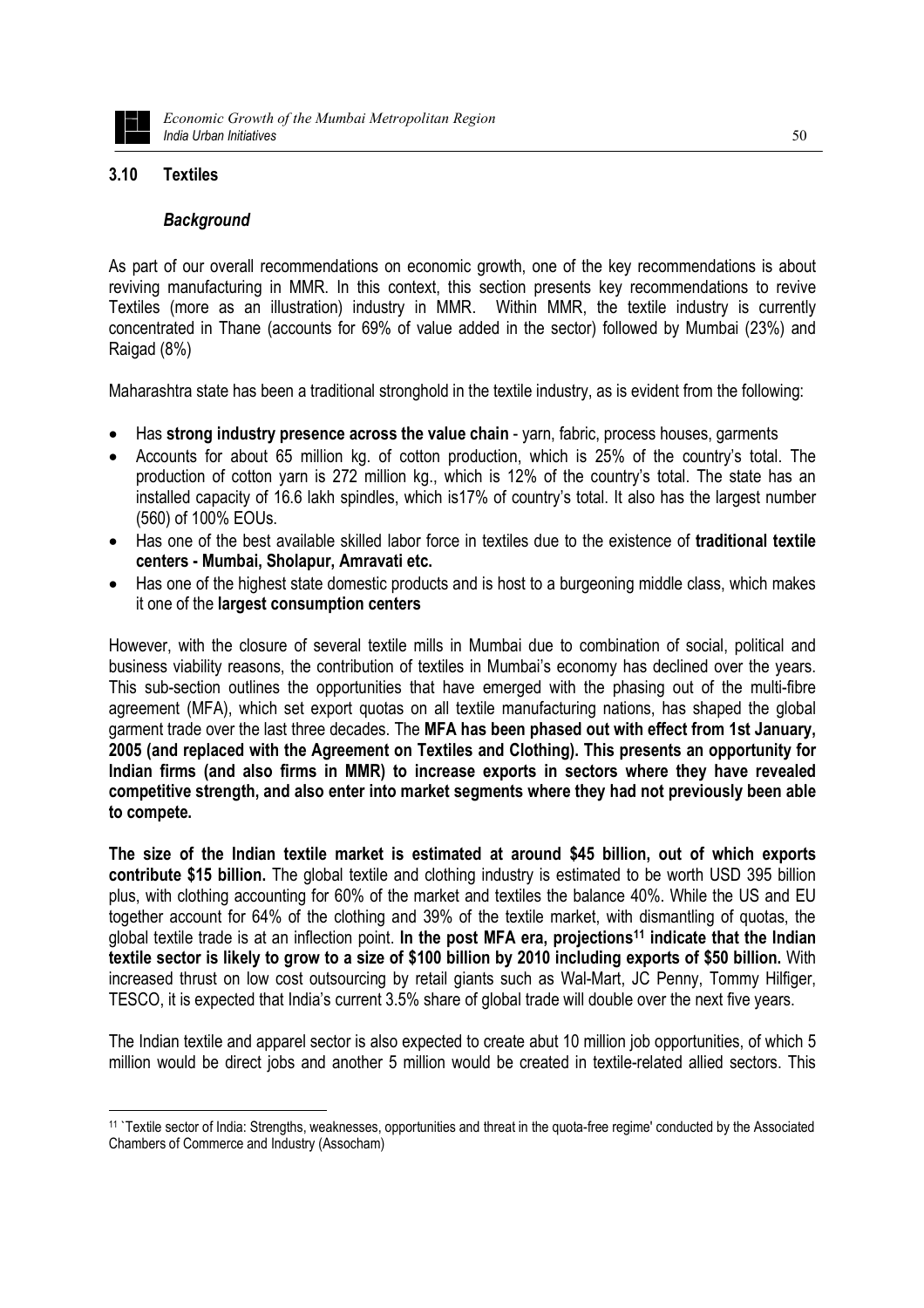

shows the opportunity for growth, and sets the context for a massive reforms and modernization drive for the Indian textile sector.

At the same time, the phase-out of quotas will present numerous challenges and increased competition from countries such as China and Pakistan. The World Trade Organisation (WTO) predicts that within two years China could control about 50 percent of the world's textile market. However, India could still be the second largest beneficiary after China, scoring over peers such as Pakistan, Bangladesh and Sri Lanka, if it capitalizes on its strengths and the emerging opportunities.

A host of policies and regulations relating to firm size, product composition, labour and taxation; combined with inadequate export infrastructure and cumbersome customs procedures have limited the capacity and incentives of textile firms to pursue adjustment and modernisation. The necessary efficiency gains require both very large private modernization investments and extensive government regulatory changes.

# *Critical Success Factors (CSFs) for the industry*

The key success factors for development of the textiles industry in a region include:

- Presence of a **strong base of producers across the textile value chain**
- **Low cost sourcing of cotton**
- Availability of **skilled labor force**
- Wide product range and **superior quality standards**
- **State of the art manufacturing plants** with large capacities **and fully integrated facilities**
- Availability of a **large consumer base** and presence of large consumption centers
- **Strong relationships with global retailers** and fashion brands for capitalizing on the textile outsourcing boom
- Designing and fashion capabilities
- Focus on production of good quality fabric, which is a direct result of the size of the average firm in the industry, i.e. **consolidation/economies of scale** is likely to be a CSF for producing better quality fabric and therefore leading to growth of the industry
- **Relaxation in government regulations** and indirect taxes & other costs affecting the sector

# *Suggested interventions*

MMR should leverage the huge opportunities in global trade following the phase-out of the multi-fibre agreement (MFA)

- This could be done by an increased focus on **new product development** which would help producers to move up the value chain and capture a greater global market share. This requires a focus on:
	- Newer specialized fabric Smart Fabrics, Specialized treatments, etc.
	- Faster turnaround times for design samples
	- Investing in design centers and sampling labs
- Another recommended step is an **increased use of Computer Aided Design (CAD)** to develop designing capability in the organizations and develop greater options
- The Government of Maharashtra should provide **incentives for setting up more textile and apparel parks and provide labor law flexibility in these parks**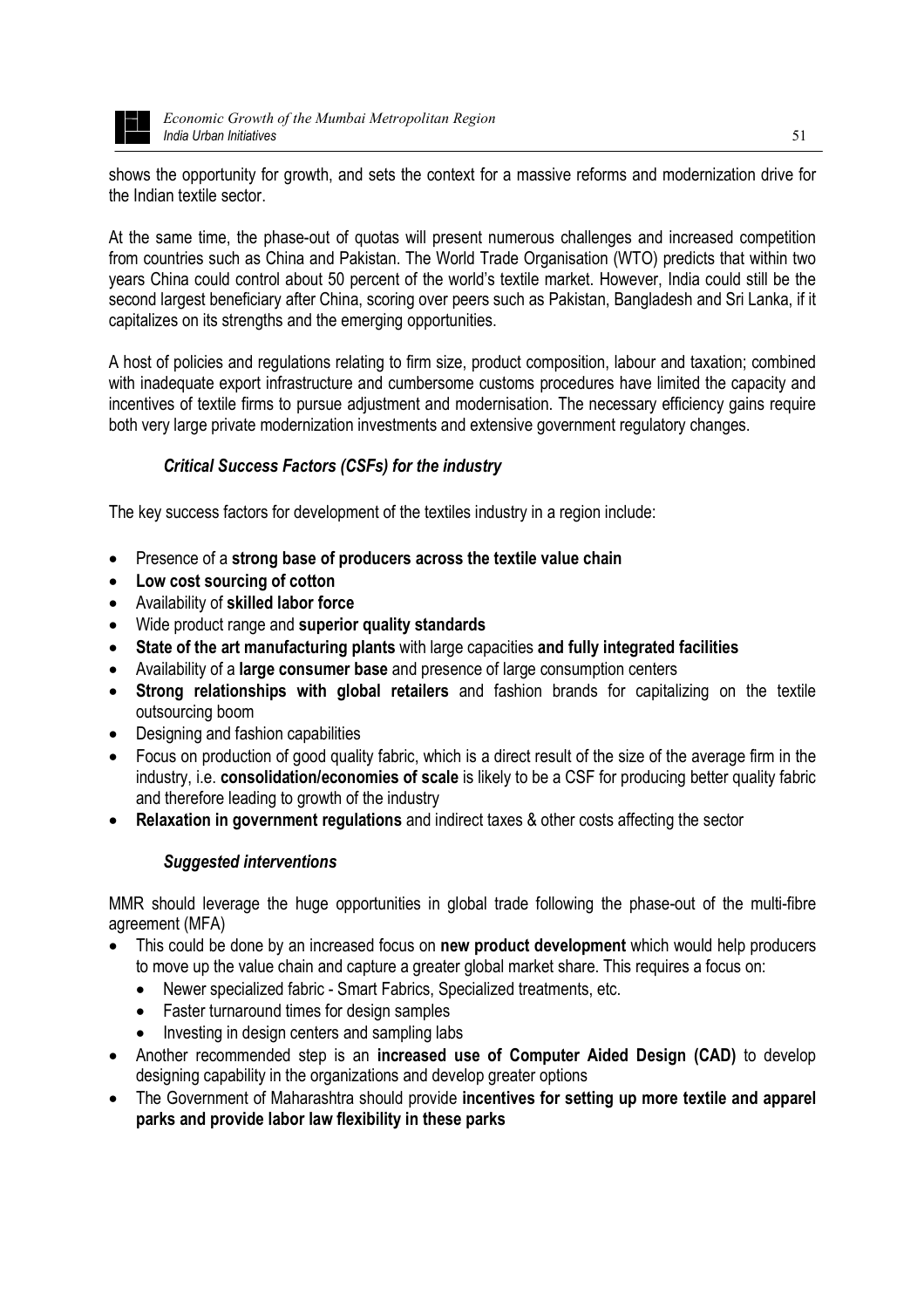

- It should also encourage a **cluster development approach** mainly for small and medium enterprises (SMEs) in the sector, for the production and marketing of handloom products in order to improve overall fabric quality and production/technology standards
- GoM should also consider setting up a **technology upgradation fund at state level** on the lines of the Technology Upgradation Fund Scheme (TUFS) at the central level in order to facilitate investment in technology and overcome lack of specialized machinery and therefore speed up the production process
- In order to help firms to focus on quality and innovation and invest in new product development, the government should **assist them in setting up design centers and sampling labs.** While there is scope for private initiative in these ventures, private initiative by itself may not be forthcoming because of issues of commercial viability. Therefore GoM could consider providing assistance including taking an equity stake in some of these initiatives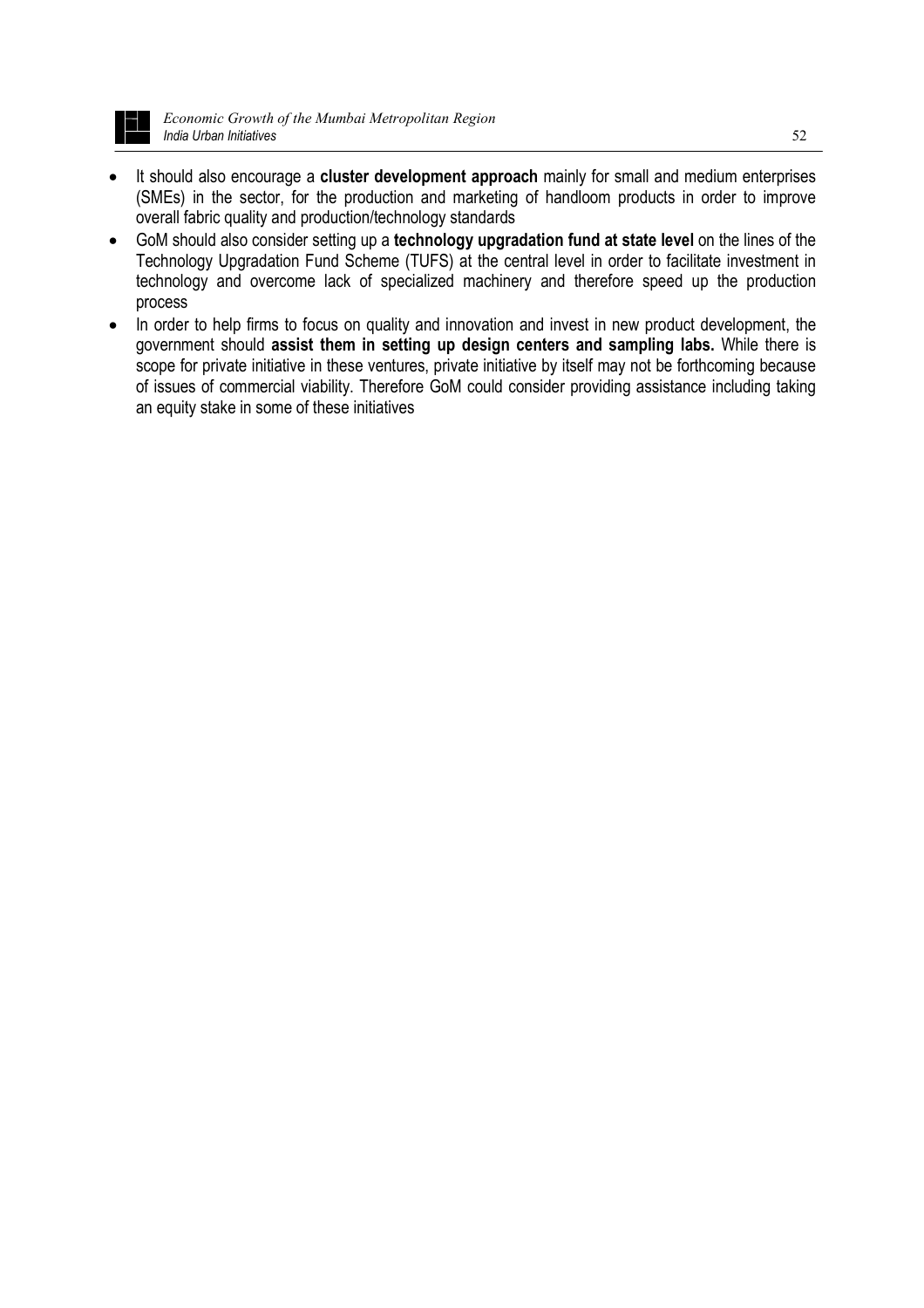

# **3.11 Retail**

## *Background*

Mumbai has a strong economic base. The average household expenditure of more than 44% of the population is in the range of Rs. 70,000-150,000 p.a. while that for over 290,000 people is greater than Rs. 200,000 p.a. The city's market size is estimated at over Rs. 31,000 crore, making it the prime catchment for leading retailers in the country<sup>12</sup>.

The retail market in Mumbai (similar pattern as in India) is a mix of organized, semi-organized and unorganized formats. It may be classified as:

- Traditional prime areas: Fort and Crawford markets
- Top-end retail activity centers in South Mumbai: Breach Candy, Pedar Road, Warden Road, Kemps Corner
- Suburban high-end retail activity centers: Bandra, Juhu, Andheri
- Emerging markets: Regional shopping malls

The focus of retail has traditionally been South Mumbai with Bandra being the only exception, and until recently, characterized mainly by stand-alone shops and shopping complexes. However, the opening of the "Crossroads" mall at Haji Ali in 1999 revolutionized the concept of retailing in Mumbai. Since then, a large number of malls have been announced and planned. The largest number of upcoming malls in Mumbai is concentrated in the western suburbs of Andheri, Goregaon, Malad, Kandivali and Borivali, mainly due to the growing population with sufficient disposable income and a complementary lifestyle, and availability of industrial land at affordable rates.

Overall, despite being the largest market in the country and an early adopter of the "mall culture", mall development in Mumbai has been fairly sluggish, mainly due to lack of adequate real estate, and high prices. Current developments re-emphasize the significance of location, with the focus of mall development being on western suburbs due to the potential of the catchment.

# *Mumbai: Poised for growth*

The current mall stock in Mumbai is 3.4 million sq. ft<sup>13</sup>. It is estimated that by the end of 2006, Mumbai will have more than 25 fully functional malls occupying an area of around 4.8 million sq. ft14 and approximately 9.1 million sq. ft. of organized retail space by 20075. The Supreme Court's judgment to allow mill land development is expected to contribute around 8-10% of the total future supply. Encouraged by the enormity, scale, success and scope of the developments in the Parel area, some mill owners plan to redevelop their properties with a strong retail base. As mentioned, organized retail development is now shifting towards western and central suburbs due to availability of industrial land at affordable rates (see figure 3.15 for distribution of current organized retail space in Mumbai, which already is predominantly in the suburbs).

1

<sup>12 &</sup>quot;Retail Real Estate Malls in India", An Images Study

<sup>13 &</sup>quot;Mumbai Real Estate Review, Jones Lang LaSalle, 3rd Quarter 2005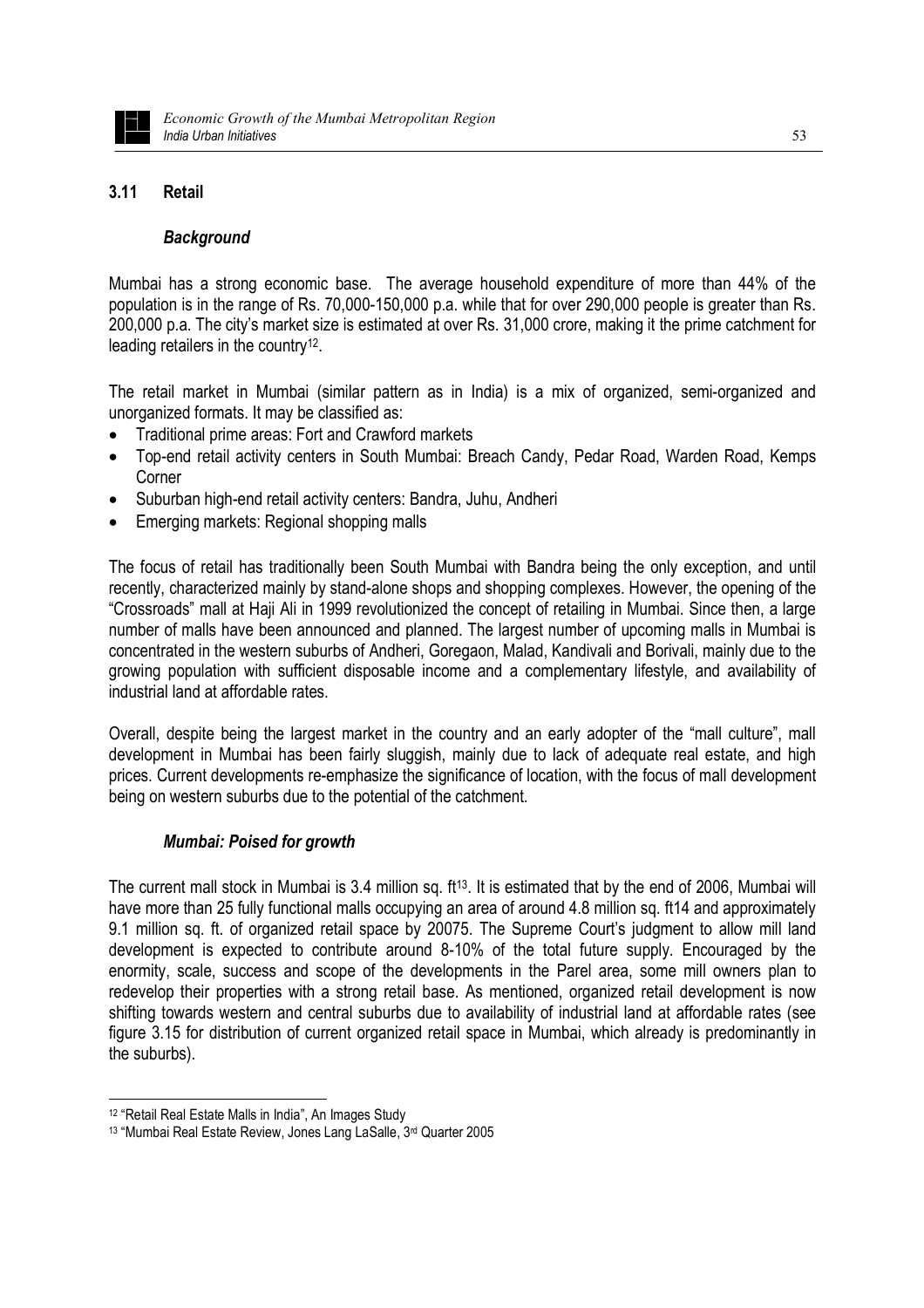





*Source: "India Property Market Review", August 2005, Colliers International Asia Pacific Research Report* 

Areas such as Bandra-Kurla complex (BKC), Juhu, Lokhandwala, Thane and Vashi are likely to emerge as "specialty malls" which cater to particular product lines. Research indicates that introduction of modern well organized retail format helps to reduce cost by at least 10%, with promise of high quality products and services.

Figure 3.16 alongside shows the immense potential for employment generation in the retail industry – the employment increased from about 29 million to over 50 million in the retailing sector in China over the period 1990-2001. In the process, the share of the labor force in retail sector increased from less than 5% to 7.5% during the corresponding period.

**Therefore as mentioned earlier, we have short-listed the retail sector because of the sector's** 

-





**labor-absorptive nature and its ability to generate a large number of jobs both directly and through**  indirect multiplier linkages. According to a recent article by The Economist<sup>15</sup>, every direct retail job **creates another at the "back end" and also among suppliers in industries such as food processing. The retail industry also addresses the great concern about "jobless economic growth" that India** 

*Source: China Statistical Yearbook 2001* 

<sup>14 &</sup>quot;India Property Market Review", August 2005, Colliers International Asia Pacific Research Report

<sup>&</sup>lt;sup>15</sup> "Coming to Market", A special report on Retailing in India, The Economist, April 15<sup>th</sup> 2006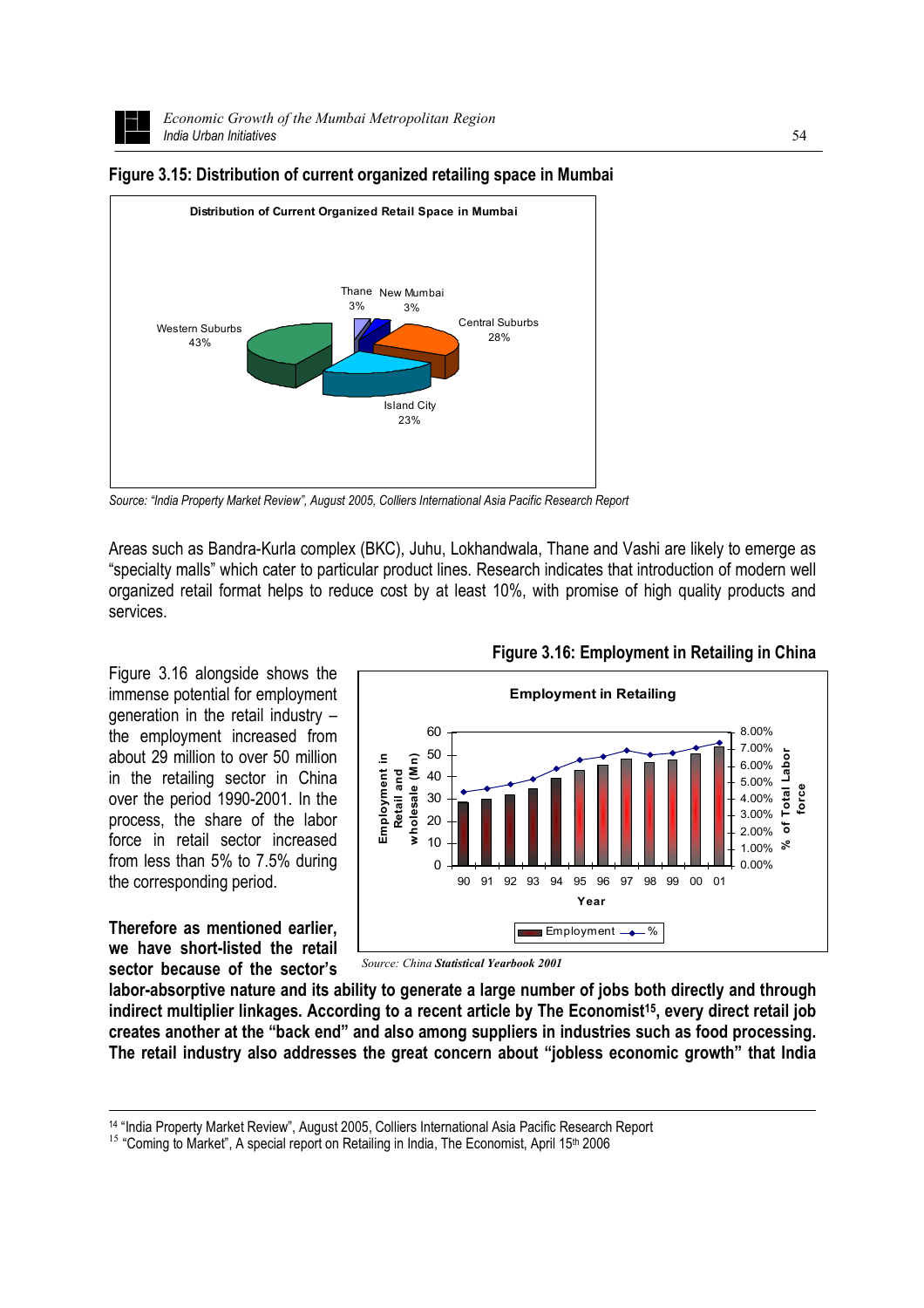

**has witnessed in the last few years. Experts believe that that a large proportion of the jobs created in the next one decade would be contributed (directly or indirectly) by retail industry. Further, compared with the way the retail sector operated earlier, a modernizing retail sector creates many more high level jobs (e.g. supply chain management) that create more promising paths for career advancement. This is the context for promoting retail trade as a key sector for the MMR economy.** 

# *Critical Success Factors (CSFs) for the industry*

Key factors that determine the success/growth of the retail industry in a region include:

- Macroeconomic conditions (demand): Economic growth, presence of a large and growing population base with sufficient disposable incomes and higher literacy levels/brand consciousness
- Land market: Availability of sufficient quality retail space for development and redevelopment, with adequate parking space and affordable lease rentals
- Infrastructure: Availability of good quality roads, electricity supply, transport links and other urban infrastructure especially in suburban areas
- Ease of "doing business": Simplification of central, state and local government rules and regulations, including labor laws and tax systems
- Availability of people with good communication skills and the willingness to work in the organized retailing sector
- Industry: Availability of sufficient anchor tenants to occupy the malls being planned
- Capital market: Easy availability of finance at competitive rates
- Product market: Exposure to international best practices in mall management through presence of global retailers
- Related industry: Adequate and cost effective sourcing links/availability of a developed upstream industry

# *Opportunities in Retail*

#### **Segments in the retail market in India**

The size of the organized retailing market in 2004 was Rs. 28,000 crore, or 3% of the total retailing market. Moving forward, organized retailing is projected to grow at the rate of 25- 30% per annum and is estimated to reach Rs. 100,000 crore by 2010. Its contribution to total retail sales is likely to rise to 9% by the end of the decade.

Of the Rs. 930,000 crore retail market, **Food & Grocery retail** is the single largest block

#### **Retailing in India**

Retailing in India is one of the significant contributors to the Indian economy and accounts for 35% of GDP. The size of the industry was estimated at Rs. 930,000 crore (USD 205 billion) in 2003-04 and it is expected to grow at 5% per annum. The sector is in a fragmented state with over 15 million outlets operating in the country and only 4% of them being larger than 500 sq. ft in size. This is in comparison with 0.9 million outlets in USA, catering to more than 13 times the total retail market size.

Globally, retailing is the world's largest private industry exceeding USD 7 trillion; 47 of the global Fortune 500 companies and 25 of Asia's Top 200 companies happen to be retailers.

estimated to be worth Rs. 615,000 crore, but more than 99% of this market is dominated by the neighborhood Kirana stores. **Clothing, Textiles and Fashion accessories constitute the second largest block and the biggest segment for organized retailing, with about 39% share of the market** (figure 3.17).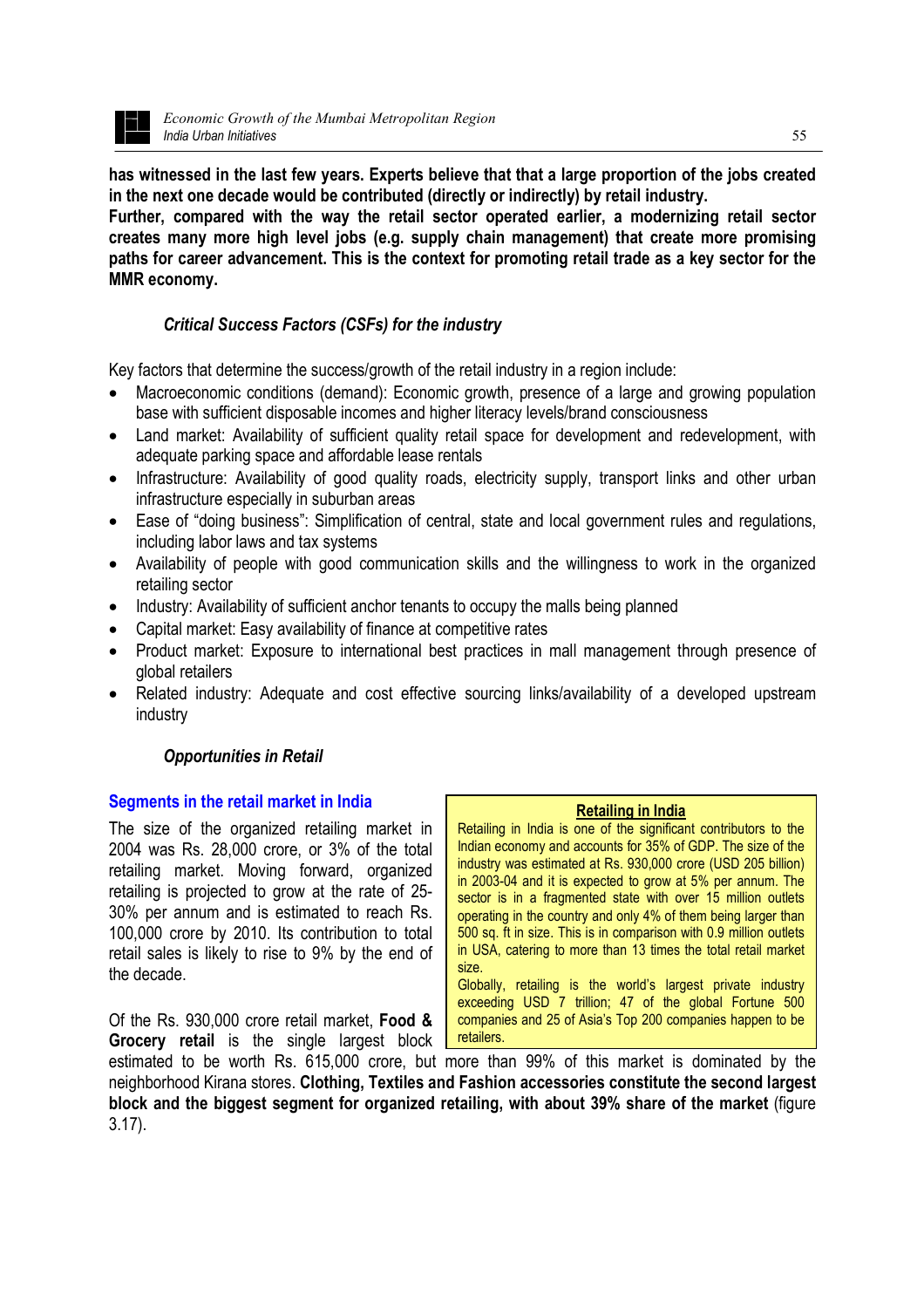





*Source: India Retail Report 2005, An Images KSA Technopak Study* 

Considering all fashion and lifestyle segments, such as, jewelry, watches, health & beauty care services, and mobile handsets & accessories as one common group along with clothing, textiles and fashion accessories, then Fashion as such would constitute almost 60% of the organized retailing pie. This segment is likely to be the key driver of growth of organized retail market in the next few years.

## **FDI in the retail sector**

The Central Government is still debating on the policy decision to allow FDI in retail; but whenever it happens, it is likely to have a strong effect on organized retail development. In January 2006, the Central Government announced its decision to allow FDI of up to 51 per cent for retail trade in 'single brand' retail outlets. This move will allow multinational companies, big or small, to invest in setting up production facilities, distribution network and retail outlets of their own. Industry experts believe that this will attract premium brands like Nike, Louis Vuitton, Gucci, Reebok etc, into the country.

Foreign companies will be allowed to invest up to 51 per cent in ventures and the rest will have to come from Indian investors. However, retailing of goods of multiple brands, even if such products are produced by the same manufacturer, are not yet allowed. Similarly, the entry of resellers (mainly multibrand stores) is also barred. However, foreign firms such as Wal-Mart, the world's biggest retailer, Tesco and Carrefour, amongst others are eagerly awaiting the opening of the Indian market and they argue that the entry of foreign players would benefit the Indian economy.

# *Suggested interventions*

Suggested actions for the state government include:

• Address **land market barriers** that create an artificial scarcity of land (repeal of ULCRA, revising FSI norms, recycling of industrial land – the Supreme Court's judgment allowing development of mill land is

#### **Impact of FDI in Retail**

According to the article by The Economist on retailing in India cited earlier, a report by Wal-Mart describes the experience of Thailand, which opened up to foreign retailers in 1997. In the short term, the report describes that "the entry of foreign players in a recessionary economy adversely affected all segments – wholesalers, manufacturers and domestic retailers." However there were also benefits. The foreign invasion led to the development of organized retailing (now 20% of the Thai market); producers had to become more efficient; foreign retailers started buying more Thai goods. Wal-Mart argues that the same would happen in India. At present it has 120 people in Bangalore, buying about ten categories of Indian products for its shops. Were it to have outlets in India, its procurement would naturally increase. Suppliers would become familiar with its requirements, and exports would also increase. In China Wal-Mart accounts for nearly 10% of all exports to America.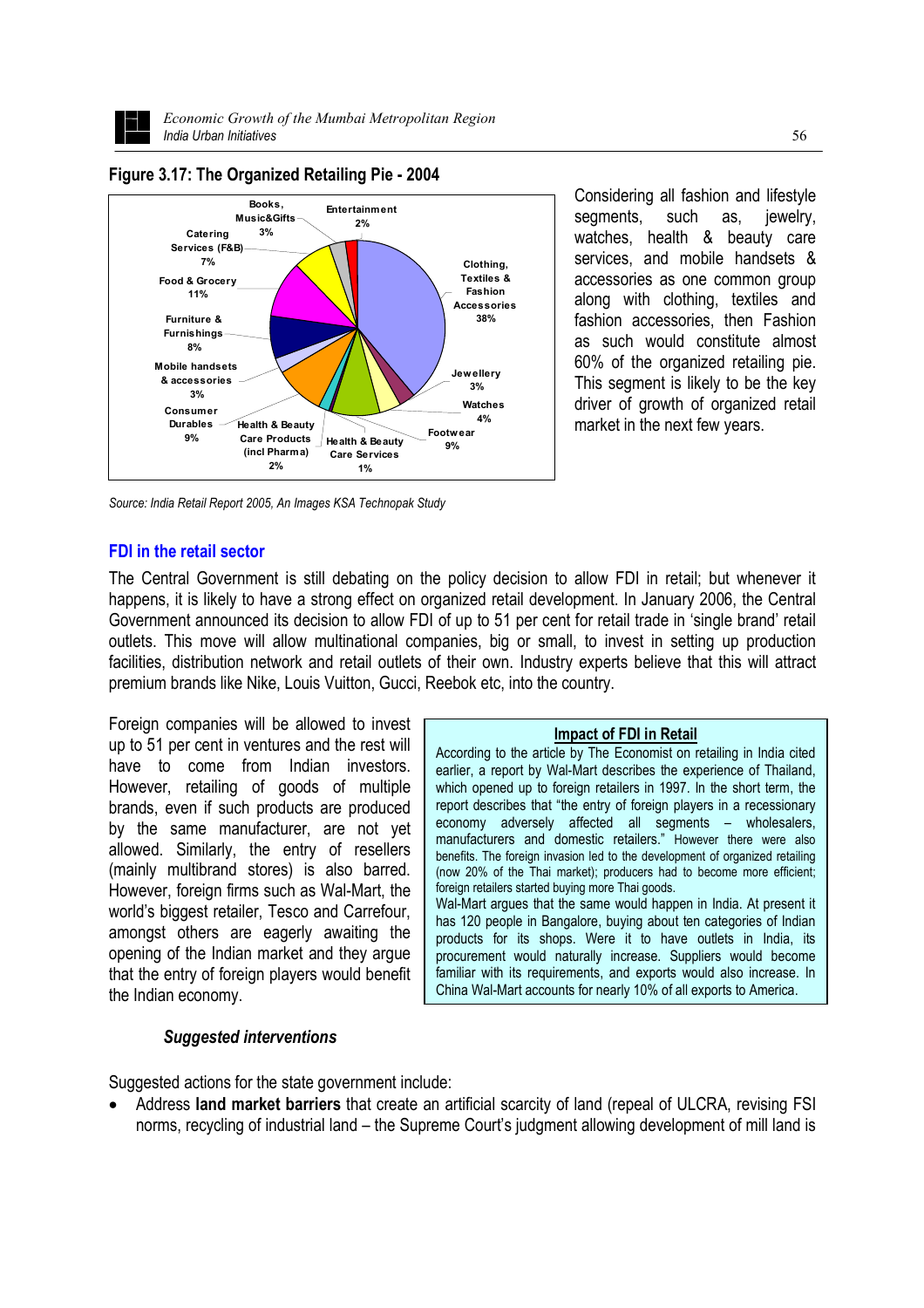

a positive development) in order to increase the availability and affordability of land for retail purposes especially in the central areas of Mumbai. This is perhaps the single biggest factor influencing the growth of the retail industry as is also seen in the case of Chennai, where the easy availability of commercial space at low cost and transparency in real estate transactions are often cited as the main factors that have driven the growth of the industry

- **Facilitate development of storage/logistics infrastructure (such as, integrated logistics parks, container handling facilities, warehousing)** in the region to help retail industry players in better supply chain management.
- Ensure **flexibility of labor laws** similar to those offered for ITES/BPO industry
- Allow **single-window clearance and one-time licenses** for multiples stores of retail chains so as to reduce regulatory hassles
- Focus on getting a larger share of the **clothing, textiles and fashion accessories market**, which is the largest segment of the retail market nationally. Mumbai also has inherent strengths in this area, being a traditional hub of textiles and an important center for the fashion industry in India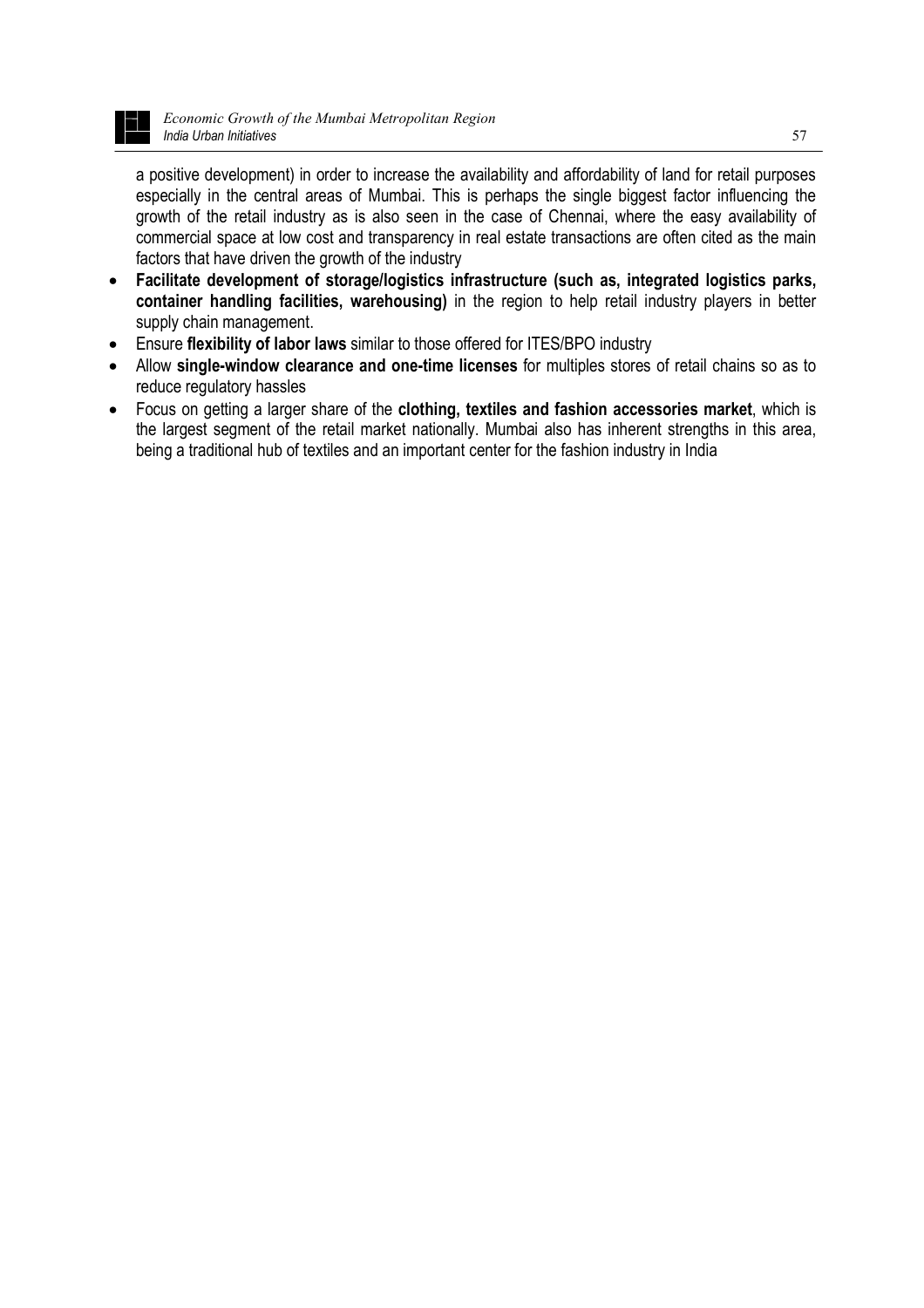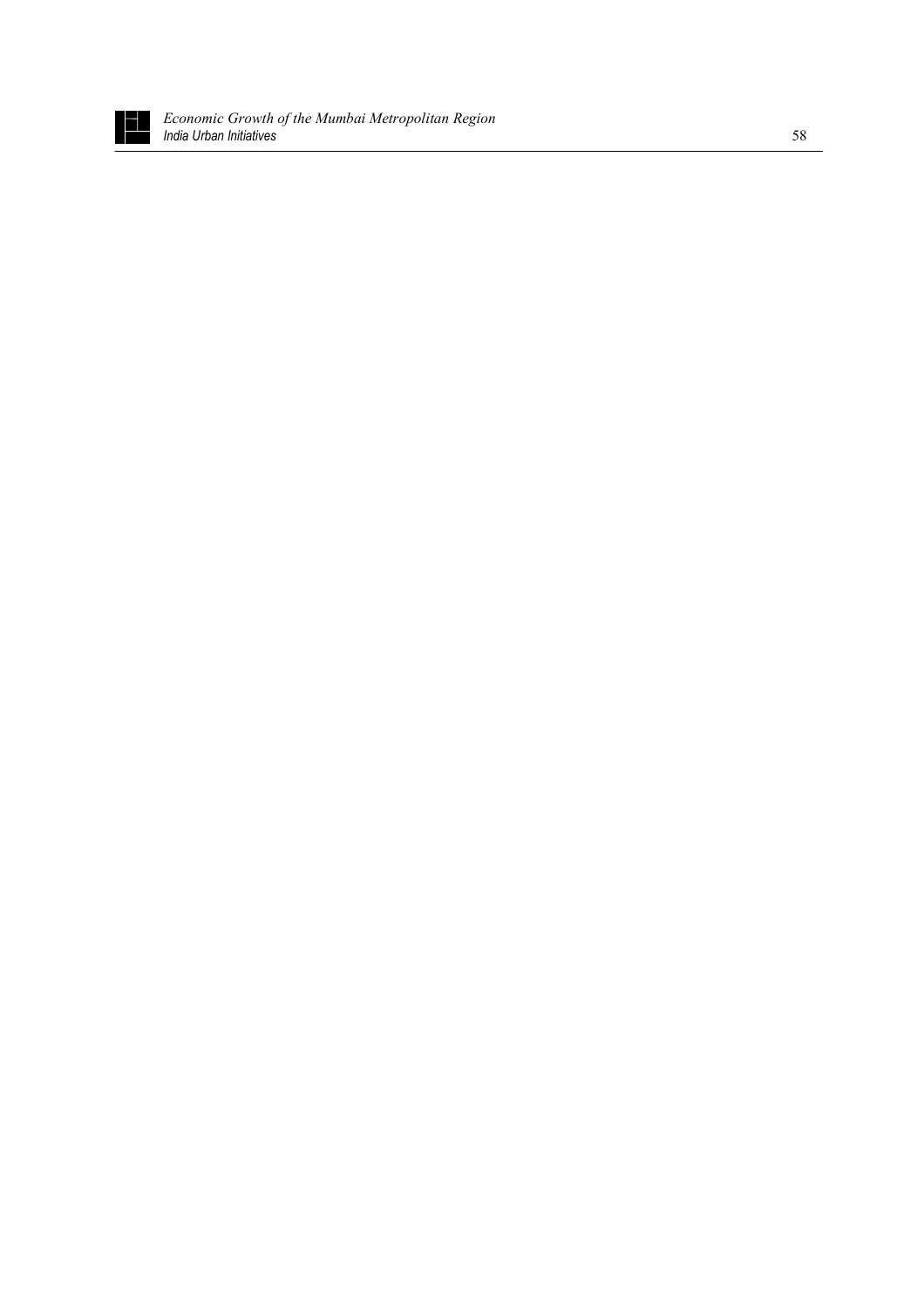

# **Annexure 1.1: Regional map for MMR**

# **Attached**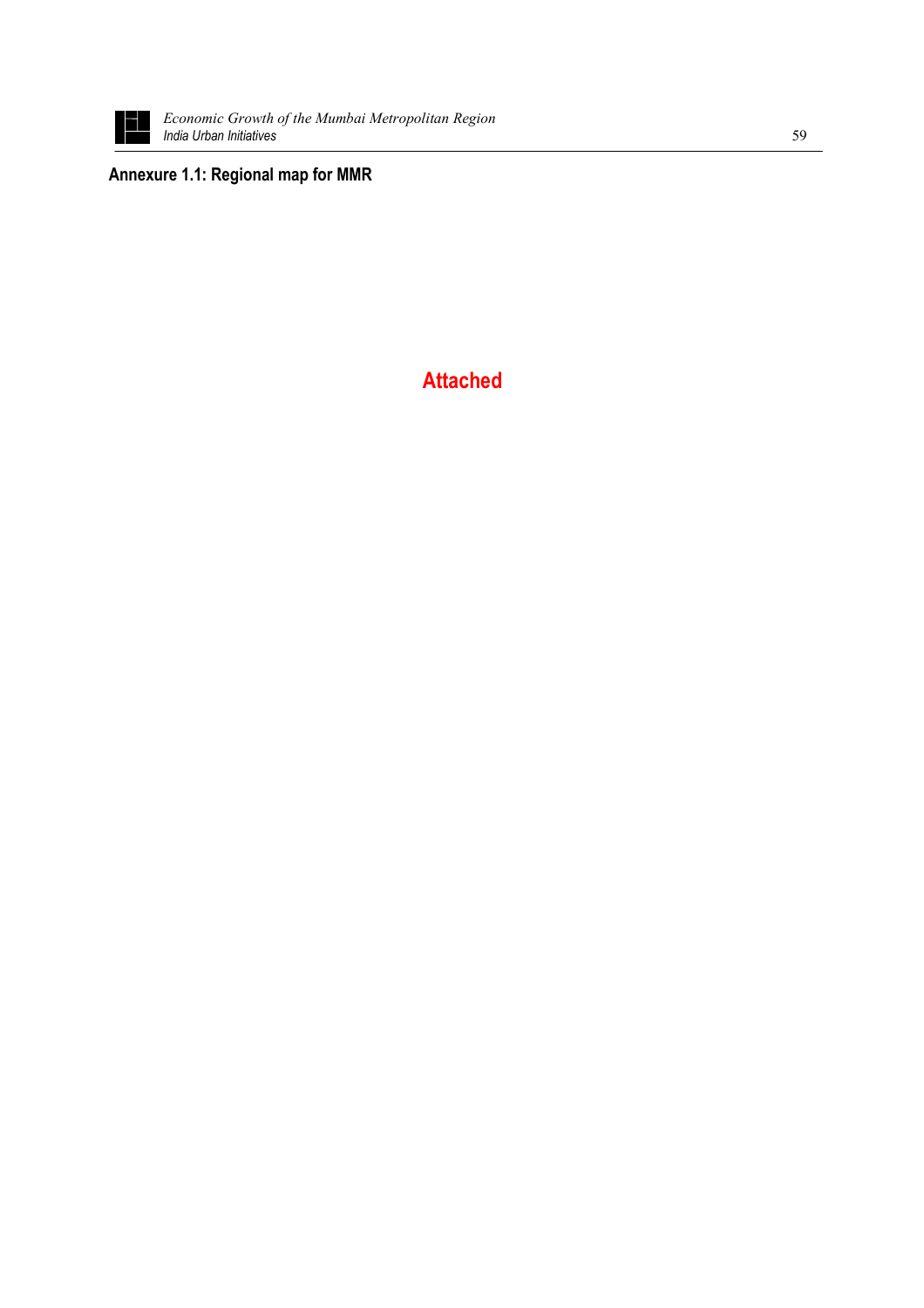

1

# **Annexure 1.2: Additional population and GDP statistics on MMR**

#### **Population statistics**

The population and resident workers<sup>16</sup> data for Urban MMR is shown in table A.1. The main workers/total resident workers proportion for Greater Mumbai is about 36% which is however lower than that of Bhiwandi-Nizampur and Thane municipal corporation areas but higher than that for urban MMR as a whole.

Table A.1: Population and resident workers in Urban MMR - 2001

| S.<br>No.           | <b>Unit</b>                                         | Total<br><b>Population</b> | Main<br><b>Workers</b> | <b>Marginal</b><br><b>Workers</b> | Total<br><b>Workers</b> | <b>Main</b><br><b>Workers/Total</b><br><b>Population</b> |
|---------------------|-----------------------------------------------------|----------------------------|------------------------|-----------------------------------|-------------------------|----------------------------------------------------------|
|                     | <b>Municipal Corporations</b>                       |                            |                        |                                   |                         |                                                          |
| 1.                  | Greater Mumbai                                      | 11,914,398                 | 4,272,902              | 255,024                           | 4,527,926               | 35.86%                                                   |
| 2.                  | Thane                                               | 1,261,517                  | 393,413                | 25,891                            | 419,304                 | 31.19%                                                   |
| 3.                  | Kalyan-Dombivali                                    | 1,193,266                  | 381,702                | 21,735                            | 403,437                 | 31.99%                                                   |
| 4.                  | Navi Mumbai                                         | 703,947                    | 238,259                | 17,196                            | 255,455                 | 33.85%                                                   |
| 5.                  | Mira Bhayander                                      | 520,301                    | 185,979                | 7,101                             | 193,080                 | 35.74%                                                   |
| 6.                  | Bhiwandi-Nizampur                                   | 598,703                    | 243,073                | 6,990                             | 250,063                 | 40.60%                                                   |
| 7.                  | Ulhasnagar                                          | 472,943                    | 145,721                | 9,447                             | 155,168                 | 30.81%                                                   |
|                     | Sub-Total (A)                                       | 16,665,075                 | 5,861,049              | 343,384                           | 6,204,433               | 35.17%                                                   |
|                     | <b>Municipal Councils</b>                           |                            |                        |                                   |                         |                                                          |
| 8.                  | Thane District (Sub-Total<br>(B))                   | 771,367                    | 249,360                | 18,227                            | 267,587                 | 32.33%                                                   |
| 9.                  | <b>District</b><br>(Sub-<br>Raigad<br>Total $(C)$ ) | 266,319                    | 82,308                 | 8,613                             | 90,921                  | 30.91%                                                   |
| <b>Census Towns</b> |                                                     |                            |                        |                                   |                         |                                                          |
| 10.                 | Thane District (Sub-Total<br>(D))                   | 86,541                     | 32,222                 | 2,911                             | 35,133                  | 37.23%                                                   |
| 11.                 | (Sub-<br><b>District</b><br>Raigad<br>Total $(E)$ ) | 56,633                     | 16,072                 | 2,028                             | 18,100                  | 28.38%                                                   |
|                     | <b>MMR</b><br><b>Urban</b><br>(A+B+C+D+E)           | 17,845,935                 | 6,241,011              | 375,163                           | 6,616,174               | 34.97%                                                   |

*Source: Population and Employment Profile of Mumbai Metropolitan Region, MMRDA* 

<sup>16</sup> Resident worker in MMR means a person who resides in MMR and is reported working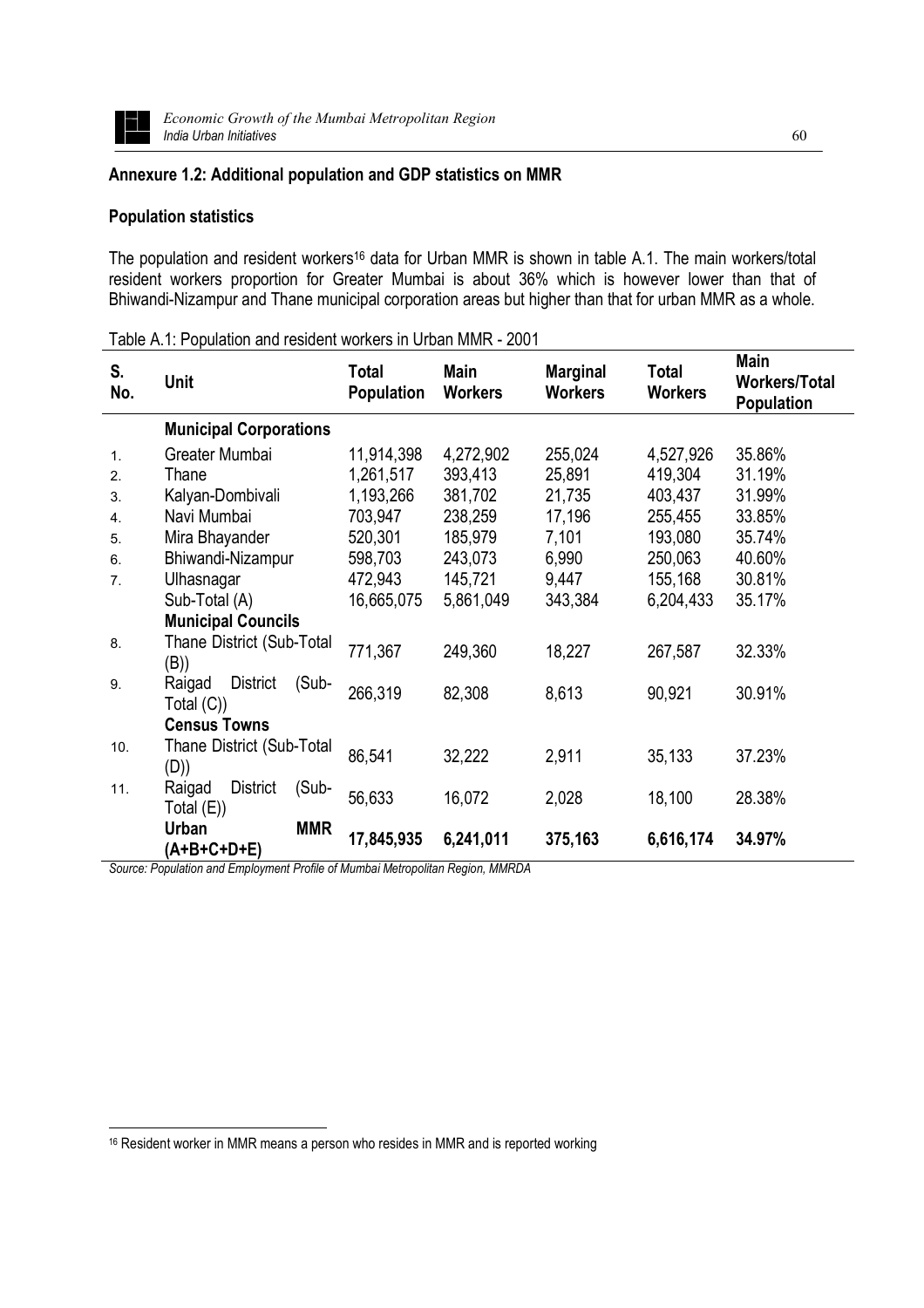

# **GDP statistics**

Table A.2 presents the break-up of MMR's GDP for Greater Mumbai, Thane and Raigad, for selected time periods. Figures in brackets are the district-wise percentage break-ups of MMR's GDP.

| <b>GDP</b>             | 1993-94           | 1998-99           | 2003-04           |
|------------------------|-------------------|-------------------|-------------------|
| <b>Greater Mumbai</b>  | 28752.33 (65.14%) | 41387.50 (65.54%) | 46025.83 (67.38%) |
| <b>Thane</b>           | 10944.53 (24.80%) | 16314.21 (25.84%) | 19662.29 (25.91%) |
| Raigad                 | 4441.86 (10.06%)  | 5442.34 (8.62%)   | 5092.83 (6.71%)   |
| <b>TOTAL GDP (MMR)</b> | 44138.70          | 63144.05          | 75881.91          |

*Source: Directorate of Economics & Statistics, Govt. of Maharashtra*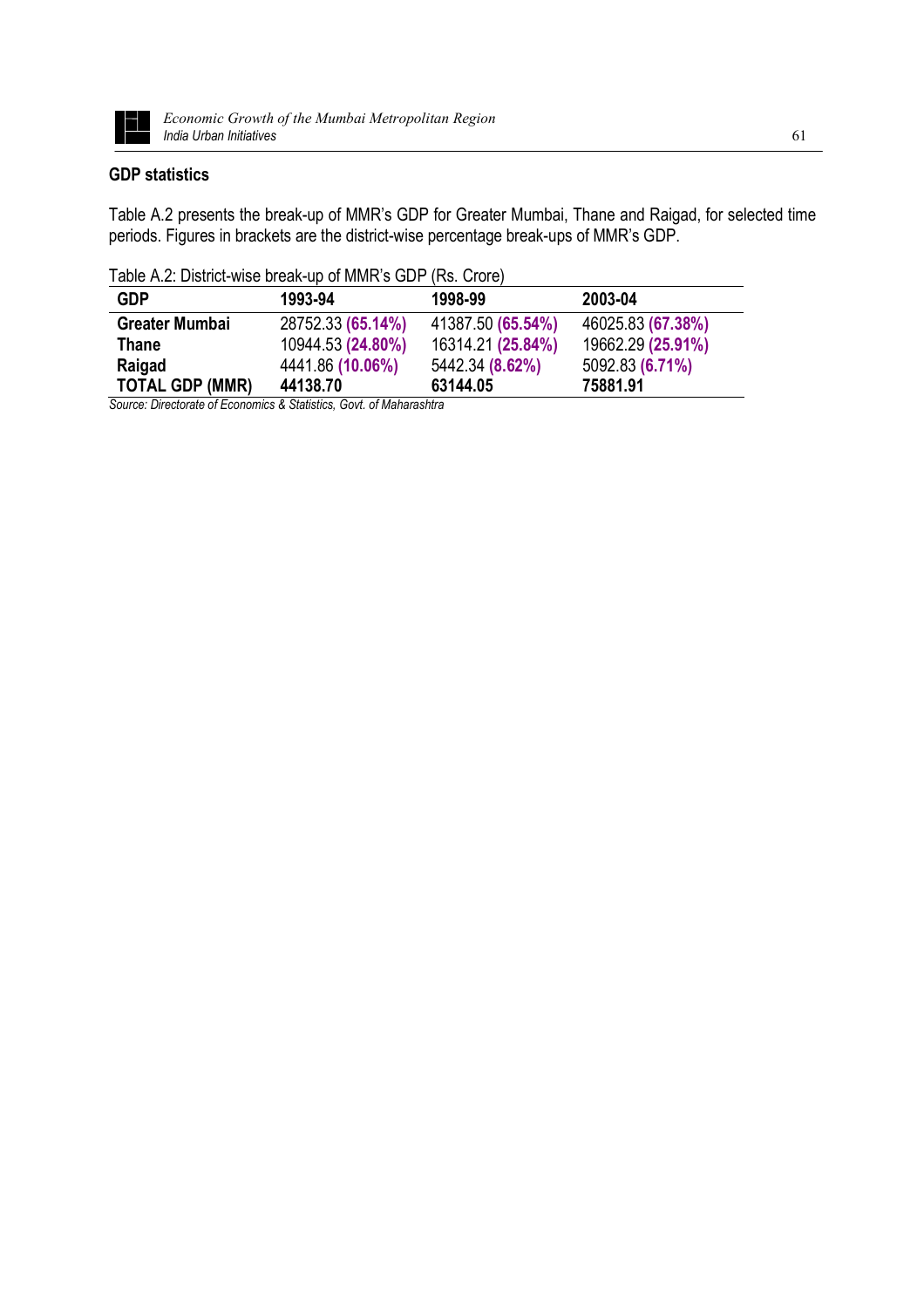

# **Annexure 1.3: Industry wise Employment Statistics of MMR**

In this table, the industries have been clubbed in three categories of sectors, namely,

- Export-Oriented Key Growth Sectors
- Traditional Sectors
- Local Service Oriented Sectors

The specific industries under each broad sector are based on NIC-87, as this is the classification used for this employment census - 1998. Tables A.3 and A.4 provide the number of employees in each of the industry in Greater Mumbai, Raigad, Thane and MMR.

|                                              | <b>Total Labor</b> |                    |                    |                  |
|----------------------------------------------|--------------------|--------------------|--------------------|------------------|
| <b>Sector</b>                                | in Greater         | <b>Total Labor</b> | <b>Total Labor</b> | <b>Total for</b> |
|                                              | <b>Mumbai</b>      | in Raigad          | in Thane           | <b>MMR</b>       |
| Data in nos.                                 |                    |                    |                    |                  |
| <b>Export-oriented key growth industries</b> |                    |                    |                    |                  |
| <b>IT/ITES</b>                               | 6372               | 68                 | 673                | 7113             |
| <b>Finance</b>                               | 179312             | 4053               | 14763              | 198128           |
| <b>Business services</b>                     | 150496             | 1969               | 7323               | 159788           |
| Media                                        | 10767              | 564                | 1754               | 13085            |
| <b>Tourism</b>                               | 188406             | 11388              | 39571              | 239365           |
| <b>Biotech</b>                               | 2726               | 119                | 612                | 3457             |
| <b>Health</b>                                | 108808             | 4912               | 25848              | 139568           |
| Logistics                                    | 151638             | 2984               | 14000              | 168622           |
|                                              |                    |                    |                    |                  |
| <b>Traditional Industries</b>                |                    |                    |                    |                  |
| <b>Primary sector</b>                        | 8677               | 14065              | 28324              | 51066            |
| <b>Manufacturing sector</b>                  | 440529             | 69993              | 413014             | 923536           |
| <b>Local service oriented Industries</b>     |                    |                    |                    |                  |
| <b>Utilities &amp; postal</b>                | 30037              | 2287               | 3600               | 35924            |
| <b>Construction &amp; real estate</b>        | 39420              | 5588               | 17237              | 62245            |
| <b>Retail</b>                                | 598169             | 41923              | 186247             | 826339           |
| <b>Public administration</b>                 | 476082             | 35417              | 94576              | 606075           |
| <b>Other services</b>                        | 94346              | 12086              | 32329              | 138761           |
| Private household production                 | 140090             | 9771               | 50959              | 200820           |
| <b>Total Employed</b>                        | 2625875            | 217187             | 930830             | 3773892          |

#### Table A.3: Industry-wise employment in Greater Mumbai, Thane and Raigad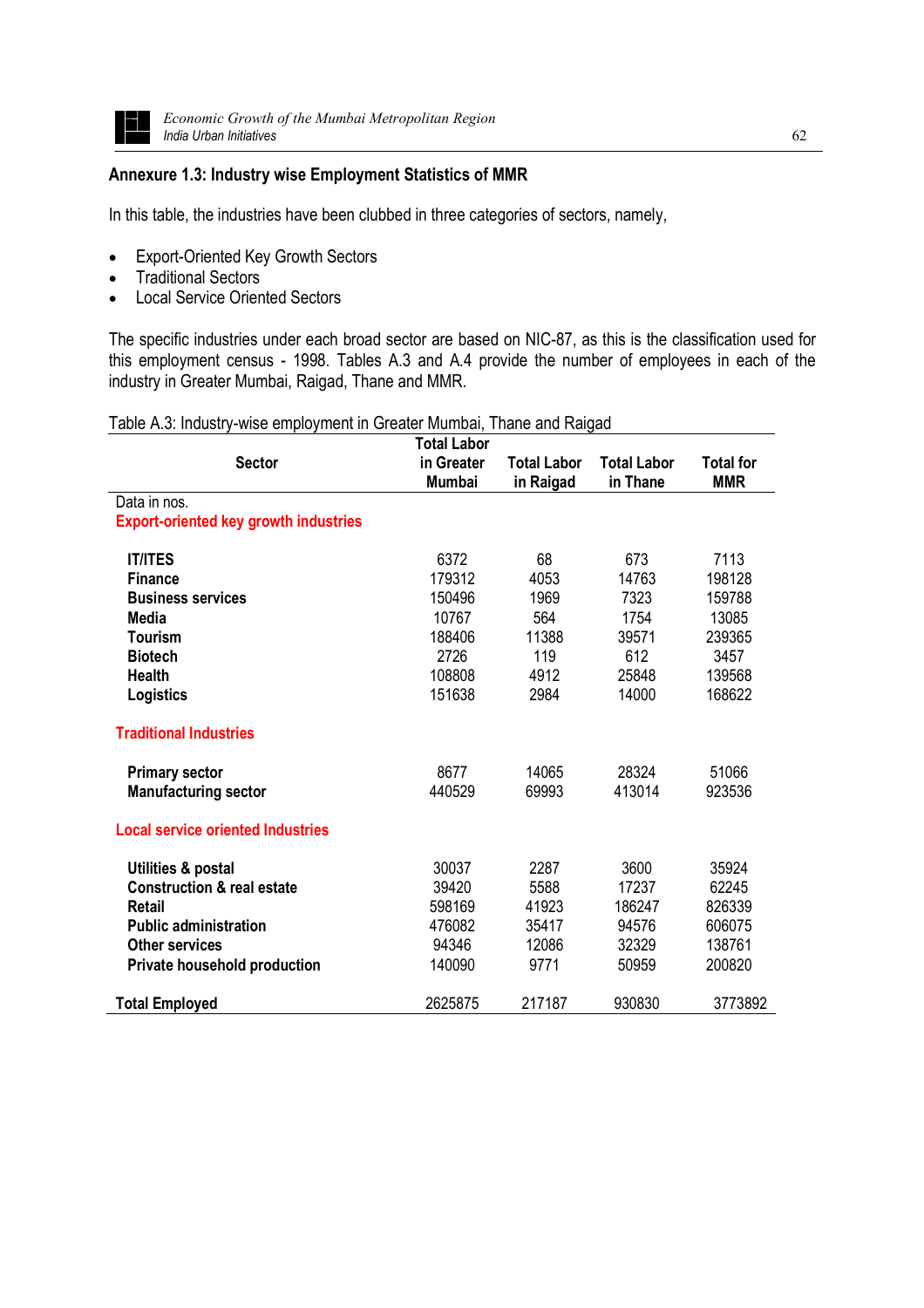

The following table provides the employment share (in %age) of each industry in Greater Mumbai, Raigad, Thane and MMR.

| Table A.4: Industry-wise employment share for Greater Mumbai, Thane and Raigad |                |              |              |                  |  |  |  |
|--------------------------------------------------------------------------------|----------------|--------------|--------------|------------------|--|--|--|
| <b>Total</b>                                                                   |                |              |              |                  |  |  |  |
| <b>Sector</b>                                                                  | Labor in       | <b>Total</b> | <b>Total</b> |                  |  |  |  |
|                                                                                | <b>Greater</b> | Labor in     | Labor in     | <b>Total for</b> |  |  |  |
|                                                                                | <b>Mumbai</b>  | Raigad       | <b>Thane</b> | <b>MMR</b>       |  |  |  |
| Data in %                                                                      |                |              |              |                  |  |  |  |
| <b>Export-oriented key growth Industries</b>                                   |                |              |              |                  |  |  |  |
| <b>IT/ITES</b>                                                                 | 0.24%          | 0.03%        | 0.07%        | 0.19%            |  |  |  |
| <b>Finance</b>                                                                 | 6.83%          | 1.87%        | 1.59%        | 5.25%            |  |  |  |
| <b>Business services</b>                                                       | 5.73%          | 0.91%        | 0.79%        | 4.23%            |  |  |  |
| Media                                                                          | 0.41%          | 0.26%        | 0.19%        | 0.35%            |  |  |  |
| <b>Tourism</b>                                                                 | 7.17%          | 5.24%        | 4.25%        | 6.34%            |  |  |  |
| <b>Biotech</b>                                                                 | 0.10%          | 0.05%        | 0.07%        | 0.09%            |  |  |  |
| <b>Health</b>                                                                  | 4.14%          | 2.26%        | 2.78%        | 3.70%            |  |  |  |
| Logistics                                                                      | 5.77%          | 1.37%        | 1.50%        | 4.47%            |  |  |  |
| <b>Traditional Industries</b>                                                  |                |              |              |                  |  |  |  |
| <b>Primary sector</b>                                                          | 0.33%          | 6.48%        | 3.04%        | 1.35%            |  |  |  |
| <b>Manufacturing sector</b>                                                    | 16.78%         | 32.23%       | 44.37%       | 24.47%           |  |  |  |
| <b>Local service oriented Industries</b>                                       |                |              |              |                  |  |  |  |
| <b>Utilities &amp; postal</b>                                                  | 1.14%          | 1.05%        | 0.39%        | 0.95%            |  |  |  |
| <b>Construction &amp; real estate</b>                                          | 1.50%          | 2.57%        | 1.85%        | 1.65%            |  |  |  |
| <b>Retail</b>                                                                  | 22.78%         | 19.30%       | 20.01%       | 21.90%           |  |  |  |
| <b>Public administration</b>                                                   | 18.13%         | 16.31%       | 10.16%       | 16.06%           |  |  |  |
| <b>Other services</b>                                                          | 3.59%          | 5.56%        | 3.47%        | 3.68%            |  |  |  |
| Private household production                                                   | 5.33%          | 4.50%        | 5.47%        | 5.32%            |  |  |  |
| <b>Total Employed</b>                                                          | 100.00%        | 100.00%      | 100.00%      | 100.00%          |  |  |  |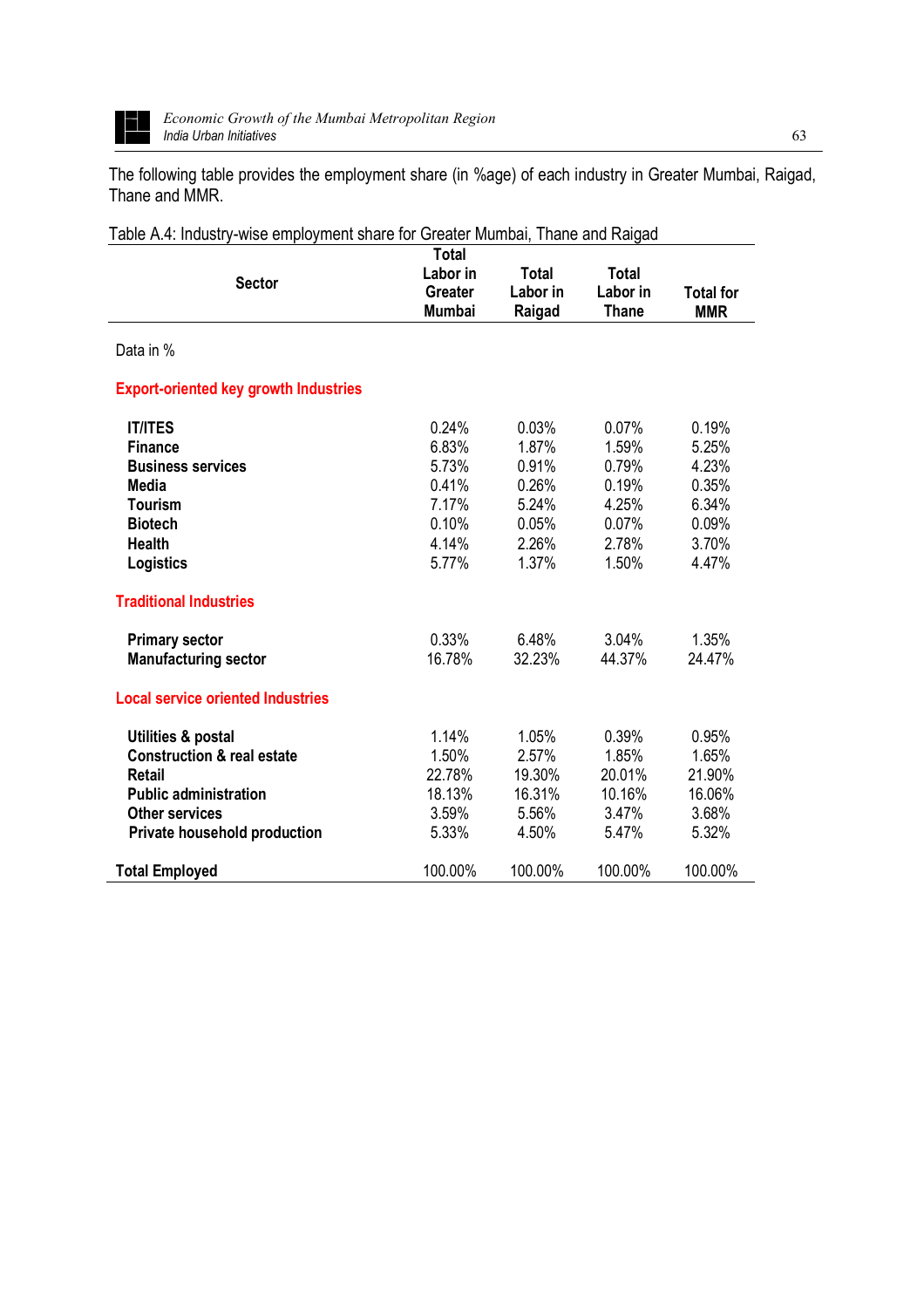

# **Annexure 1.4: Location Quotient (LQ) Analysis of Secondary and Tertiary sectors**

Location quotients are used to determine the relative share of each industry in the local economy compared to a reference economy. We have developed a framework for the LQ-Growth matrix (figure A.1), to identify growth sectors, where sectors have been mapped with respect to both LQ (indicating existing concentration) and past growth rates (CAGR of the sector over 1993-94 to 2003-04).

The Location Quotient (LQ) technique compares the local economy to a reference economy, in the process attempting to identify specializations in the local economy. It is a ratio between the local economy and the economy of some reference unit. The LQ of a particular industry would be defined according to the following formula:

$$
LQ_i = \frac{R_i/R}{E_i/E}
$$

Where:

LQi is the location quotient for industry i; Ri is production or employment in industry i in the region; R is production or employment in all industries in the region; Ei is national production or employment in industry i; R is national production or employment in all industries.

Location quotients may be interpreted as follows:

- If LQ>1, this indicates a relative concentration of the activity in the region, compared to the reference economy;
- If  $LO = 1$ , the region has a share of activity in accordance with the reference region;
	- If LQ<1, the region has less of a share of the activity than is more generally, or nationally, found.

In this framework,

- sectors in quadrant 1 ("stars") are key sectors with an existing concentration which are also doing well;
- sectors in quadrant 2 ("threat" sectors) have existing importance to the region but are losing gradually due to declining growth rate;
- sectors in quadrant 3 ("low potential" sectors) have low LQ and low growth rates, and therefore have low future potential;



• sectors in quadrant 4 ("high potential") are not yet important but are growing, indicating a "new" industry or one with high future potential17.

#### **Secondary Sector in MMR**

-

Within the secondary sector in MMR (refer figure A.2), manufacturing accounts for about 77% of output in year 2003-04. Construction and electricity, gas & water supply contribute to 13% and 10% respectively of secondary sector output. The share of manufacturing to total secondary sector output has declined from about 85% in 1993-94 to 77% in 2003-04.

 $17$  We have used LQ=1as the cut off point on the Y axis and growth rate=5.5% (close to the MMR GDP growth rate over 1993-94 to 2003-04) as the cut off point on the X axis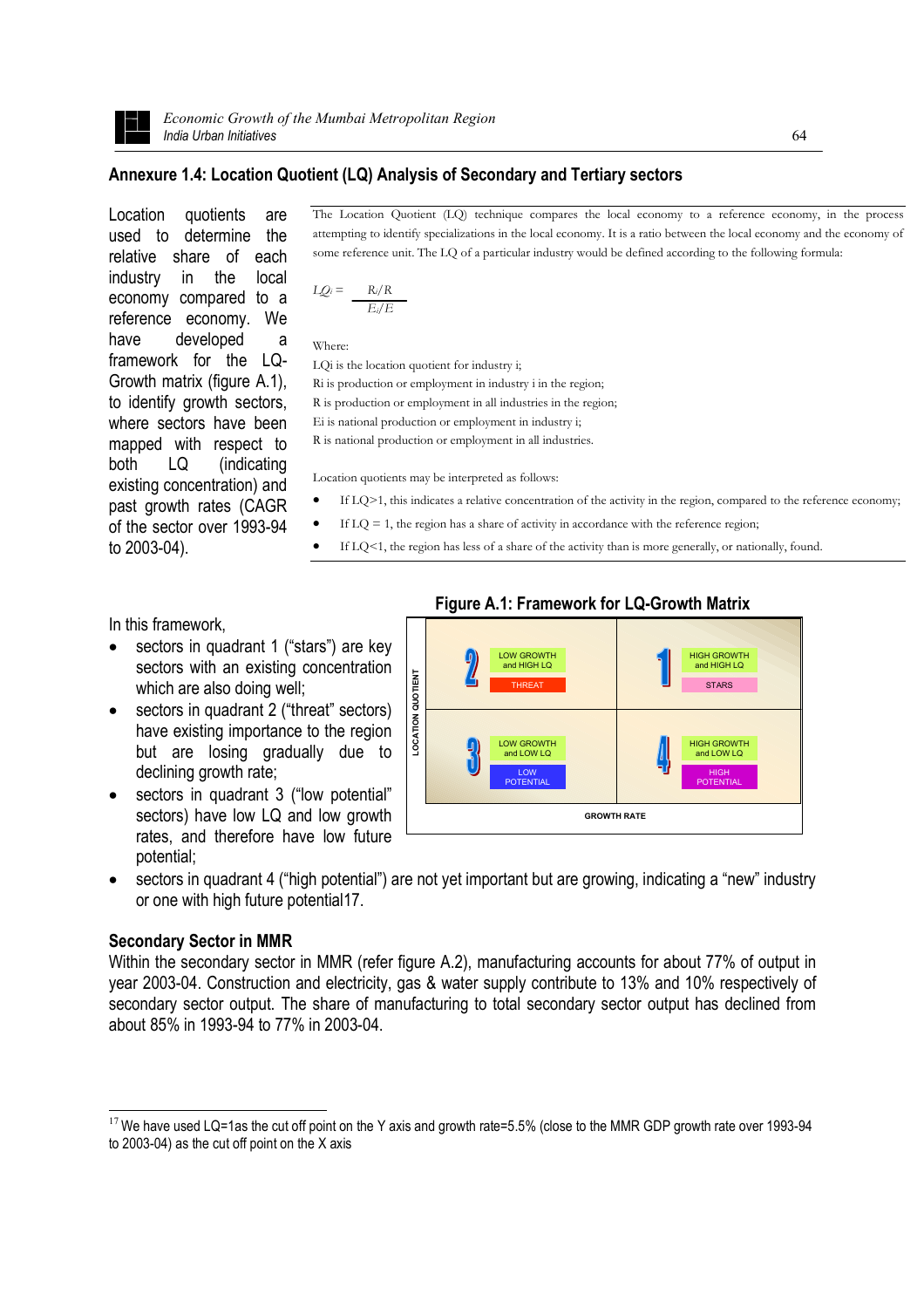

#### **Results of LQ Analysis**

The location quotients of various sub-sectors within the secondary sector (table A.5) indicate the following:

- $LQ>1$  at the aggregate secondary sector level as well as for individual sectors except for construction.
- However, LQs have been declining in most of the cases except for electricity, gas and water and a marginal increase in LQ for construction.



| Table A.5: Location Quotients of Secondary Sector for MMR |  |
|-----------------------------------------------------------|--|
|-----------------------------------------------------------|--|

| <b>Sector</b>                   | LQ with respect to India |         |
|---------------------------------|--------------------------|---------|
|                                 | 1993-94                  | 2003-04 |
| <b>Secondary Sector</b>         | 1.87                     | 1.38    |
| <b>Registered Manufacturing</b> | 2.63                     | 1.56    |
| Unregistered Manufacturing      | 1.77                     | 1.48    |
| Construction                    | 0.75                     | 0.84    |
| Electricity, Gas and Water      | 1.20                     | 1 47    |

Source: Department of Economics and Statistics, Government of Maharashtra

In the secondary sector (figure A.3), the electricity, gas and water sub-sector has a high LQ as well as growth rate, indicating its importance for MMR's economic growth. Manufacturing (both registered and unregistered) is clearly a threat sector with a slowing growth rate, which needs interventions from the state government (e.g. creation of industrial infrastructure and attracting fresh investments in the manufacturing segment). Construction is

#### **Figure A.3: Growth-LQ matrix for the secondary sector**



another segment where the state needs to focus and increase MMR's share, given the high growth potential.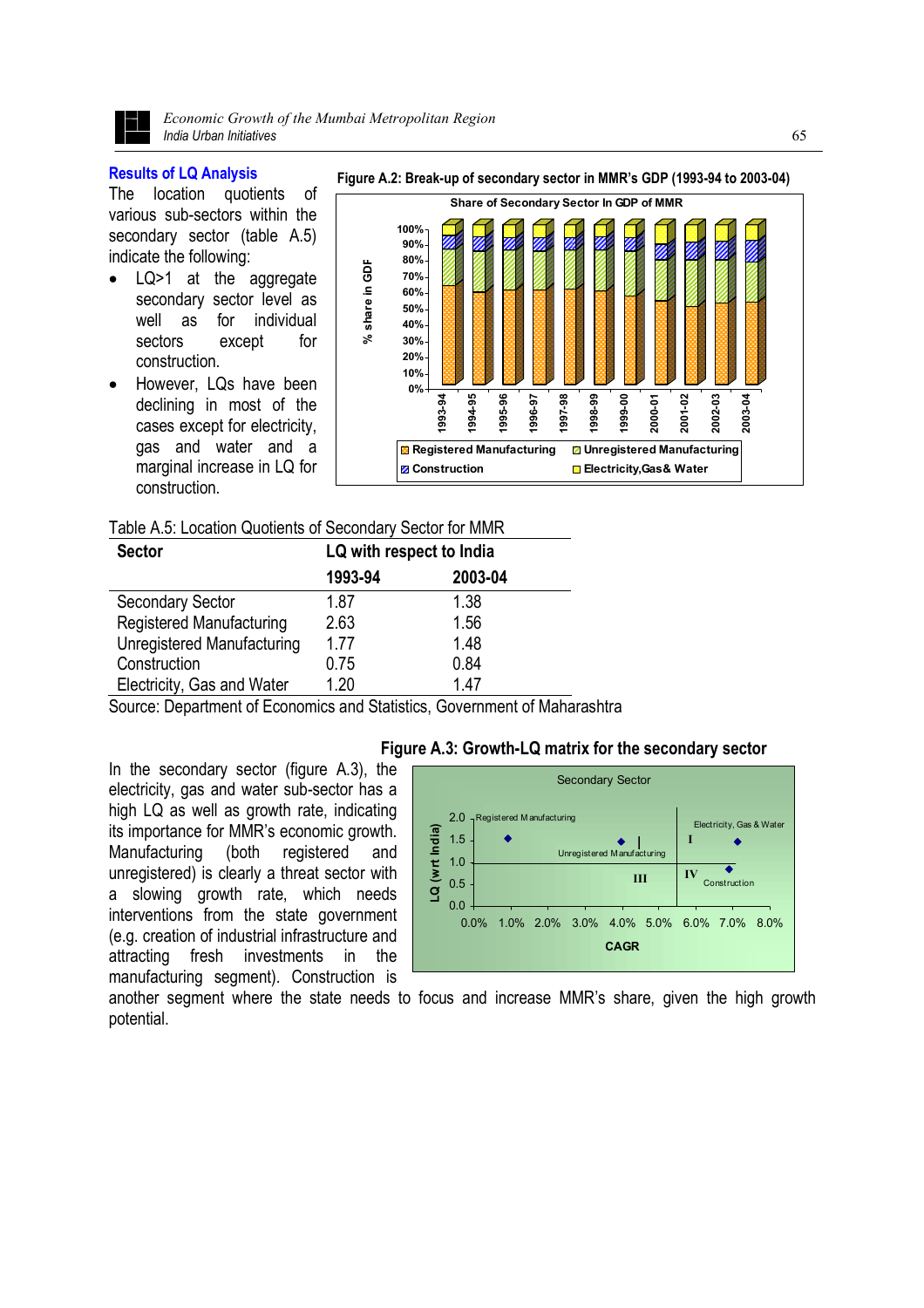

#### **Tertiary Sector in MMR**

In the year 2003-04 (refer figure A.4), banking & insurance forms the single largest share of the tertiary sector contributing to about 29% of tertiary sector output. This is followed by trade, hotels & restaurants, which contributes about 23% to tertiary sector output.

During the period 1993-94 to 2003-04, the communications subsector led the growth in tertiary sector output thereby increasing its share from 5% to 12% at a





CAGR of 17%. On the other hand, the shares of banking & insurance (sub-sector) and transport, storage & warehouses (sub-sector) declined from about 33% and 14% respectively in 1993-94 to their shares of 29% and 11% respectively in 2003-04.

| Table A.6: Location Quotients for Tertiary sector for MMR |                          |         |  |  |
|-----------------------------------------------------------|--------------------------|---------|--|--|
| <b>Sector</b>                                             | LQ with respect to India |         |  |  |
|                                                           | 1993-94                  | 2003-04 |  |  |
| <b>Tertiary Sector</b>                                    | 1.23                     | 1.24    |  |  |
| Railways                                                  | 0.87                     | 0.94    |  |  |
| Transportation & Storage                                  | 1.85                     | 1.58    |  |  |
| Communications                                            | 2.27                     | 1.77    |  |  |
| Trade, Hotels and Restaurants                             | 0.94                     | 0.94    |  |  |
| Banking & Insurance                                       | 3.26                     | 2.67    |  |  |
| Real Estate etc.                                          | 0.70                     | 0.84    |  |  |
| <b>Public Administration</b>                              | 0.50                     | 0.58    |  |  |
| <b>Others</b>                                             | 0.72                     | 0.89    |  |  |

#### **Results of LQ Analysis**

The location quotients of various sub-sectors within tertiary sector given in table A.6, indicate the following:

- LQ>1 for the tertiary sector at the aggregate level as well as for transportation & storage; communications; and banking & insurance.
- LQ for banking & insurance is the highest amongst all sectors but it has shown a declining trend.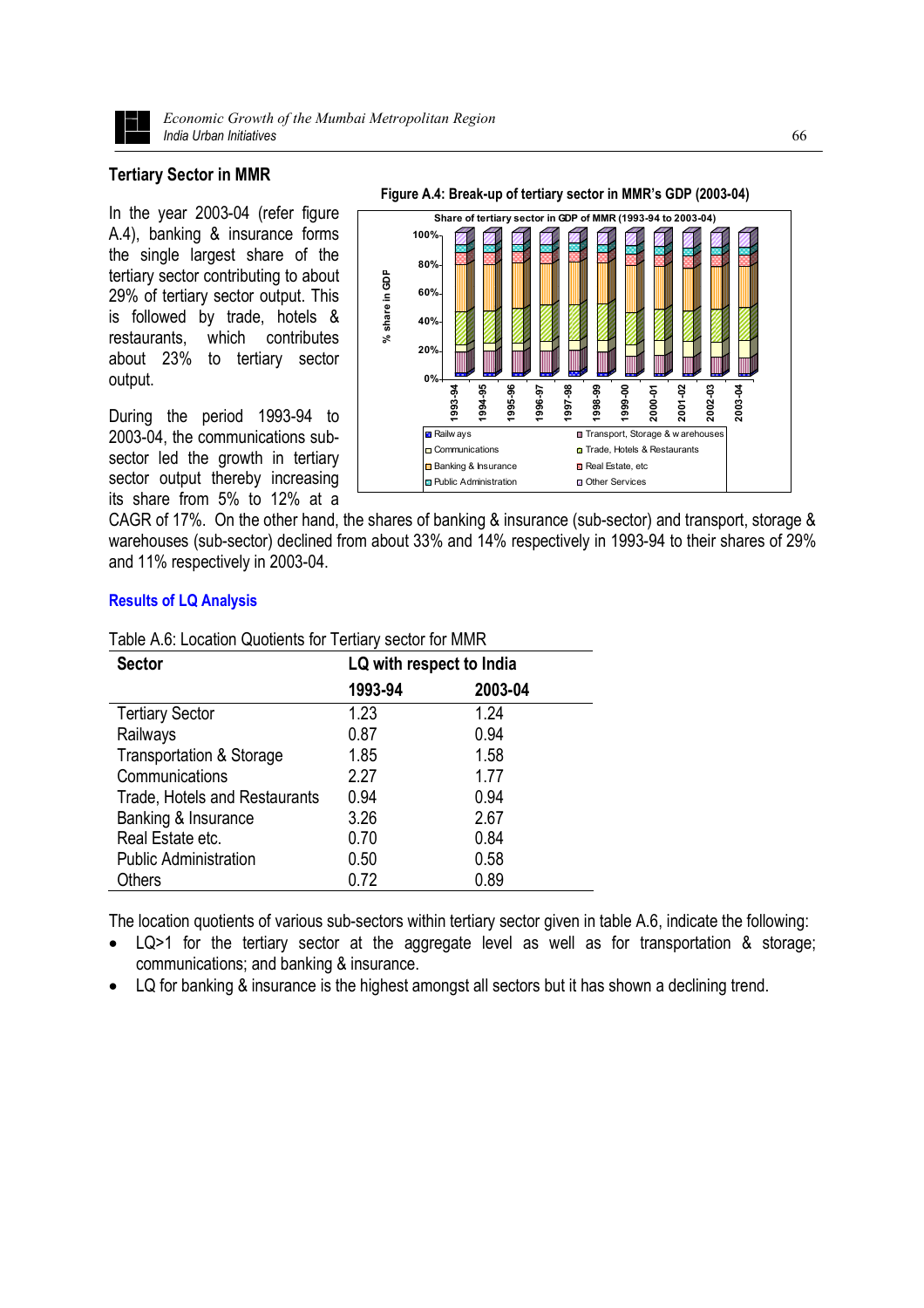

For the tertiary sector (figure A.5), many of the sectors are clustered together at boundaries with LQ close to 1 and growth rates higher than the regional average.

• However, banking & insurance and communications are clearly the star sectors. However, the growth rate of the communications sub-sector is the highest, while banking & insurance has a slowing growth rate which puts it at the risk of becoming a 'threat' sector – this also



 **Figure A.5: Growth-LQ matrix for the tertiary sector** 

highlights that the state government needs to take steps in order to retain MMR's pre-eminent position in this area.

• Trade, hotels & restaurants lies somewhat on the margin (its LQ with respect to India is slightly less than 1). However, the sector has been growing at a fast rate and therefore it does seem to have future potential as one of the prominent contributors to MMR's economy.

Real estate similarly appears to be a high potential sub-sector, while transport & storage is a threat sector and both these sub-sectors need interventions from the government for their sustainable development.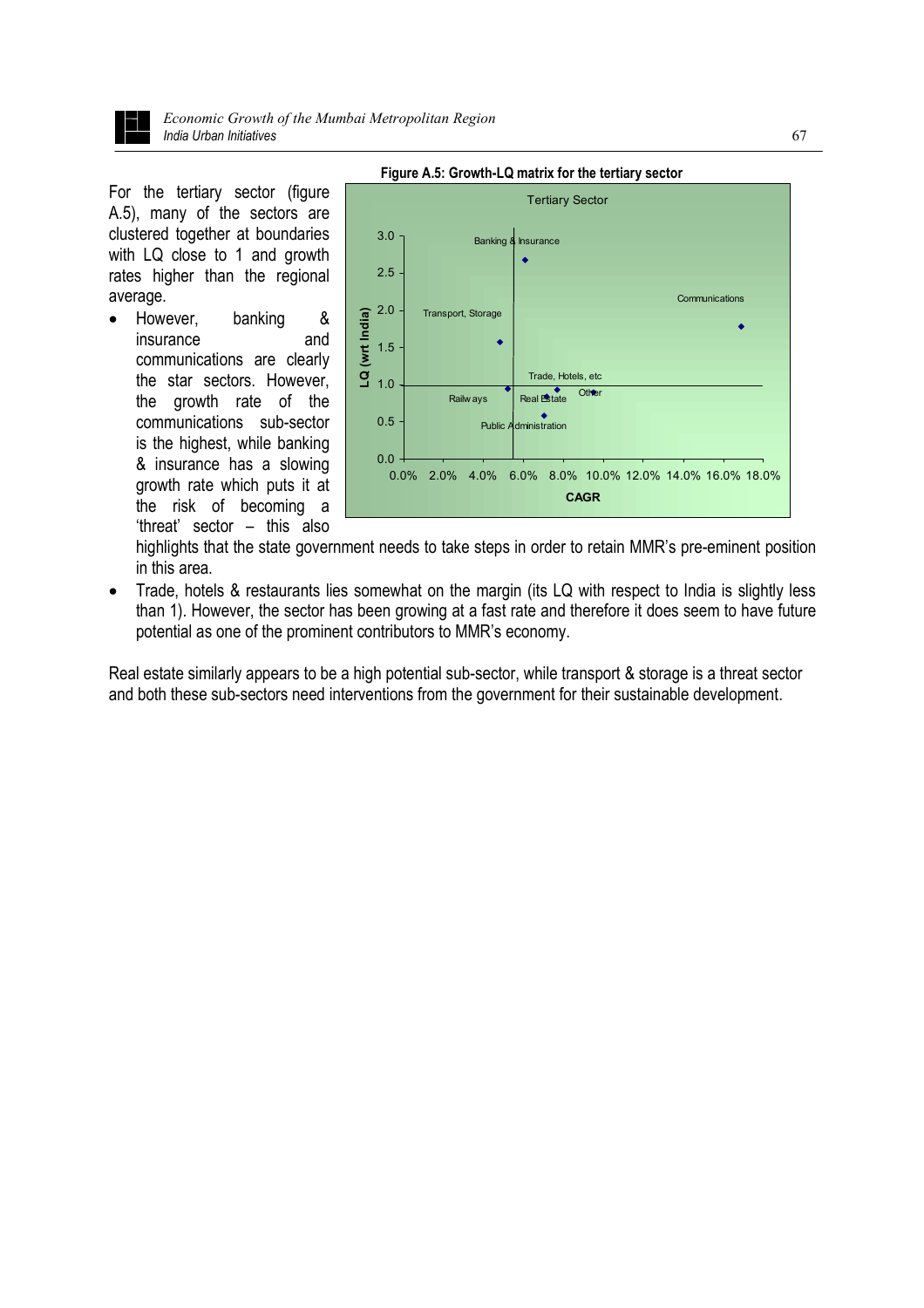

## **Annexure 1.5: Analysis of select ASI data for MMR – District Shares**

| <b>NIC</b><br>Code | <b>Sector</b>                                                                                             | <b>Mumbai</b> | <b>Thane</b> | Raigad |
|--------------------|-----------------------------------------------------------------------------------------------------------|---------------|--------------|--------|
| 17 & 18            | Manufacture of Textiles and Manufacture of Wearing Apparel,<br>Dressing and Dyeing of Fur                 | 44.34%        | 50.25%       | 5.42%  |
| 23                 | Manufacture of coke, refined petroleum products and nuclear<br>fuel                                       | 20.37%        | 0.82%        | 78.81% |
| 24                 | Manufacture of chemicals and chemical products                                                            | 19.95%        | 37.19%       | 42.86% |
| 27 & 28            | Manufacture of basic metals and Manufacture of fabricated<br>metal products, except machinery & equipment | 9.66%         | 26.87%       | 63.47% |
| 29 & 31            | Manufacture of machinery and equipment and Manufacture<br>of electrical machinery & apparatus             | 65.4%         | 23.78%       | 10.82% |
| 36                 | Manufacture of furniture                                                                                  | 97.81%        | 1.96%        | 0.24%  |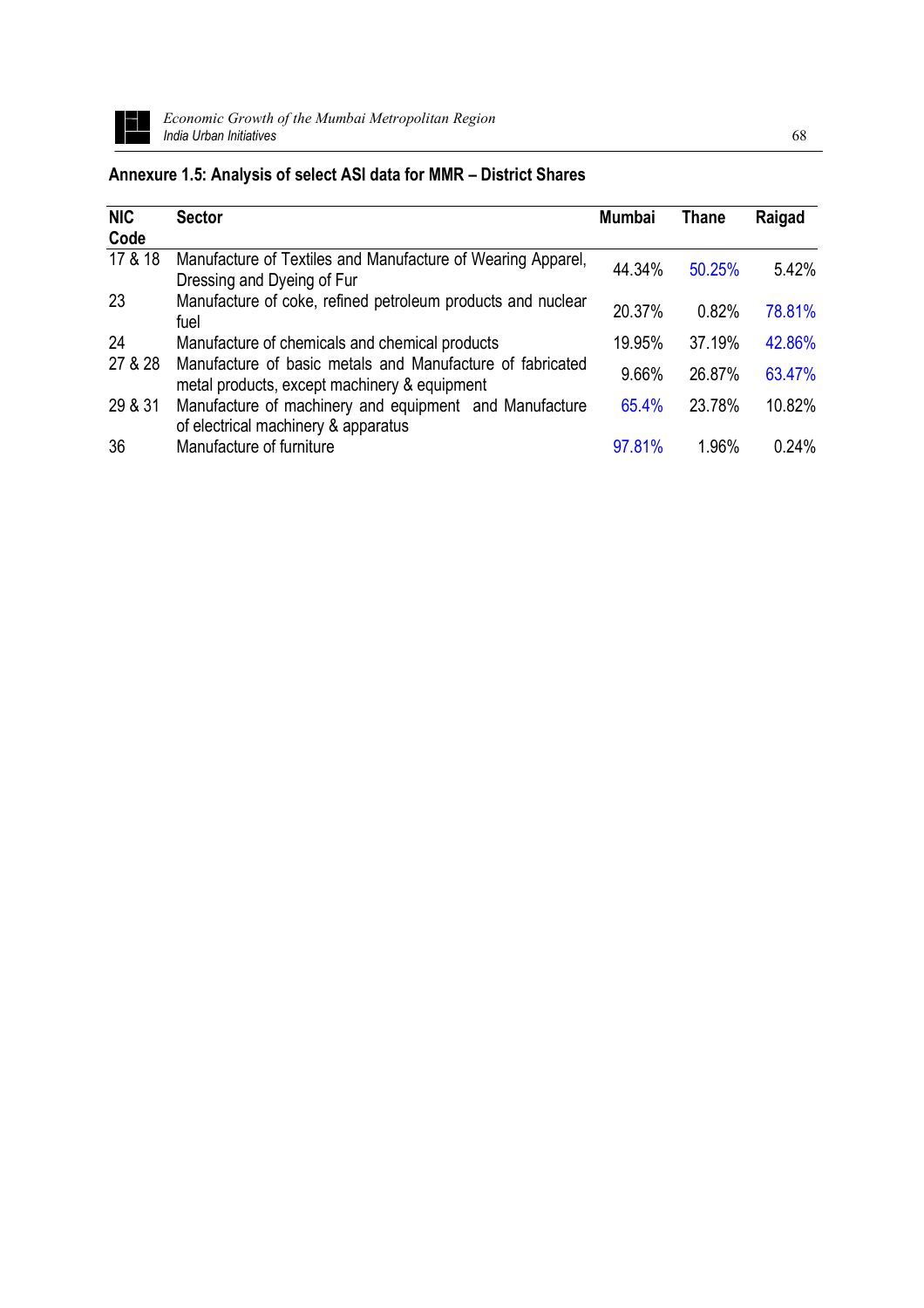

## **Annexure A: List of References**

- Bakhait, Shadia Yousif. *Dynamic City-Regions in India. Presentations for five Indian cases.* United Nations Industrial Development Organization (UNIDO)
- Besley, Timothy, and Robin Burgess. 2002. "Can Labor Regulation Hinder Economic Performance?: Evidence from India." London: London School of Economics and Political Science. February
- BioCentury. 2004. The Bernstein Report on BioBusiness. Volume 12, Number 34
- Bombay First. 2005. *Fact-Book on Mumbai*. Mumbai: Bombay First

Bombay First. Undated. *Mumbai in Maharashtra and India*. Mumbai: Bombay First

- Bombay First. 2000. *Mumbai As An International Finance Center: A Roadmap*. Mumbai: Bombay First
- Bombay First & McKinsey & Co., Inc. 2003. *Vision Mumbai: Transforming Mumbai Into a World Class City: A Summary of Recommendations.* Mumbai: Bombay First & McKinsey & Co., Inc.
- Bombay First. The City. A publication of Bombay First. Jan-June 2004. *Mumbai as an Entertainment Center* Vol III Number 1
- Bombay First. The City. A publication of Bombay First. Aug-Sept 2002. *Banking & Stock Markets in Mumbai* Vol I Number 3

BioSpectrum: The business of Biotech. June 2005. BioSpectrum-ABLE Survey 2005. Volume 3, Issue 6

Businessworld. January 2006. *Making of the film conglomerates*

- Charmes, Jacques. 2000. *The Contribution of the Informal Sector to GDP in Developing Countries: Assessment, Estimates, Methods and Orientations for the Future*. Saint Quentin on Yvelines: University of Versailles.
- Chief Minister's Task Force for Mumbai Transformation. 2004. *Transforming Mumbai Into a World-Class City: First Report of the Chief Minister's Task Force*. Mumbai: Government of Maharashtra.
- Colliers International Asia Pacific Research Report. 2005. *India Property Market Review.* Market Conditions at August 2005
- Directorate of Economics & Statistics (DES). 2004-05. Economic Survey of Maharashtra. DES, Planning Department, Government of Maharashtra, Mumbai
- Directorate of Economics & Statistics (DES). Data on GDP break up by sub-sector for Mumbai, Thane, Raigad (1993-94 to 2004-05) and ASI Data for Mumbai, Thane, Raigad (2003-04)

Ernst & Young. 2005. *Beyond Borders: Global Biotechnology Report 2005*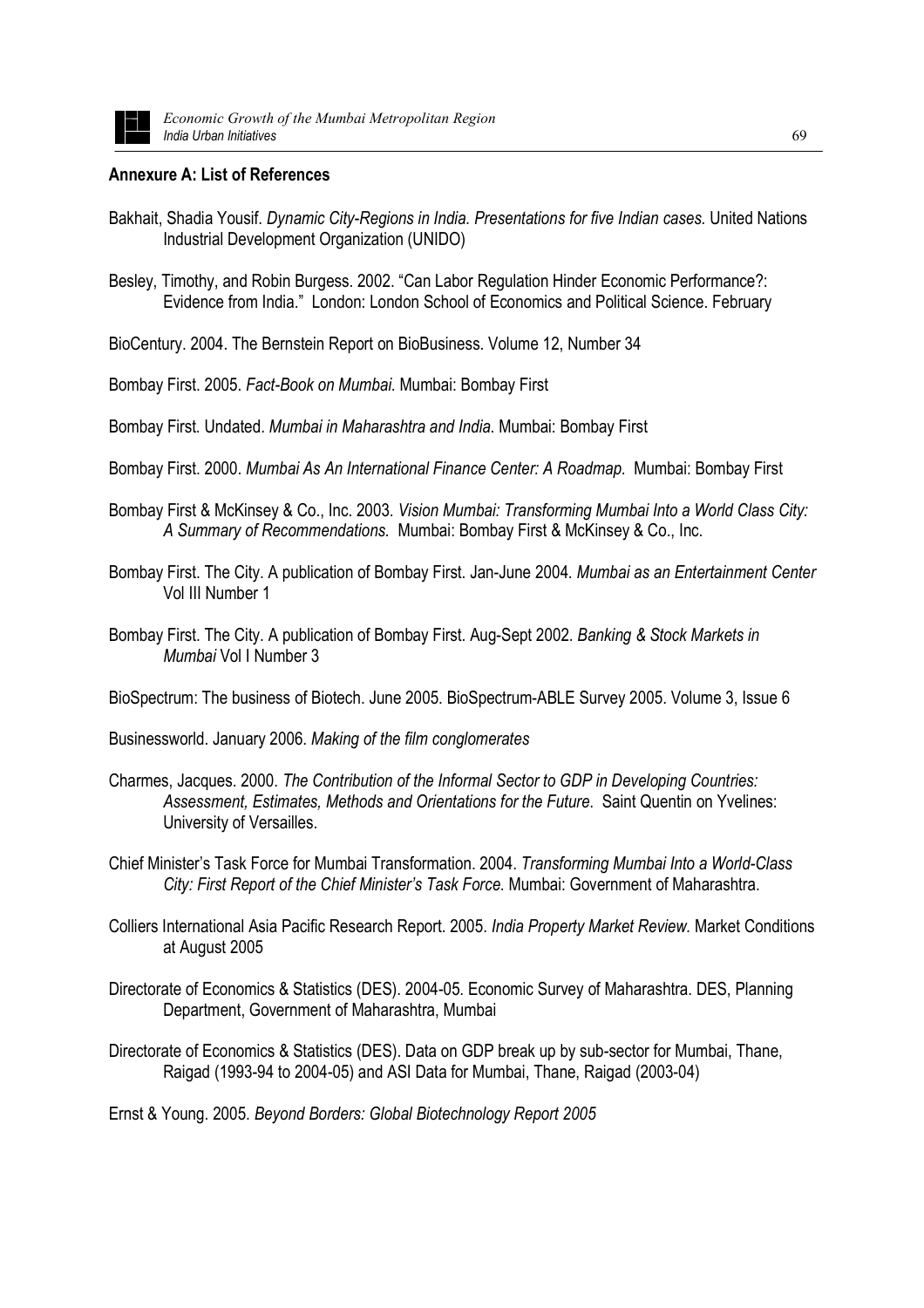

Ernst & Young. *Doing Business in India: Tax and Business Guide*

Federation of Indian Chambers of Commerce & Industry. FICCI (Supported by Department of Biotechnology, Ministry of Science & Technology, India). *Overview of Biotech Sector in India*.

Government of India, Ministry of Tourism. 2004. *India Tourism in 2004*.

Government of Maharashtra. 2003. *IT and ITES Policy, 2003*. Mumbai: Government of Maharashtra

- Government of Maharashtra. 2002. *Human Development Report, Maharashtra*. Mumbai: Government of Maharashtra
- Government of Maharashtra. 2001. *Maharashtra Biotechnology Policy, 2001*. Mumbai: Government of Maharashtra
- Government of Maharashtra. 2001. *Maharashtra Industrial Policy, 2001*. Mumbai: Government of Maharashtra
- Government of Maharashtra. 2001. *Special Economic Development Zones Policy*. Mumbai: Government of Maharashtra
- Government of Maharashtra. 2001. *Grape Processing Policy*. Mumbai: Government of Maharashtra

Greater London Authority. 2005. *London's night time economy*

Gupta, Alok. May-June 2005. *Funding Biotech R&D in India*. Pharma Bio World

HDFC securities. 2005. *Textile Industry: Unleashing Growth*

ICICI Bank. 2004. *Foreign Direct Investment in Retail*

ICRA Ltd. 2005. *Biotechnology: The Indian Biopharmaceutical Industry*. Industry Comment Series

ICRA Ltd. 2005. *Indian ITES Industry*. Industry Comment Series

ICRA Ltd. 2005. *Indian Tourism Sector*. Industry Comment Series

ICRA Ltd. 2004. *Information Technology: The Indian BPO Industry*. Industry Comment Series

ICRA Ltd. 2005. *The Indian Textiles and Clothing Industry*. Industry Comment Series

ICRA Ltd. 2001. *The Indian FMCG Sector*. Industry Watch Series

Images KSA Technopak, 2005. *India Retail Report* 2005

India Brand Equity Foundation (IBEF). *Biotechnology*. A Report by Ernst & Young for IBEF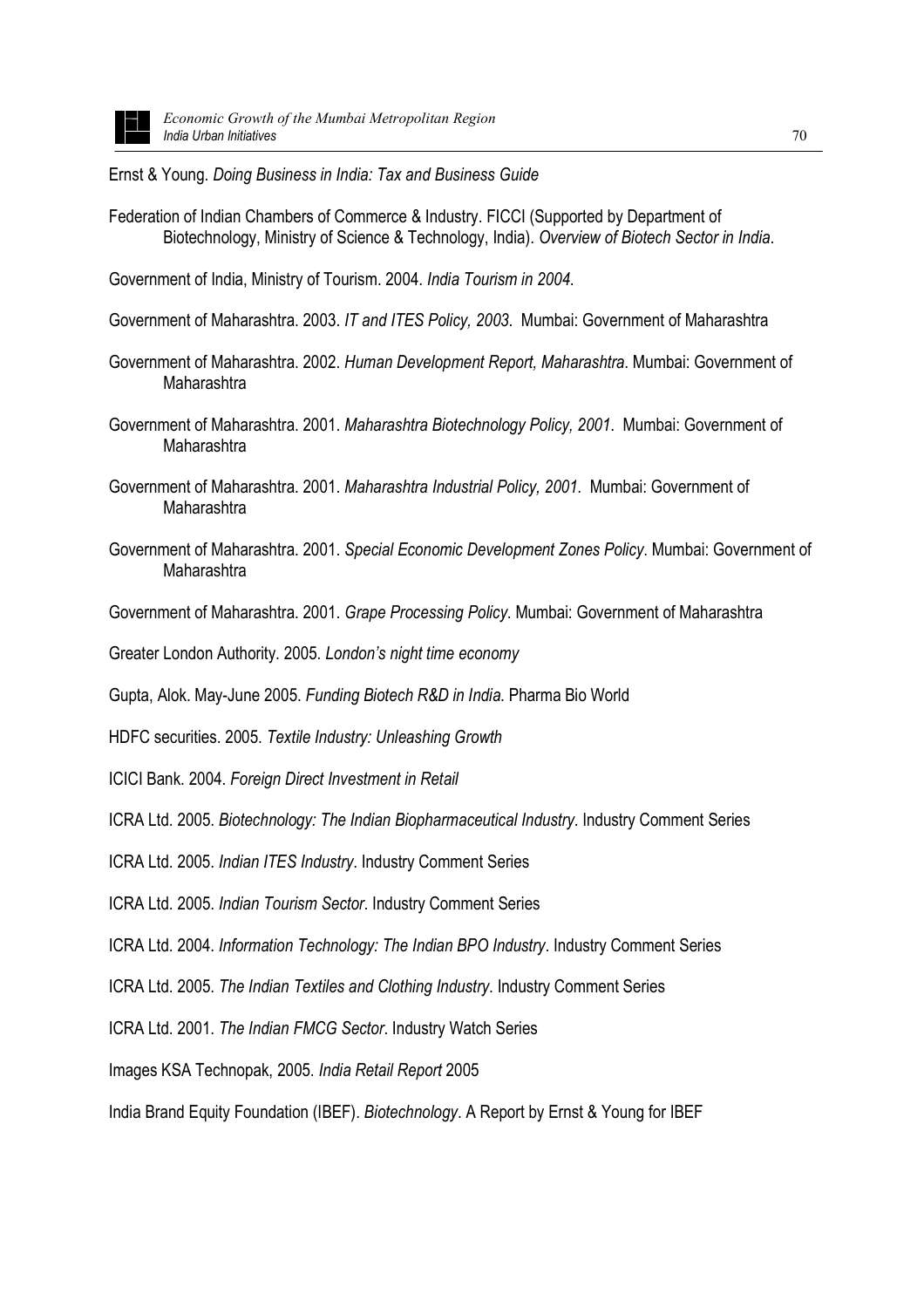

- India Brand Equity Foundation (IBEF). *Entertainment and Media*. A Report by PricewaterhouseCoopers for IBEF
- India Brand Equity Foundation (IBEF). *Information Technology Enabled Services*. A Report by PricewaterhouseCoopers for IBEF
- India Brand Equity Foundation (IBEF). *ITES: Product Development Indian firms gain foothold*
- India Brand Equity Foundation (IBEF). *Outsourcing: Why India Offers Better RoI*
- Jambhekar, Madhura. 2004. *"The Entertainment Industry: Status and Prospects." The City.* Volume III, No. 1*.* Bombay First.
- Jones Lang LaSalle. *Corporate Occupiers Guide*. Republic of India
- Jones Lang LaSalle. 2005. *Foreign Investment Regulations in Real Estate*. Market Research Series India
- Jones Lang LaSalle. 2005. *India Economic Insight*. Market Analysis Series October 2005
- Jones Lang LaSalle. 2005. *India Property Market Monitor: September 2005*
- Jones Lang LaSalle. 2005. *India: The Next IT Offshoring Locations: Tier III Cities*
- Jones Lang LaSalle. 2005. *Mumbai: Real Estate Review. 3rd Quarter 2005*
- Kanamori, Toshiki and Zhijun Zhao. 2004. *Private Sector Development in the People's Republic of China*. Asian Development Bank Institute
- Ketels, Christian HM. 2003. The development of the cluster concept Present experiences and further developments
- Ketels, Christian HM. 2004. European clusters
- KPMG. *Manufacturing in India. 2005. Opportunities, Challenges and Myths*. Industrial and Automotive Products.
- Landes Maurice, Stephen MacDonald, Santosh K. Singh, and Thomas Vollrath. 2005. *Growth Prospects for India's Cotton and Textile Industries*. Electronic Outlook Report from Economic Research Service, United States Department of Agriculture
- London Development Agency. *London Tourism Action Plan 2003/4 to 2005/6*
- London Development Agency. 2002. *Visit London: The Mayor's Plan for Tourism in London*
- MIDC (Maharashtra Industrial Development Corporation). "*Knowledge as art-of-the-state"*  a publication about Maharashtra